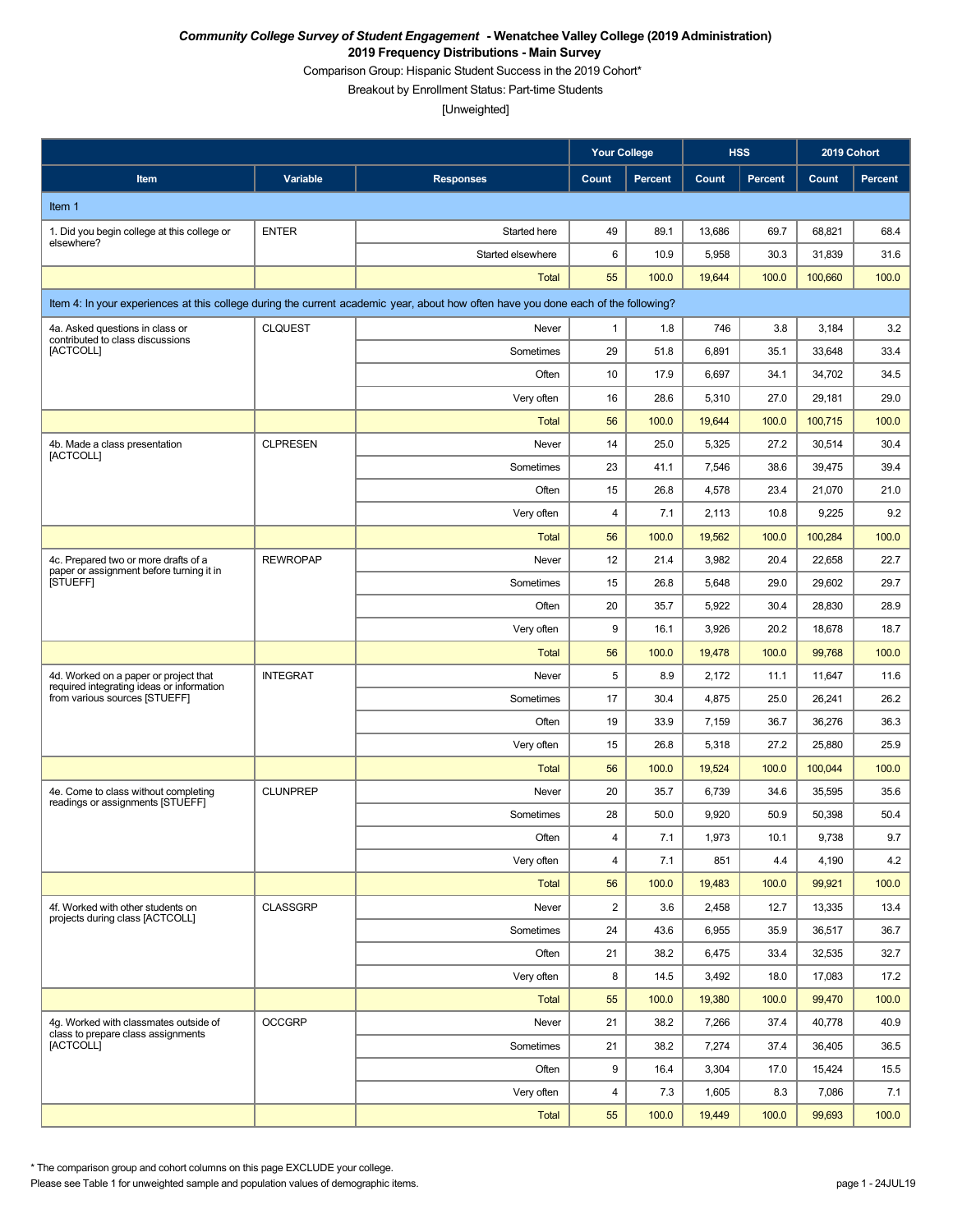Comparison Group: Hispanic Student Success in the 2019 Cohort\*

Breakout by Enrollment Status: Part-time Students

|                                                                                        |                  |                                                                                                                                    | <b>Your College</b> |         |        | <b>HSS</b>     | 2019 Cohort |                |
|----------------------------------------------------------------------------------------|------------------|------------------------------------------------------------------------------------------------------------------------------------|---------------------|---------|--------|----------------|-------------|----------------|
| Item                                                                                   | Variable         | <b>Responses</b>                                                                                                                   | Count               | Percent | Count  | <b>Percent</b> | Count       | <b>Percent</b> |
|                                                                                        |                  | Item 4: In your experiences at this college during the current academic year, about how often have you done each of the following? |                     |         |        |                |             |                |
| 4h. Tutored or taught other students                                                   | <b>TUTOR</b>     | Never                                                                                                                              | 44                  | 80.0    | 14,642 | 75.2           | 76,322      | 76.5           |
| (paid or voluntary) [ACTCOLL]                                                          |                  | Sometimes                                                                                                                          | 8                   | 14.5    | 3,382  | 17.4           | 16,483      | 16.5           |
|                                                                                        |                  | Often                                                                                                                              | 1                   | 1.8     | 928    | 4.8            | 4,455       | 4.5            |
|                                                                                        |                  | Very often                                                                                                                         | 2                   | 3.6     | 515    | 2.6            | 2,453       | 2.5            |
|                                                                                        |                  | <b>Total</b>                                                                                                                       | 55                  | 100.0   | 19,467 | 100.0          | 99,713      | 100.0          |
| 4i. Participated in a community-based<br>project (service-learning activity) as part   | <b>PARTICCBP</b> | Never                                                                                                                              | 43                  | 79.6    | 15,041 | 77.3           | 77,705      | 77.8           |
| of a regular course [ACTCOLL]                                                          |                  | Sometimes                                                                                                                          | $\overline{7}$      | 13.0    | 3,046  | 15.6           | 15,040      | 15.1           |
|                                                                                        |                  | Often                                                                                                                              | 3                   | 5.6     | 919    | 4.7            | 4,736       | 4.7            |
|                                                                                        |                  | Very often                                                                                                                         | $\mathbf{1}$        | 1.9     | 464    | 2.4            | 2,398       | 2.4            |
|                                                                                        |                  | <b>Total</b>                                                                                                                       | 54                  | 100.0   | 19,470 | 100.0          | 99,879      | 100.0          |
| 4j. Used e-mail to communicate with an<br>instructor [STUFAC]                          | <b>EMAIL</b>     | Never                                                                                                                              | 2                   | 3.6     | 1,418  | 7.3            | 6,582       | 6.6            |
|                                                                                        |                  | Sometimes                                                                                                                          | 22                  | 40.0    | 6,135  | 31.6           | 29,931      | 30.1           |
|                                                                                        |                  | Often                                                                                                                              | 20                  | 36.4    | 5,796  | 29.8           | 30,889      | 31.0           |
|                                                                                        |                  | Very often                                                                                                                         | 11                  | 20.0    | 6,087  | 31.3           | 32,189      | 32.3           |
|                                                                                        |                  | Total                                                                                                                              | 55                  | 100.0   | 19,436 | 100.0          | 99,591      | 100.0          |
| 4k. Discussed grades or assignments with<br>an instructor [STUFAC]                     | <b>FACGRADE</b>  | Never                                                                                                                              | 2                   | 3.6     | 2,254  | 11.6           | 10,479      | 10.5           |
|                                                                                        |                  | Sometimes                                                                                                                          | 29                  | 51.8    | 7,924  | 40.6           | 40,438      | 40.5           |
|                                                                                        |                  | Often                                                                                                                              | 17                  | 30.4    | 5,702  | 29.2           | 29,959      | 30.0           |
|                                                                                        |                  | Very often                                                                                                                         | 8                   | 14.3    | 3,634  | 18.6           | 19,073      | 19.1           |
|                                                                                        |                  | <b>Total</b>                                                                                                                       | 56                  | 100.0   | 19,514 | 100.0          | 99,949      | 100.0          |
| 4I. Talked about career plans with an<br>instructor or advisor [STUFAC]                | <b>FACPLANS</b>  | Never                                                                                                                              | 15                  | 27.3    | 5,347  | 27.5           | 27,118      | 27.2           |
|                                                                                        |                  | Sometimes                                                                                                                          | 22                  | 40.0    | 8,379  | 43.1           | 42,465      | 42.6           |
|                                                                                        |                  | Often                                                                                                                              | 14                  | 25.5    | 3,684  | 19.0           | 19,478      | 19.6           |
|                                                                                        |                  | Very often                                                                                                                         | 4                   | 7.3     | 2,020  | 10.4           | 10,508      | 10.6           |
|                                                                                        |                  | Total                                                                                                                              | 55                  | 100.0   | 19,430 | 100.0          | 99,569      | 100.0          |
| 4m. Discussed ideas from your readings<br>or classes with instructors outside of class | <b>FACIDEAS</b>  | Never                                                                                                                              | 28                  | 50.9    | 9,610  | 49.6           | 47.578      | 47.9           |
| [STUFAC]                                                                               |                  | Sometimes                                                                                                                          | 16                  | 29.1    | 6,434  | 33.2           | 34,282      | 34.5           |
|                                                                                        |                  | Often                                                                                                                              | 11                  | 20.0    | 2,242  | 11.6           | 11,785      | 11.9           |
|                                                                                        |                  | Very often                                                                                                                         | $\mathbf 0$         | N/A     | 1,075  | 5.6            | 5,582       | 5.6            |
|                                                                                        |                  | <b>Total</b>                                                                                                                       | 55                  | 100.0   | 19,361 | 100.0          | 99,227      | 100.0          |
| 4n. Received prompt feedback (written or<br>oral) from instructors on your             | <b>FACFEED</b>   | Never                                                                                                                              | 6                   | 10.9    | 1,740  | 9.0            | 7,815       | 7.9            |
| performance [STUFAC]                                                                   |                  | Sometimes                                                                                                                          | 19                  | 34.5    | 6,371  | 32.8           | 31,423      | 31.6           |
|                                                                                        |                  | Often                                                                                                                              | 22                  | 40.0    | 7,134  | 36.8           | 38,082      | 38.3           |
|                                                                                        |                  | Very often                                                                                                                         | 8                   | 14.5    | 4,161  | 21.4           | 22,228      | 22.3           |
|                                                                                        |                  | <b>Total</b>                                                                                                                       | 55                  | 100.0   | 19,406 | 100.0          | 99,548      | 100.0          |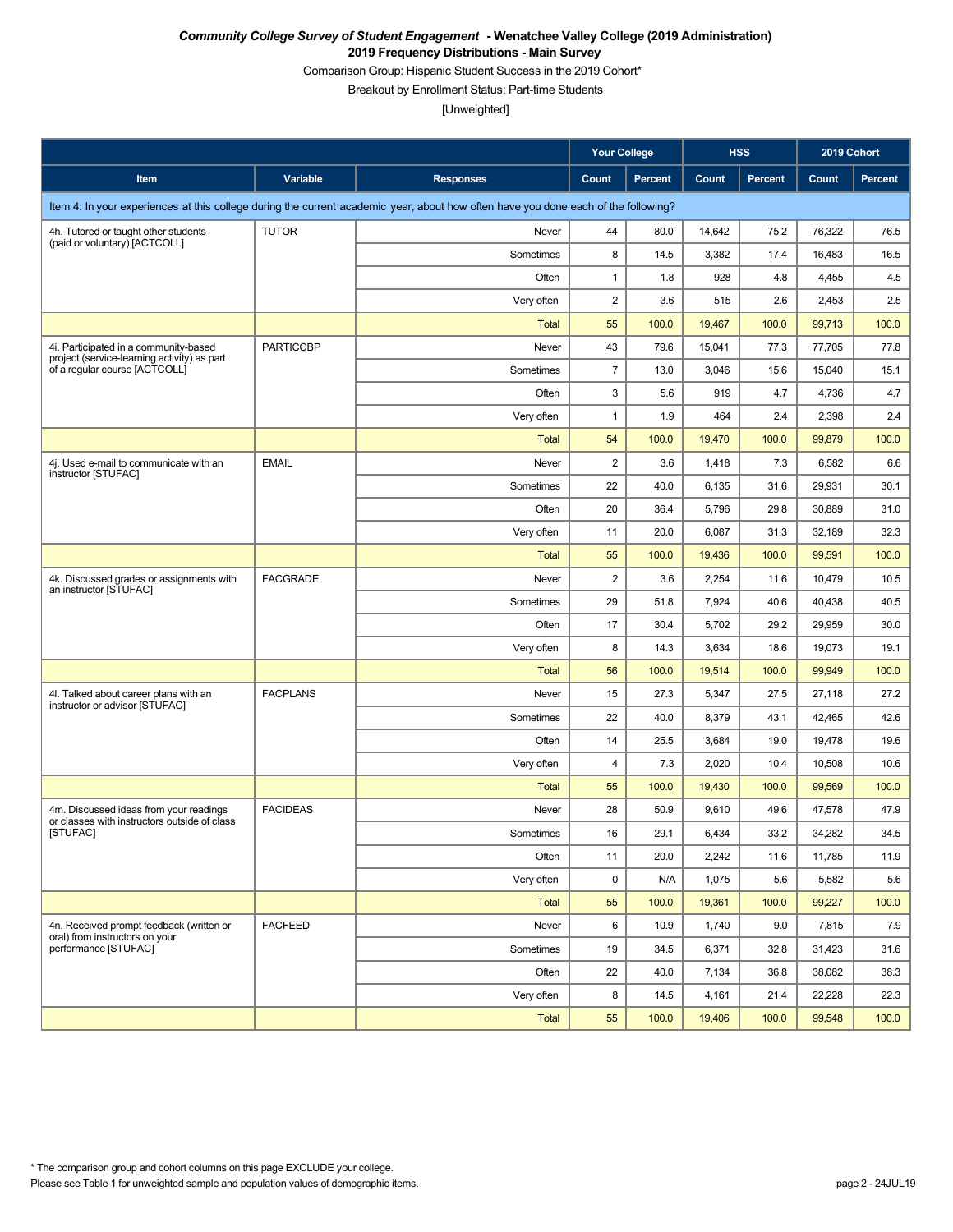Comparison Group: Hispanic Student Success in the 2019 Cohort\*

Breakout by Enrollment Status: Part-time Students

|                                                                                   |                    |                                                                                                                                    | <b>Your College</b> |         |        | <b>HSS</b>     | 2019 Cohort |         |
|-----------------------------------------------------------------------------------|--------------------|------------------------------------------------------------------------------------------------------------------------------------|---------------------|---------|--------|----------------|-------------|---------|
| Item                                                                              | Variable           | <b>Responses</b>                                                                                                                   | Count               | Percent | Count  | <b>Percent</b> | Count       | Percent |
|                                                                                   |                    | Item 4: In your experiences at this college during the current academic year, about how often have you done each of the following? |                     |         |        |                |             |         |
| 4o. Worked harder than you thought you                                            | <b>WORKHARD</b>    | Never                                                                                                                              | 3                   | 5.7     | 2,202  | 11.3           | 11,113      | 11.1    |
| could to meet an instructor's standards or<br>expectations [ACCHALL]              |                    | Sometimes                                                                                                                          | 18                  | 34.0    | 7,306  | 37.6           | 37,834      | 37.9    |
|                                                                                   |                    | Often                                                                                                                              | 18                  | 34.0    | 6,607  | 34.0           | 33,889      | 34.0    |
|                                                                                   |                    | Very often                                                                                                                         | 14                  | 26.4    | 3,331  | 17.1           | 16,927      | 17.0    |
|                                                                                   |                    | <b>Total</b>                                                                                                                       | 53                  | 100.0   | 19,446 | 100.0          | 99,763      | 100.0   |
| 4p. Worked with instructors on activities<br>other than coursework [STUFAC]       | <b>FACOTH</b>      | Never                                                                                                                              | 38                  | 69.1    | 13,520 | 70.4           | 68,740      | 69.7    |
|                                                                                   |                    | Sometimes                                                                                                                          | 9                   | 16.4    | 3,736  | 19.4           | 19,935      | 20.2    |
|                                                                                   |                    | Often                                                                                                                              | $\boldsymbol{7}$    | 12.7    | 1,393  | 7.3            | 7,006       | 7.1     |
|                                                                                   |                    | Very often                                                                                                                         | $\mathbf{1}$        | 1.8     | 560    | 2.9            | 3,006       | 3.0     |
|                                                                                   |                    | <b>Total</b>                                                                                                                       | 55                  | 100.0   | 19,209 | 100.0          | 98,687      | 100.0   |
| 4q. Discussed ideas from your readings<br>or classes with others outside of class | <b>OOCIDEAS</b>    | Never                                                                                                                              | 11                  | 20.0    | 3,124  | 16.1           | 15,479      | 15.5    |
| (students, family members, co-workers,<br>etc.) [ACTCOLL]                         |                    | Sometimes                                                                                                                          | 22                  | 40.0    | 7,232  | 37.2           | 37,467      | 37.6    |
|                                                                                   |                    | Often                                                                                                                              | 12                  | 21.8    | 5,331  | 27.4           | 27,815      | 27.9    |
|                                                                                   |                    | Very often                                                                                                                         | 10                  | 18.2    | 3,775  | 19.4           | 19,017      | 19.1    |
|                                                                                   |                    | <b>Total</b>                                                                                                                       | 55                  | 100.0   | 19,462 | 100.0          | 99,778      | 100.0   |
| 4r. Had serious conversations with<br>students who differ from you                | <b>CONVSTUDIFF</b> | Never                                                                                                                              | 23                  | 41.8    | 7,607  | 39.1           | 36,948      | 37.0    |
|                                                                                   |                    | Sometimes                                                                                                                          | 22                  | 40.0    | 7,202  | 37.0           | 38,468      | 38.5    |
|                                                                                   |                    | Often                                                                                                                              | $\overline{7}$      | 12.7    | 3,120  | 16.0           | 16,573      | 16.6    |
|                                                                                   |                    | Very often                                                                                                                         | 3                   | 5.5     | 1,547  | 7.9            | 7,845       | 7.9     |
|                                                                                   |                    | <b>Total</b>                                                                                                                       | 55                  | 100.0   | 19,476 | 100.0          | 99,834      | 100.0   |
| 4s. Skipped class                                                                 | <b>SKIPCLAS</b>    | Never                                                                                                                              | 28                  | 50.9    | 10,689 | 54.8           | 55,795      | 55.8    |
|                                                                                   |                    | Sometimes                                                                                                                          | 18                  | 32.7    | 7,747  | 39.7           | 38,731      | 38.7    |
|                                                                                   |                    | Often                                                                                                                              | $\overline{7}$      | 12.7    | 768    | 3.9            | 3,855       | 3.9     |
|                                                                                   |                    | Very often                                                                                                                         | $\boldsymbol{2}$    | 3.6     | 297    | 1.5            | 1,623       | 1.6     |
|                                                                                   |                    | <b>Total</b>                                                                                                                       | 55                  | 100.0   | 19,501 | 100.0          | 100,004     | 100.0   |
|                                                                                   |                    | Item 5: During the current academic year, how much has your coursework at this college emphasized the following mental activities? |                     |         |        |                |             |         |
| 5a. Memorizing facts, ideas, or methods<br>from your courses and readings so you  | <b>MEMORIZE</b>    | Very little                                                                                                                        | 5                   | 8.9     | 1,480  | 7.6            | 7,956       | 7.9     |
| can repeat them in pretty much the same<br>form                                   |                    | Some                                                                                                                               | 14                  | 25.0    | 5,316  | 27.2           | 28,844      | 28.8    |
|                                                                                   |                    | Quite a bit                                                                                                                        | 18                  | 32.1    | 7,438  | 38.0           | 37,407      | 37.3    |
|                                                                                   |                    | Very much                                                                                                                          | 19                  | 33.9    | 5,326  | 27.2           | 26,080      | 26.0    |
|                                                                                   |                    | <b>Total</b>                                                                                                                       | 56                  | 100.0   | 19,560 | 100.0          | 100,287     | 100.0   |
| 5b. Analyzing the basic elements of an<br>idea, experience, or theory [ACCHALL]   | ANALYZE            | Very little                                                                                                                        | $\overline{4}$      | 7.1     | 985    | 5.1            | 4,966       | 5.0     |
|                                                                                   |                    | Some                                                                                                                               | 19                  | 33.9    | 4,999  | 25.7           | 26,723      | 26.8    |
|                                                                                   |                    | Quite a bit                                                                                                                        | 19                  | 33.9    | 8,193  | 42.1           | 42,630      | 42.7    |
|                                                                                   |                    | Very much                                                                                                                          | 14                  | 25.0    | 5,299  | 27.2           | 25,519      | 25.6    |
|                                                                                   |                    | Total                                                                                                                              | 56                  | 100.0   | 19,476 | 100.0          | 99,838      | 100.0   |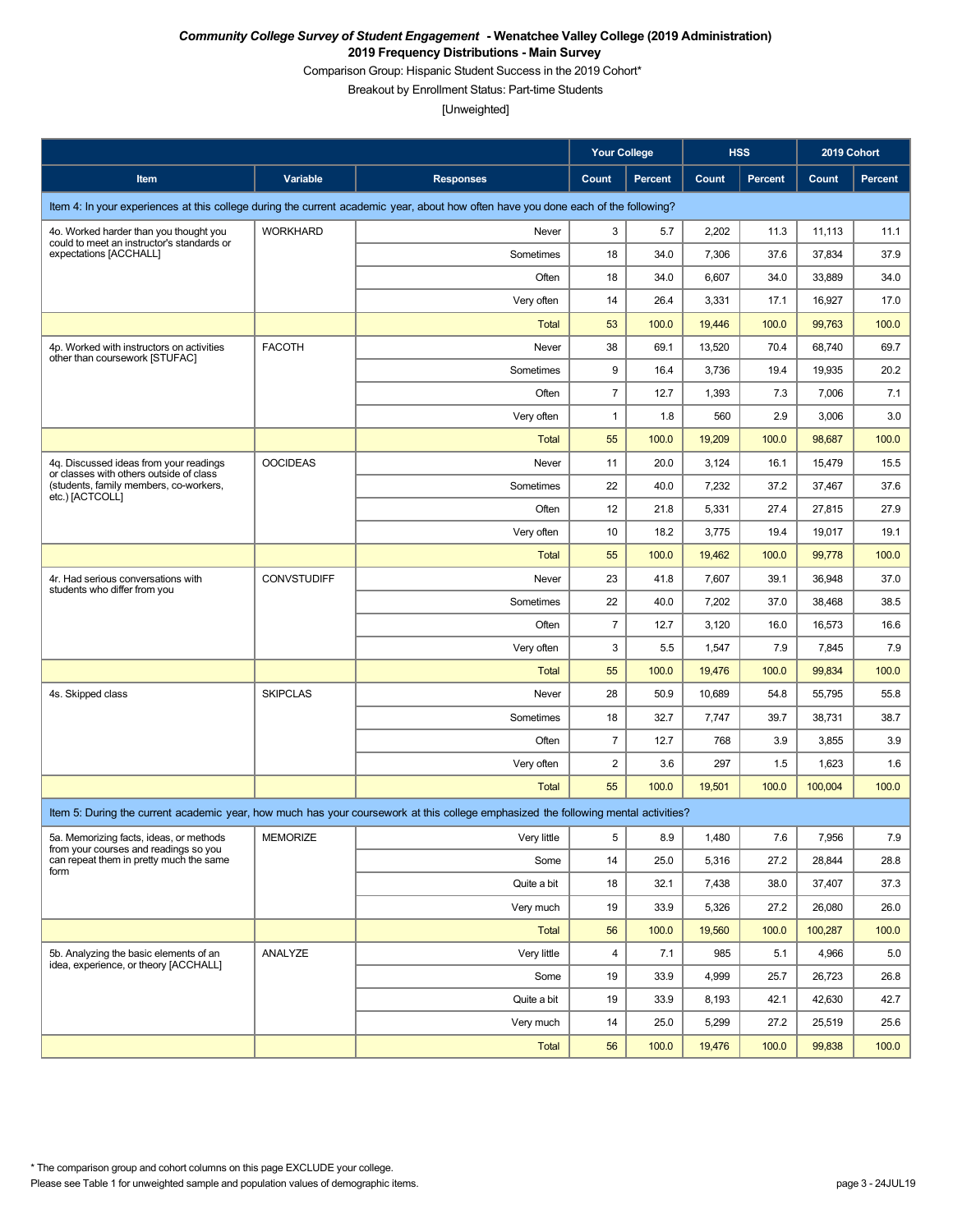Comparison Group: Hispanic Student Success in the 2019 Cohort\*

Breakout by Enrollment Status: Part-time Students

|                                                                                                       |                  |                                                                                                                                    | <b>Your College</b> |                |        | <b>HSS</b>     | 2019 Cohort |                |
|-------------------------------------------------------------------------------------------------------|------------------|------------------------------------------------------------------------------------------------------------------------------------|---------------------|----------------|--------|----------------|-------------|----------------|
| Item                                                                                                  | Variable         | <b>Responses</b>                                                                                                                   | Count               | <b>Percent</b> | Count  | <b>Percent</b> | Count       | <b>Percent</b> |
|                                                                                                       |                  | Item 5: During the current academic year, how much has your coursework at this college emphasized the following mental activities? |                     |                |        |                |             |                |
| 5c. Forming a new idea or understanding<br>from various pieces of information                         | <b>NEWIDEAS</b>  | Very little                                                                                                                        | $\overline{c}$      | 3.6            | 1,153  | 5.9            | 5,793       | 5.8            |
| [ACCHALL]                                                                                             |                  | Some                                                                                                                               | 15                  | 27.3           | 5,148  | 26.6           | 27,847      | 28.0           |
|                                                                                                       |                  | Quite a bit                                                                                                                        | 21                  | 38.2           | 7,741  | 39.9           | 40,429      | 40.7           |
|                                                                                                       |                  | Very much                                                                                                                          | 17                  | 30.9           | 5,343  | 27.6           | 25,298      | 25.5           |
|                                                                                                       |                  | <b>Total</b>                                                                                                                       | 55                  | 100.0          | 19,385 | 100.0          | 99,367      | 100.0          |
| 5d. Making judgements about the value<br>or soundness of information, arguments,                      | <b>EVALUATE</b>  | Very little                                                                                                                        | 4                   | 7.3            | 2,484  | 12.8           | 12,597      | 12.6           |
| or methods [ACCHALL]                                                                                  |                  | Some                                                                                                                               | 29                  | 52.7           | 6,211  | 31.9           | 33,699      | 33.8           |
|                                                                                                       |                  | Quite a bit                                                                                                                        | 13                  | 23.6           | 6,708  | 34.5           | 34,036      | 34.1           |
|                                                                                                       |                  | Very much                                                                                                                          | 9                   | 16.4           | 4,039  | 20.8           | 19,355      | 19.4           |
|                                                                                                       |                  | <b>Total</b>                                                                                                                       | 55                  | 100.0          | 19,442 | 100.0          | 99,687      | 100.0          |
| 5e. Applying theories or concepts to<br>practical problems or in new situations                       | <b>APPLYING</b>  | Very little                                                                                                                        | 4                   | 7.3            | 2,138  | 11.0           | 10,132      | 10.1           |
| [ACCHALL]                                                                                             |                  | Some                                                                                                                               | 23                  | 41.8           | 6,041  | 31.0           | 31,803      | 31.9           |
|                                                                                                       |                  | Quite a bit                                                                                                                        | 19                  | 34.5           | 6,752  | 34.7           | 35,349      | 35.4           |
|                                                                                                       |                  | Very much                                                                                                                          | 9                   | 16.4           | 4,539  | 23.3           | 22,549      | 22.6           |
|                                                                                                       |                  | <b>Total</b>                                                                                                                       | 55                  | 100.0          | 19,470 | 100.0          | 99,833      | 100.0          |
| 5f. Using information you have read or<br>heard to perform a new skill [ACCHALL]                      | <b>PERFORM</b>   | Very little                                                                                                                        | 5                   | 8.9            | 1,792  | 9.2            | 8,840       | 8.8            |
|                                                                                                       |                  | Some                                                                                                                               | 16                  | 28.6           | 5,323  | 27.2           | 27,732      | 27.7           |
|                                                                                                       |                  | Quite a bit                                                                                                                        | 21                  | 37.5           | 6,767  | 34.6           | 35,574      | 35.5           |
|                                                                                                       |                  | Very much                                                                                                                          | 14                  | 25.0           | 5,662  | 29.0           | 28,044      | 28.0           |
|                                                                                                       |                  | <b>Total</b>                                                                                                                       | 56                  | 100.0          | 19,544 | 100.0          | 100,190     | 100.0          |
| Item 6: During the current academic year, how much reading and writing have you done at this college? |                  |                                                                                                                                    |                     |                |        |                |             |                |
| 6a. Number of assigned textbooks,<br>manuals, books, or packets of course                             | <b>ASSIGREAD</b> | None                                                                                                                               | $\mathbf{1}$        | 1.8            | 717    | 3.7            | 3,270       | 3.3            |
| readings [ACCHALL]                                                                                    |                  | $1 - 4$                                                                                                                            | 25                  | 44.6           | 8,202  | 42.6           | 41,819      | 42.4           |
|                                                                                                       |                  | $5 - 10$                                                                                                                           | 18                  | 32.1           | 5,128  | 26.7           | 26,286      | 26.7           |
|                                                                                                       |                  | $11 - 20$                                                                                                                          | 8                   | 14.3           | 2,929  | 15.2           | 14,773      | 15.0           |
|                                                                                                       |                  | More than 20                                                                                                                       | 4                   | 7.1            | 2,266  | 11.8           | 12,450      | 12.6           |
|                                                                                                       |                  | Total                                                                                                                              | 56                  | 100.0          | 19,242 | 100.0          | 98,598      | 100.0          |
| 6b. Number of books read on your own<br>(not assigned) for personal enjoyment or                      | <b>BKREADOWN</b> | None                                                                                                                               | 19                  | 33.9           | 6,487  | 33.5           | 34,762      | 35.1           |
| academic enrichment [STUEFF]                                                                          |                  | $1 - 4$                                                                                                                            | 25                  | 44.6           | 9,007  | 46.6           | 44,484      | 44.9           |
|                                                                                                       |                  | $5 - 10$                                                                                                                           | 8                   | 14.3           | 2,323  | 12.0           | 11,597      | 11.7           |
|                                                                                                       |                  | $11 - 20$                                                                                                                          | $\mathbf{1}$        | 1.8            | 816    | 4.2            | 4,373       | 4.4            |
|                                                                                                       |                  | More than 20                                                                                                                       | 3                   | 5.4            | 703    | 3.6            | 3,783       | 3.8            |
|                                                                                                       |                  | Total                                                                                                                              | 56                  | 100.0          | 19,336 | 100.0          | 98,999      | 100.0          |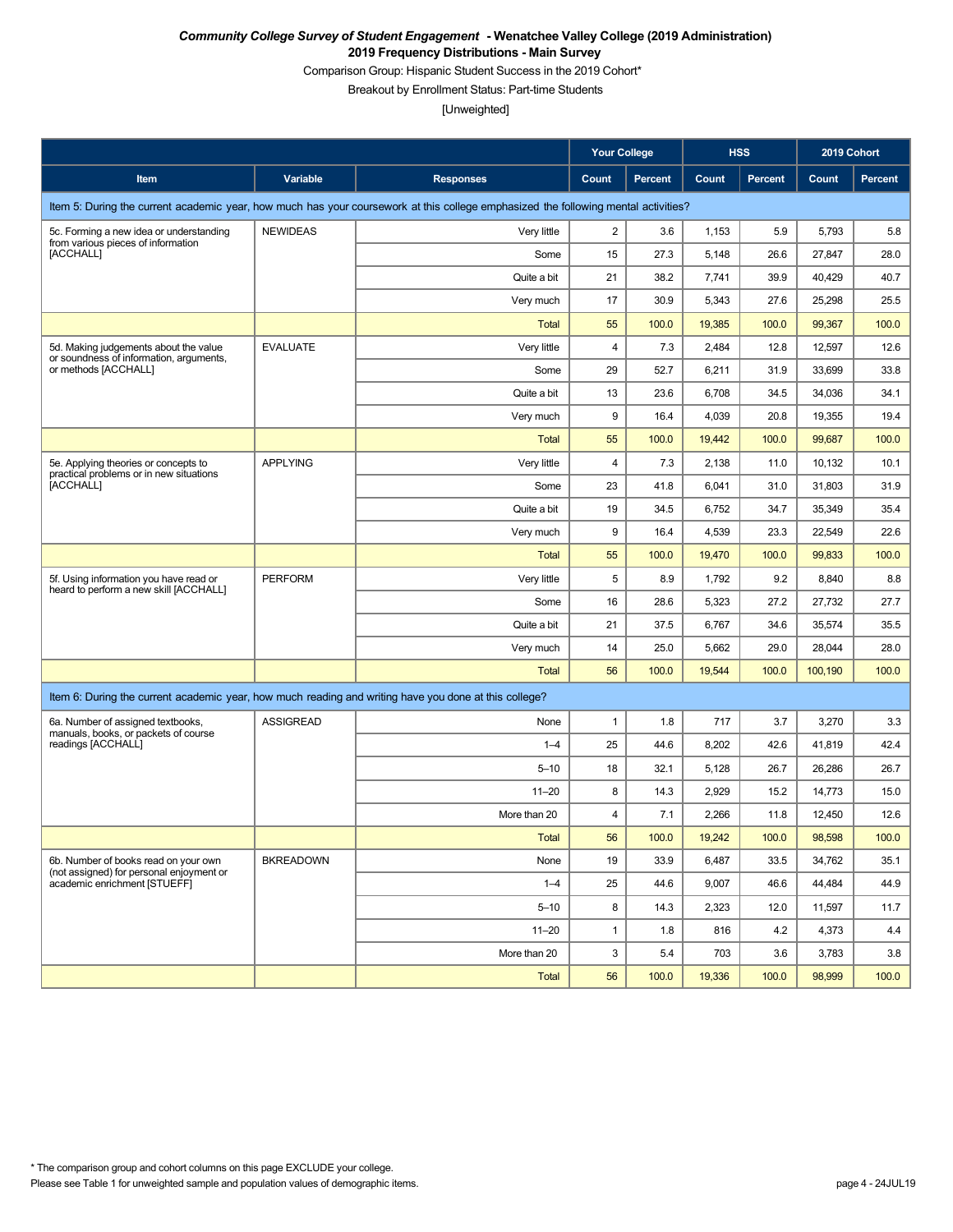Comparison Group: Hispanic Student Success in the 2019 Cohort\*

Breakout by Enrollment Status: Part-time Students

|                                                                                                                             |                    |                              | <b>Your College</b> |                |        | <b>HSS</b>     | 2019 Cohort |                |
|-----------------------------------------------------------------------------------------------------------------------------|--------------------|------------------------------|---------------------|----------------|--------|----------------|-------------|----------------|
| Item                                                                                                                        | Variable           | <b>Responses</b>             | Count               | <b>Percent</b> | Count  | <b>Percent</b> | Count       | <b>Percent</b> |
| Item 6: During the current academic year, how much reading and writing have you done at this college?                       |                    |                              |                     |                |        |                |             |                |
| 6c. Number of written papers or reports of<br>any length [ACCHALL]                                                          | <b>NUMPAPRRPTS</b> | None                         | 9                   | 16.1           | 2,419  | 12.5           | 13,521      | 13.7           |
|                                                                                                                             |                    | $1 - 4$                      | 17                  | 30.4           | 6,870  | 35.6           | 34,992      | 35.4           |
|                                                                                                                             |                    | $5 - 10$                     | 13                  | 23.2           | 5,880  | 30.5           | 29,447      | 29.8           |
|                                                                                                                             |                    | $11 - 20$                    | 13                  | 23.2           | 2,752  | 14.3           | 14,084      | 14.2           |
|                                                                                                                             |                    | More than 20                 | 4                   | 7.1            | 1,386  | 7.2            | 6,891       | 7.0            |
|                                                                                                                             |                    | <b>Total</b>                 | 56                  | 100.0          | 19,307 | 100.0          | 98,935      | 100.0          |
| Item 7                                                                                                                      |                    |                              |                     |                |        |                |             |                |
| 7. Mark the response that best                                                                                              | CHALNGXAM          | Extremely easy               | $\pmb{0}$           | N/A            | 215    | 1.2            | 1,008       | 1.1            |
| represents the extent to which your<br>examinations during the current academic<br>year have challenged you to do your best |                    | (2)                          | $\sqrt{2}$          | 3.7            | 407    | 2.2            | 2,176       | 2.3            |
| work at this college [ACCHALL]                                                                                              |                    | (3)                          | 3                   | 5.6            | 1,318  | 7.2            | 6,761       | 7.2            |
|                                                                                                                             |                    | (4)                          | 13                  | 24.1           | 5,164  | 28.1           | 25,100      | 26.8           |
|                                                                                                                             |                    | (5)                          | 20                  | 37.0           | 6,053  | 33.0           | 31,541      | 33.7           |
|                                                                                                                             |                    | (6)                          | 13                  | 24.1           | 3,529  | 19.2           | 18,363      | 19.6           |
|                                                                                                                             |                    | <b>Extremely challenging</b> | 3                   | 5.6            | 1,666  | 9.1            | 8,702       | 9.3            |
|                                                                                                                             |                    | <b>Total</b>                 | 54                  | 100.0          | 18,352 | 100.0          | 93,651      | 100.0          |
| Item 8: Which of the following have you done, or are you currently doing at this college?                                   |                    |                              |                     |                |        |                |             |                |
| 8a. Internship, field experience, co-op<br>experience, or clinical assignment                                               | <b>DONEINTRN</b>   | No                           | 45                  | 81.8           | 17,161 | 89.0           | 84,479      | 85.6           |
|                                                                                                                             |                    | Yes                          | 10                  | 18.2           | 2,116  | 11.0           | 14,259      | 14.4           |
|                                                                                                                             |                    | <b>Total</b>                 | 55                  | 100.0          | 19,277 | 100.0          | 98,738      | 100.0          |
| 8b. An English course taught specifically<br>for students whose first language is not                                       | <b>DONEESL</b>     | No                           | 53                  | 94.6           | 17,852 | 92.6           | 91,882      | 93.1           |
| English (ESL, ESOL)                                                                                                         |                    | Yes                          | 3                   | 5.4            | 1,426  | 7.4            | 6,799       | 6.9            |
|                                                                                                                             |                    | <b>Total</b>                 | 56                  | 100.0          | 19,278 | 100.0          | 98,681      | 100.0          |
| 8c. Developmental/remedial reading<br>course (also referred to as Basic Skills,                                             | <b>DONEDEVRD</b>   | No                           | 50                  | 90.9           | 15,459 | 80.5           | 80,370      | 81.7           |
| College Prep, etc.)                                                                                                         |                    | Yes                          | 5                   | 9.1            | 3,750  | 19.5           | 18,023      | 18.3           |
|                                                                                                                             |                    | <b>Total</b>                 | 55                  | 100.0          | 19,209 | 100.0          | 98,393      | 100.0          |
| 8d. Developmental/remedial writing<br>course (also referred to as Basic Skills,                                             | <b>DONEDEVWR</b>   | No                           | 50                  | 90.9           | 15,263 | 79.4           | 78,865      | 80.0           |
| College Prep, etc.)                                                                                                         |                    | Yes                          | 5                   | 9.1            | 3,962  | 20.6           | 19,694      | 20.0           |
|                                                                                                                             |                    | <b>Total</b>                 | 55                  | 100.0          | 19,225 | 100.0          | 98.559      | 100.0          |
| 8e. Developmental/remedial math course<br>(also referred to as Basic Skills, College                                        | <b>DONEDEVMT</b>   | No                           | 48                  | 87.3           | 13,724 | 71.3           | 71,315      | 72.3           |
| Prep, etc.)                                                                                                                 |                    | Yes                          | $\overline{7}$      | 12.7           | 5,519  | 28.7           | 27,290      | 27.7           |
|                                                                                                                             |                    | <b>Total</b>                 | 55                  | 100.0          | 19,243 | 100.0          | 98,605      | 100.0          |
| 8f. Honors course                                                                                                           | <b>DONEHNRS</b>    | No                           | 55                  | 100.0          | 18,240 | 95.3           | 93,318      | 95.1           |
|                                                                                                                             |                    | Yes                          | $\mathbf 0$         | N/A            | 903    | 4.7            | 4,772       | 4.9            |
|                                                                                                                             |                    | Total                        | 55                  | 100.0          | 19,143 | 100.0          | 98,090      | 100.0          |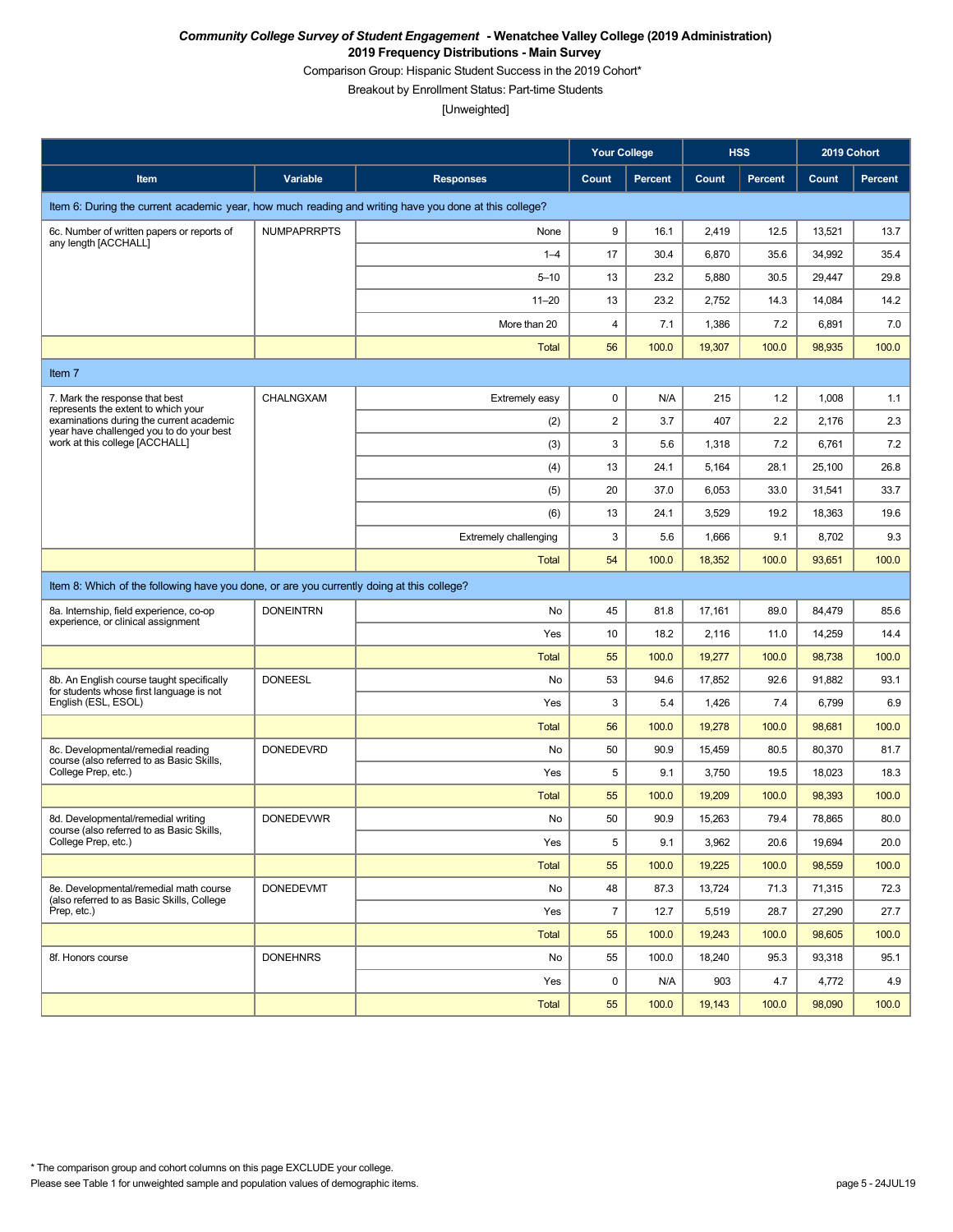Comparison Group: Hispanic Student Success in the 2019 Cohort\*

Breakout by Enrollment Status: Part-time Students

|                                                                                       |                 |                  | <b>Your College</b> |                |        | <b>HSS</b>     | 2019 Cohort |                |
|---------------------------------------------------------------------------------------|-----------------|------------------|---------------------|----------------|--------|----------------|-------------|----------------|
| Item                                                                                  | Variable        | <b>Responses</b> | <b>Count</b>        | <b>Percent</b> | Count  | <b>Percent</b> | Count       | <b>Percent</b> |
| Item 9: How much does this college emphasize the following?                           |                 |                  |                     |                |        |                |             |                |
| 9a. Encouraging you to spend significant                                              | <b>ENVSCHOL</b> | Very little      | 3                   | 5.4            | 848    | 4.4            | 4,317       | 4.3            |
| amounts of time studying [ACCHALL]                                                    |                 | Some             | 11                  | 19.6           | 4,198  | 21.7           | 22,557      | 22.7           |
|                                                                                       |                 | Quite a bit      | 24                  | 42.9           | 8,141  | 42.0           | 41,835      | 42.1           |
|                                                                                       |                 | Very much        | 18                  | 32.1           | 6,186  | 31.9           | 30,564      | 30.8           |
|                                                                                       |                 | <b>Total</b>     | 56                  | 100.0          | 19,373 | 100.0          | 99,273      | 100.0          |
| 9b. Providing the support you need to<br>help you succeed at this college             | <b>ENVSUPRT</b> | Very little      | 3                   | 5.5            | 904    | 4.7            | 4,414       | 4.5            |
| <b>ISUPPORTI</b>                                                                      |                 | Some             | 9                   | 16.4           | 4,133  | 21.4           | 20.904      | 21.1           |
|                                                                                       |                 | Quite a bit      | 24                  | 43.6           | 7,539  | 39.0           | 40,035      | 40.4           |
|                                                                                       |                 | Very much        | 19                  | 34.5           | 6,740  | 34.9           | 33,634      | 34.0           |
|                                                                                       |                 | <b>Total</b>     | 55                  | 100.0          | 19,316 | 100.0          | 98.987      | 100.0          |
| 9c. Encouraging contact among students<br>from different economic, social, and racial | <b>ENVDIVRS</b> | Very little      | 9                   | 16.1           | 2.758  | 14.3           | 15.094      | 15.3           |
| or ethnic backgrounds [SUPPORT]                                                       |                 | Some             | 12                  | 21.4           | 5,471  | 28.4           | 29.561      | 29.9           |
|                                                                                       |                 | Quite a bit      | 20                  | 35.7           | 6,003  | 31.1           | 30,591      | 31.0           |
|                                                                                       |                 | Very much        | 15                  | 26.8           | 5,054  | 26.2           | 23,469      | 23.8           |
|                                                                                       |                 | <b>Total</b>     | 56                  | 100.0          | 19,286 | 100.0          | 98,715      | 100.0          |
| 9d. Helping you cope with your<br>non-academic responsibilities (work.                | <b>ENVNACAD</b> | Very little      | 26                  | 46.4           | 7,119  | 37.0           | 36,915      | 37.5           |
| family, etc.) [SUPPORT]                                                               |                 | Some             | 12                  | 21.4           | 6,233  | 32.4           | 33,066      | 33.6           |
|                                                                                       |                 | Quite a bit      | 14                  | 25.0           | 3,668  | 19.1           | 18,163      | 18.4           |
|                                                                                       |                 | Very much        | 4                   | 7.1            | 2,202  | 11.5           | 10,354      | 10.5           |
|                                                                                       |                 | <b>Total</b>     | 56                  | 100.0          | 19,222 | 100.0          | 98,498      | 100.0          |
| 9e. Providing the support you need to<br>thrive socially [SUPPORT]                    | <b>ENVSOCAL</b> | Very little      | 17                  | 30.4           | 4,952  | 25.7           | 26,244      | 26.6           |
|                                                                                       |                 | Some             | 20                  | 35.7           | 7,023  | 36.5           | 37,213      | 37.8           |
|                                                                                       |                 | Quite a bit      | 14                  | 25.0           | 4,656  | 24.2           | 22.927      | 23.3           |
|                                                                                       |                 | Very much        | 5                   | 8.9            | 2,622  | 13.6           | 12,148      | 12.3           |
|                                                                                       |                 | <b>Total</b>     | 56                  | 100.0          | 19,253 | 100.0          | 98,532      | 100.0          |
| 9f. Providing the financial support you<br>need to afford your education              | <b>FINSUPP</b>  | Very little      | 18                  | 32.7           | 4,855  | 25.2           | 23,632      | 24.0           |
| <b>ISUPPORTI</b>                                                                      |                 | Some             | 10                  | 18.2           | 4,971  | 25.8           | 26,715      | 27.1           |
|                                                                                       |                 | Quite a bit      | 16                  | 29.1           | 4,608  | 24.0           | 24,652      | 25.0           |
|                                                                                       |                 | Very much        | 11                  | 20.0           | 4,805  | 25.0           | 23,533      | 23.9           |
|                                                                                       |                 | <b>Total</b>     | 55                  | 100.0          | 19,239 | 100.0          | 98,532      | 100.0          |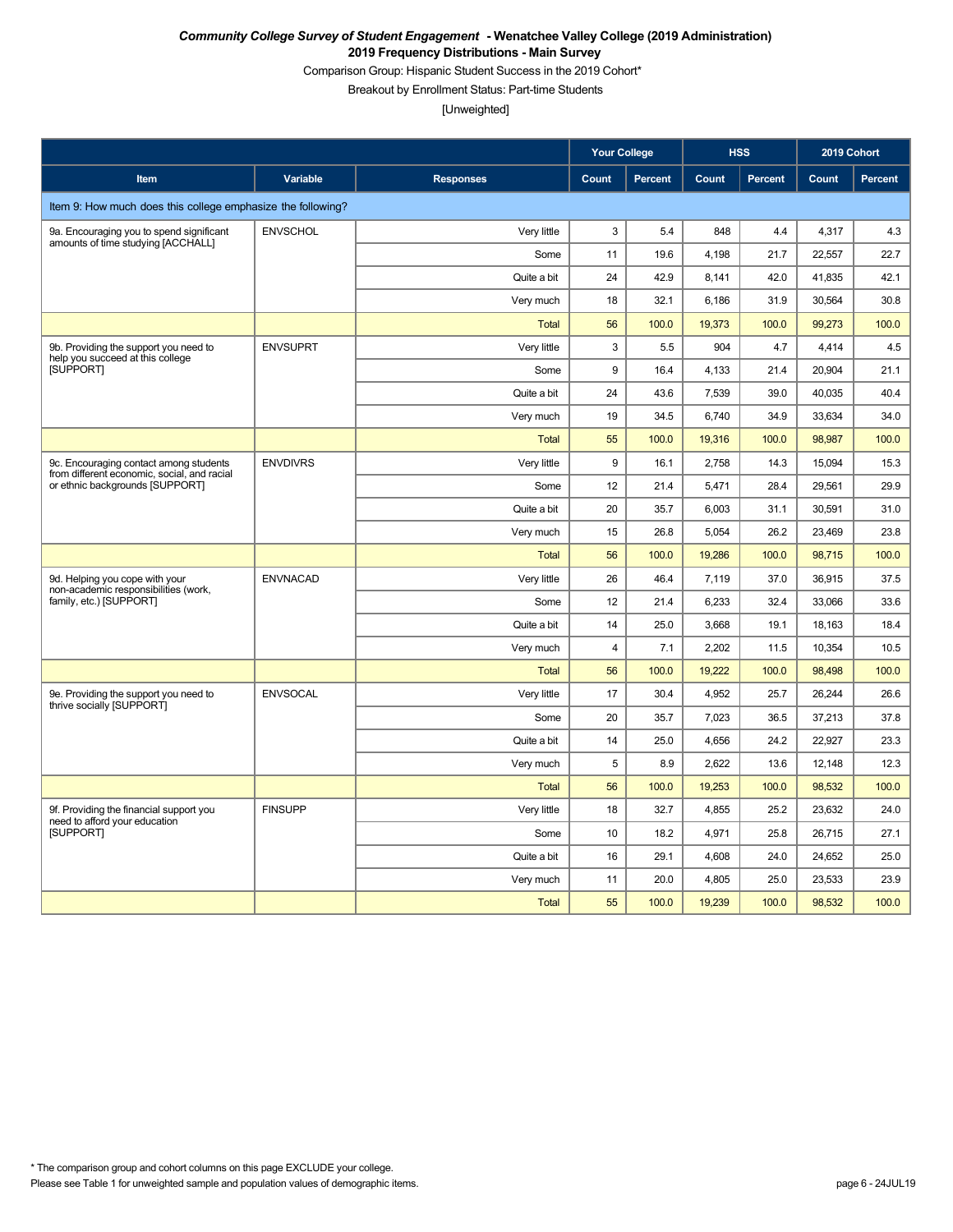Comparison Group: Hispanic Student Success in the 2019 Cohort\*

Breakout by Enrollment Status: Part-time Students

|                                                                                                 |                   |                  | <b>Your College</b>     |         | <b>HSS</b> |         | 2019 Cohort |         |
|-------------------------------------------------------------------------------------------------|-------------------|------------------|-------------------------|---------|------------|---------|-------------|---------|
| Item                                                                                            | Variable          | <b>Responses</b> | Count                   | Percent | Count      | Percent | Count       | Percent |
| Item 10: About how many hours do you spend in a typical 7-day week doing each of the following? |                   |                  |                         |         |            |         |             |         |
| 10a. Preparing for class (studying,<br>reading, writing, rehearsing, doing                      | ACADPR01          | None             | 4                       | 7.1     | 371        | 1.9     | 1,720       | 1.7     |
| homework, etc.) [STUEFF]                                                                        |                   | $1 - 5$          | 17                      | 30.4    | 8,725      | 45.1    | 43,515      | 43.9    |
|                                                                                                 |                   | $6 - 10$         | 23                      | 41.1    | 5,917      | 30.6    | 29,936      | 30.2    |
|                                                                                                 |                   | $11 - 20$        | 8                       | 14.3    | 2,992      | 15.5    | 16,195      | 16.4    |
|                                                                                                 |                   | $21 - 30$        | $\overline{2}$          | 3.6     | 888        | 4.6     | 5,181       | 5.2     |
|                                                                                                 |                   | More than 30     | $\boldsymbol{2}$        | 3.6     | 441        | 2.3     | 2,481       | 2.5     |
|                                                                                                 |                   | <b>Total</b>     | 56                      | 100.0   | 19,334     | 100.0   | 99,028      | 100.0   |
| 10b. Working for pay                                                                            | <b>PAYWORK</b>    | None             | 12                      | 21.8    | 3,833      | 20.0    | 18,246      | 18.6    |
|                                                                                                 |                   | $1 - 5$          | $\overline{4}$          | 7.3     | 1,172      | 6.1     | 5,881       | 6.0     |
|                                                                                                 |                   | $6 - 10$         | $\mathbf{1}$            | 1.8     | 1,517      | 7.9     | 7,598       | 7.7     |
|                                                                                                 |                   | $11 - 20$        | 6                       | 10.9    | 2,168      | 11.3    | 12,324      | 12.5    |
|                                                                                                 |                   | $21 - 30$        | 14                      | 25.5    | 3,387      | 17.6    | 18,455      | 18.8    |
|                                                                                                 |                   | More than 30     | 18                      | 32.7    | 7,129      | 37.1    | 35,806      | 36.4    |
|                                                                                                 |                   | <b>Total</b>     | 55                      | 100.0   | 19,206     | 100.0   | 98,310      | 100.0   |
| 10c. Participating in college-sponsored<br>activities (organizations, campus                    | <b>PARTICXCUR</b> | None             | 44                      | 80.0    | 16,127     | 83.7    | 82,740      | 83.8    |
| publications, student government,<br>intramural sports, etc.)                                   |                   | $1 - 5$          | $\overline{7}$          | 12.7    | 2,266      | 11.8    | 11,472      | 11.6    |
|                                                                                                 |                   | $6 - 10$         | $\mathbf{1}$            | 1.8     | 453        | 2.4     | 2,338       | 2.4     |
|                                                                                                 |                   | $11 - 20$        | $\overline{c}$          | 3.6     | 247        | 1.3     | 1,202       | 1.2     |
|                                                                                                 |                   | $21 - 30$        | $\mathbf{1}$            | 1.8     | 81         | 0.4     | 434         | 0.4     |
|                                                                                                 |                   | More than 30     | $\pmb{0}$               | N/A     | 84         | 0.4     | 506         | 0.5     |
|                                                                                                 |                   | <b>Total</b>     | 55                      | 100.0   | 19,258     | 100.0   | 98,692      | 100.0   |
| 10d. Providing care for dependents living<br>with you (parents, children, spouse, etc.)         | CAREDE01          | None             | 29                      | 52.7    | 8,499      | 44.3    | 45,160      | 46.0    |
|                                                                                                 |                   | $1 - 5$          | 4                       | 7.3     | 3,500      | 18.2    | 16,396      | 16.7    |
|                                                                                                 |                   | $6 - 10$         | 5                       | 9.1     | 1,729      | 9.0     | 8,218       | 8.4     |
|                                                                                                 |                   | $11 - 20$        | $\pmb{0}$               | N/A     | 1,213      | 6.3     | 5,859       | 6.0     |
|                                                                                                 |                   | $21 - 30$        | $\overline{\mathbf{4}}$ | 7.3     | 820        | 4.3     | 3,834       | 3.9     |
|                                                                                                 |                   | More than 30     | 13                      | 23.6    | 3,432      | 17.9    | 18,764      | 19.1    |
|                                                                                                 |                   | <b>Total</b>     | 55                      | 100.0   | 19,193     | 100.0   | 98,231      | 100.0   |
| 10e. Commuting to and from classes                                                              | COMMUTE           | None             | 5                       | 9.1     | 1,849      | 9.6     | 7,398       | 7.5     |
|                                                                                                 |                   | $1 - 5$          | 35                      | 63.6    | 13,222     | 68.8    | 70,050      | 71.1    |
|                                                                                                 |                   | $6 - 10$         | 8                       | 14.5    | 2,625      | 13.7    | 13,412      | 13.6    |
|                                                                                                 |                   | $11 - 20$        | 3                       | 5.5     | 827        | 4.3     | 4,136       | 4.2     |
|                                                                                                 |                   | $21 - 30$        | $\mathbf{1}$            | 1.8     | 285        | 1.5     | 1,384       | 1.4     |
|                                                                                                 |                   | More than 30     | 3                       | $5.5\,$ | 411        | 2.1     | 2,181       | 2.2     |
|                                                                                                 |                   | Total            | 55                      | 100.0   | 19,219     | 100.0   | 98,561      | 100.0   |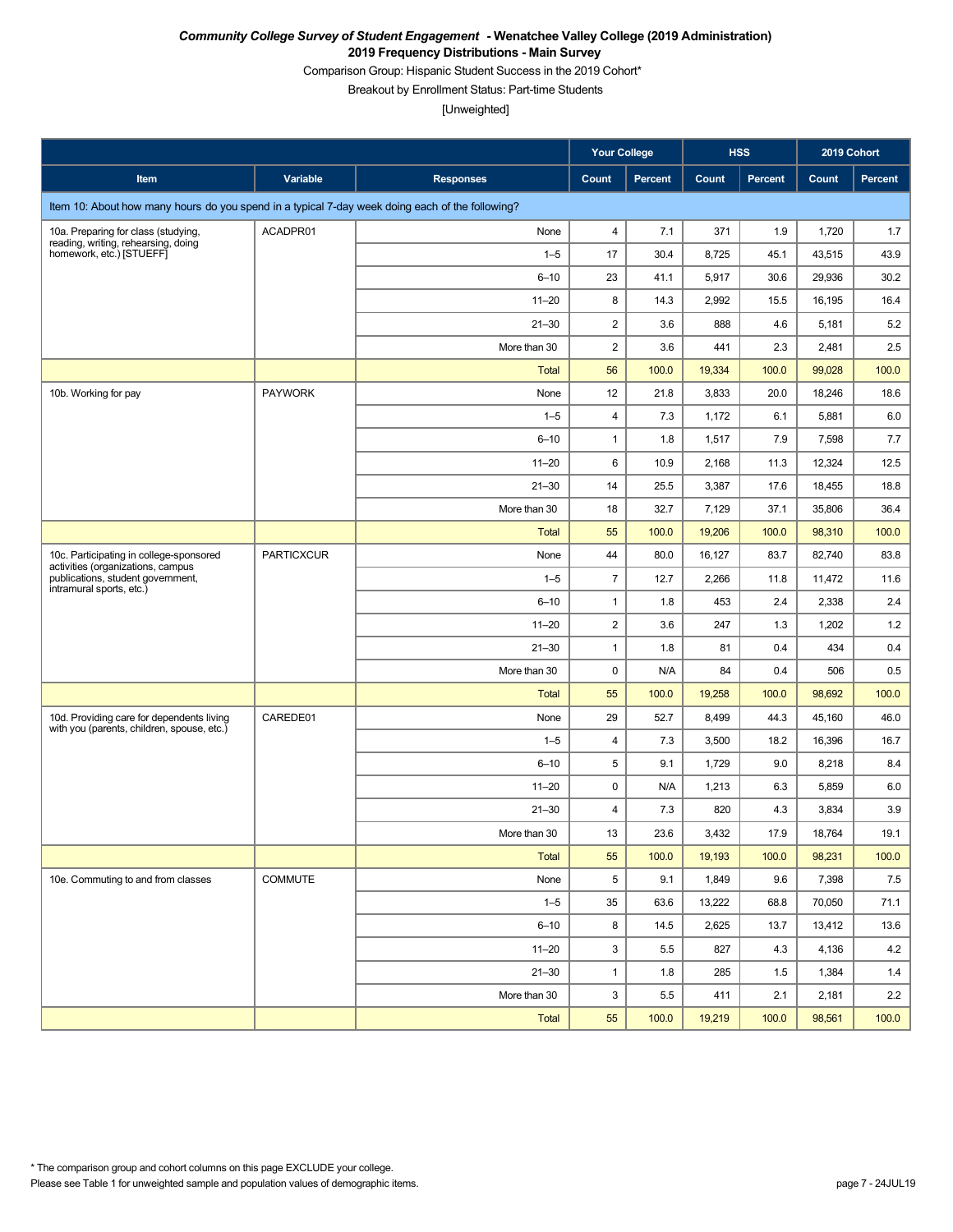Comparison Group: Hispanic Student Success in the 2019 Cohort\*

Breakout by Enrollment Status: Part-time Students

|                                           |                 |                                                                                                                                               | <b>Your College</b> |         |        | <b>HSS</b> | 2019 Cohort |                |
|-------------------------------------------|-----------------|-----------------------------------------------------------------------------------------------------------------------------------------------|---------------------|---------|--------|------------|-------------|----------------|
| Item                                      | Variable        | <b>Responses</b>                                                                                                                              | Count               | Percent | Count  | Percent    | Count       | <b>Percent</b> |
|                                           |                 | Item 11: How much has your experience at this college contributed to your knowledge, skills, and personal development in the following areas? |                     |         |        |            |             |                |
| 11a. Acquiring job- or work-related       | <b>GNWORK</b>   | Very little                                                                                                                                   | 14                  | 25.5    | 5,063  | 26.3       | 23,744      | 24.1           |
| knowledge and skills                      |                 | Some                                                                                                                                          | 14                  | 25.5    | 5,716  | 29.7       | 29,514      | 29.9           |
|                                           |                 | Quite a bit                                                                                                                                   | 11                  | 20.0    | 4,753  | 24.7       | 24,937      | 25.3           |
|                                           |                 | Very much                                                                                                                                     | 16                  | 29.1    | 3,703  | 19.3       | 20,413      | 20.7           |
|                                           |                 | <b>Total</b>                                                                                                                                  | 55                  | 100.0   | 19,235 | 100.0      | 98,608      | 100.0          |
| 11b. Writing clearly and effectively      | <b>GNWRITE</b>  | Very little                                                                                                                                   | 6                   | 10.7    | 2,233  | 11.6       | 13,003      | 13.2           |
|                                           |                 | Some                                                                                                                                          | 12                  | 21.4    | 5,247  | 27.2       | 28,428      | 28.8           |
|                                           |                 | Quite a bit                                                                                                                                   | 20                  | 35.7    | 7,034  | 36.5       | 35,532      | 36.0           |
|                                           |                 | Very much                                                                                                                                     | 18                  | 32.1    | 4,767  | 24.7       | 21,796      | 22.1           |
|                                           |                 | <b>Total</b>                                                                                                                                  | 56                  | 100.0   | 19,281 | 100.0      | 98,759      | 100.0          |
| 11c. Speaking clearly and effectively     | <b>GNSPEAK</b>  | Very little                                                                                                                                   | 5                   | 8.9     | 2,598  | 13.5       | 15,350      | 15.6           |
|                                           |                 | Some                                                                                                                                          | 17                  | 30.4    | 5,354  | 27.8       | 29,443      | 29.9           |
|                                           |                 | Quite a bit                                                                                                                                   | 20                  | 35.7    | 6,638  | 34.5       | 32,932      | 33.4           |
|                                           |                 | Very much                                                                                                                                     | 14                  | 25.0    | 4,666  | 24.2       | 20,882      | 21.2           |
|                                           |                 | <b>Total</b>                                                                                                                                  | 56                  | 100.0   | 19,256 | 100.0      | 98,607      | 100.0          |
| 11d. Thinking critically and analytically | <b>GNANALY</b>  | Very little                                                                                                                                   | 5                   | 8.9     | 1,322  | 6.9        | 7,097       | 7.2            |
|                                           |                 | Some                                                                                                                                          | 13                  | 23.2    | 4,358  | 22.7       | 23,749      | 24.1           |
|                                           |                 | Quite a bit                                                                                                                                   | 22                  | 39.3    | 7,540  | 39.2       | 39,230      | 39.8           |
|                                           |                 | Very much                                                                                                                                     | 16                  | 28.6    | 5,993  | 31.2       | 28,478      | 28.9           |
|                                           |                 | <b>Total</b>                                                                                                                                  | 56                  | 100.0   | 19,213 | 100.0      | 98,554      | 100.0          |
| 11e. Solving numerical problems           | <b>GNSOLVE</b>  | Very little                                                                                                                                   | 12                  | 21.4    | 3,376  | 17.6       | 18,165      | 18.4           |
|                                           |                 | Some                                                                                                                                          | 16                  | 28.6    | 5,259  | 27.3       | 28,596      | 29.0           |
|                                           |                 | Quite a bit                                                                                                                                   | 17                  | 30.4    | 6,146  | 32.0       | 30,947      | 31.4           |
|                                           |                 | Very much                                                                                                                                     | 11                  | 19.6    | 4,450  | 23.1       | 20,848      | 21.2           |
|                                           |                 | <b>Total</b>                                                                                                                                  | 56                  | 100.0   | 19,231 | 100.0      | 98,556      | 100.0          |
| 11f. Working effectively with others      | <b>GNOTHERS</b> | Very little                                                                                                                                   | 5                   | 8.9     | 1,977  | 10.3       | 10,744      | 10.9           |
|                                           |                 | Some                                                                                                                                          | 19                  | 33.9    | 5,235  | 27.2       | 28,582      | 29.0           |
|                                           |                 | Quite a bit                                                                                                                                   | 17                  | 30.4    | 6,634  | 34.5       | 34,252      | 34.7           |
|                                           |                 | Very much                                                                                                                                     | 15                  | 26.8    | 5,393  | 28.0       | 25,003      | 25.4           |
|                                           |                 | <b>Total</b>                                                                                                                                  | 56                  | 100.0   | 19,239 | 100.0      | 98,581      | 100.0          |
| 11g. Learning effectively on your own     | <b>GNINQ</b>    | Very little                                                                                                                                   | 4                   | 7.1     | 1,453  | 7.5        | 7,510       | 7.6            |
|                                           |                 | Some                                                                                                                                          | 16                  | 28.6    | 4,296  | 22.3       | 23,359      | 23.7           |
|                                           |                 | Quite a bit                                                                                                                                   | 21                  | 37.5    | 7,237  | 37.6       | 37,445      | 38.0           |
|                                           |                 | Very much                                                                                                                                     | 15                  | 26.8    | 6,267  | 32.6       | 30,311      | 30.7           |
|                                           |                 | <b>Total</b>                                                                                                                                  | 56                  | 100.0   | 19,253 | 100.0      | 98,625      | 100.0          |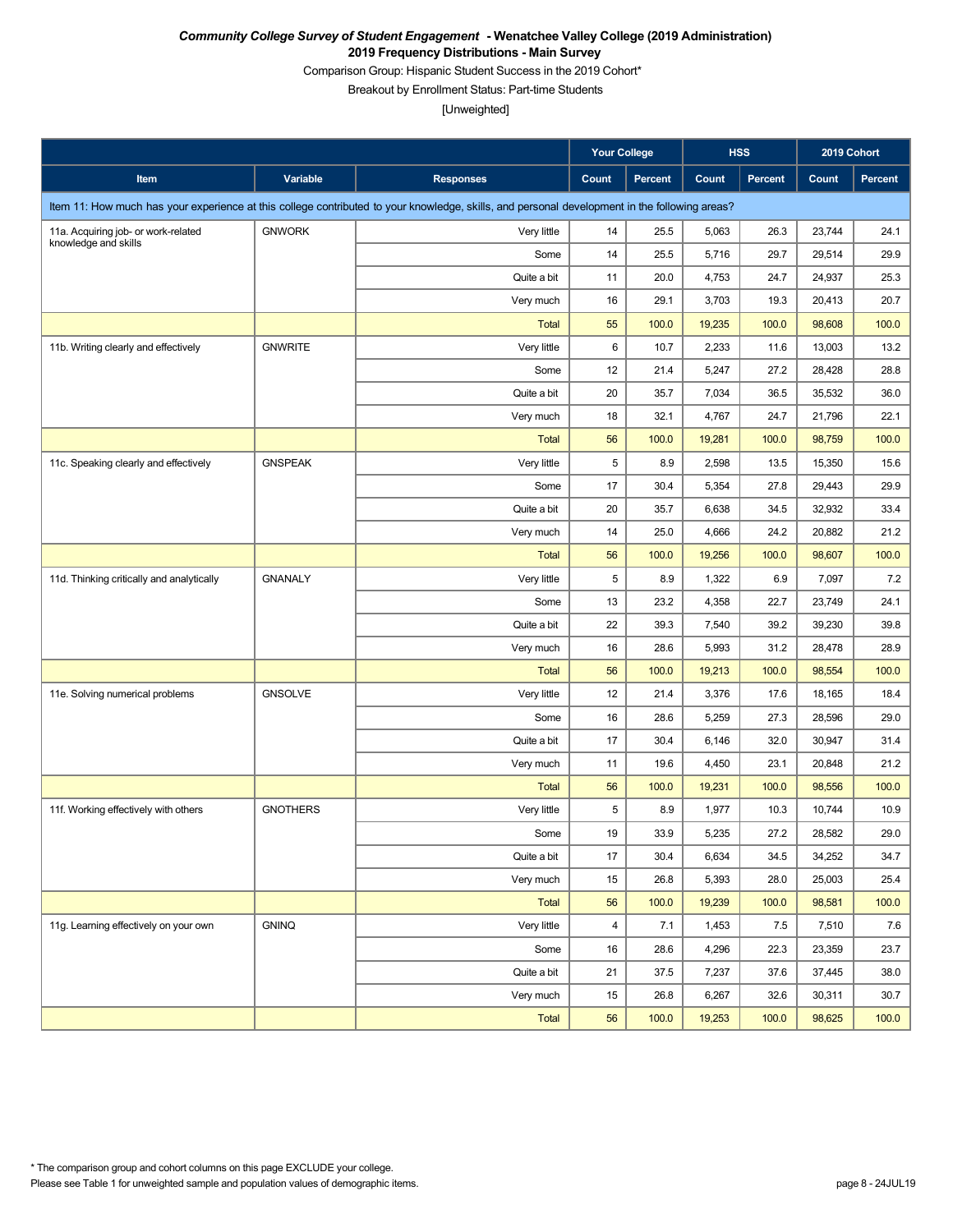Comparison Group: Hispanic Student Success in the 2019 Cohort\*

Breakout by Enrollment Status: Part-time Students

|                                                                                             |                  |                                                                                                                                               | <b>Your College</b>     |                |        | <b>HSS</b>     | 2019 Cohort |                |
|---------------------------------------------------------------------------------------------|------------------|-----------------------------------------------------------------------------------------------------------------------------------------------|-------------------------|----------------|--------|----------------|-------------|----------------|
| Item                                                                                        | Variable         | <b>Responses</b>                                                                                                                              | <b>Count</b>            | <b>Percent</b> | Count  | <b>Percent</b> | Count       | <b>Percent</b> |
|                                                                                             |                  | Item 11: How much has your experience at this college contributed to your knowledge, skills, and personal development in the following areas? |                         |                |        |                |             |                |
| 11h. Developing clearer career goals                                                        | <b>GNCARGOAL</b> | Very little                                                                                                                                   | 14                      | 25.0           | 3,271  | 17.0           | 16,961      | 17.2           |
|                                                                                             |                  | Some                                                                                                                                          | 17                      | 30.4           | 5,088  | 26.4           | 26,932      | 27.3           |
|                                                                                             |                  | Quite a bit                                                                                                                                   | 14                      | 25.0           | 5,638  | 29.3           | 29,131      | 29.6           |
|                                                                                             |                  | Very much                                                                                                                                     | 11                      | 19.6           | 5,247  | 27.3           | 25,482      | 25.9           |
|                                                                                             |                  | <b>Total</b>                                                                                                                                  | 56                      | 100.0          | 19,244 | 100.0          | 98,506      | 100.0          |
| 11i. Gaining information about career<br>opportunities                                      | <b>GNGAINCAR</b> | Very little                                                                                                                                   | 18                      | 32.1           | 4,274  | 22.2           | 21,495      | 21.8           |
|                                                                                             |                  | Some                                                                                                                                          | 13                      | 23.2           | 5,427  | 28.2           | 29,024      | 29.4           |
|                                                                                             |                  | Quite a bit                                                                                                                                   | 12                      | 21.4           | 5,042  | 26.2           | 26,184      | 26.5           |
|                                                                                             |                  | Very much                                                                                                                                     | 13                      | 23.2           | 4,527  | 23.5           | 22,005      | 22.3           |
|                                                                                             |                  | <b>Total</b>                                                                                                                                  | 56                      | 100.0          | 19,270 | 100.0          | 98,708      | 100.0          |
| Item 12.1: How often have you used the following services during the current academic year? |                  |                                                                                                                                               |                         |                |        |                |             |                |
| 12.1a. Academic advising/planning<br>[SUPPORT]                                              | <b>FREQACAD</b>  | Never                                                                                                                                         | 9                       | 16.4           | 3,410  | 18.0           | 18,118      | 18.7           |
|                                                                                             |                  | 1 time                                                                                                                                        | 17                      | 30.9           | 5,027  | 26.6           | 24,965      | 25.8           |
|                                                                                             |                  | 2-4 times                                                                                                                                     | 25                      | 45.5           | 8,199  | 43.4           | 42,327      | 43.7           |
|                                                                                             |                  | 5 or more times                                                                                                                               | $\overline{\mathbf{4}}$ | 7.3            | 2,259  | 12.0           | 11,441      | 11.8           |
|                                                                                             |                  | <b>Total</b>                                                                                                                                  | 55                      | 100.0          | 18,895 | 100.0          | 96,851      | 100.0          |
| 12.1b. Career counseling [SUPPORT]                                                          | <b>FREQCACOU</b> | Never                                                                                                                                         | 41                      | 75.9           | 10,857 | 57.8           | 61,770      | 64.1           |
|                                                                                             |                  | 1 time                                                                                                                                        | $\overline{7}$          | 13.0           | 3,688  | 19.6           | 16,903      | 17.5           |
|                                                                                             |                  | 2-4 times                                                                                                                                     | $\overline{\mathbf{4}}$ | 7.4            | 3,431  | 18.3           | 14,298      | 14.8           |
|                                                                                             |                  | 5 or more times                                                                                                                               | $\overline{\mathbf{c}}$ | 3.7            | 813    | 4.3            | 3,357       | 3.5            |
|                                                                                             |                  | <b>Total</b>                                                                                                                                  | 54                      | 100.0          | 18,789 | 100.0          | 96,328      | 100.0          |
| 12.1c. Job placement assistance                                                             | <b>FREQJOBPL</b> | Never                                                                                                                                         | 49                      | 90.7           | 16,691 | 89.4           | 85,815      | 89.7           |
|                                                                                             |                  | 1 time                                                                                                                                        | 3                       | 5.6            | 1,136  | 6.1            | 5,526       | 5.8            |
|                                                                                             |                  | 2-4 times                                                                                                                                     | $\overline{2}$          | 3.7            | 635    | 3.4            | 3,263       | 3.4            |
|                                                                                             |                  | 5 or more times                                                                                                                               | 0                       | N/A            | 200    | 1.1            | 1,051       | 1.1            |
|                                                                                             |                  | <b>Total</b>                                                                                                                                  | 54                      | 100.0          | 18,662 | 100.0          | 95,655      | 100.0          |
| 12.1d. Peer or other tutoring [STUEFF]                                                      | <b>FREQTUTOR</b> | Never                                                                                                                                         | 35                      | 66.0           | 11,098 | 59.6           | 61,969      | 64.9           |
|                                                                                             |                  | 1 time                                                                                                                                        | 6                       | 11.3           | 2,368  | 12.7           | 10,719      | 11.2           |
|                                                                                             |                  | 2-4 times                                                                                                                                     | $\overline{7}$          | 13.2           | 2,936  | 15.8           | 12,920      | 13.5           |
|                                                                                             |                  | 5 or more times                                                                                                                               | 5                       | 9.4            | 2,206  | 11.9           | 9,903       | 10.4           |
|                                                                                             |                  | Total                                                                                                                                         | 53                      | 100.0          | 18,608 | 100.0          | 95,511      | 100.0          |
| 12.1e. Skill labs (writing, math, etc.)<br><b>ISTUEFFI</b>                                  | <b>FREQLAB</b>   | Never                                                                                                                                         | 29                      | 54.7           | 10,565 | 56.9           | 56,829      | 59.6           |
|                                                                                             |                  | 1 time                                                                                                                                        | 8                       | 15.1           | 2,063  | 11.1           | 10,070      | 10.6           |
|                                                                                             |                  | 2-4 times                                                                                                                                     | 10                      | 18.9           | 3,234  | 17.4           | 14,834      | 15.6           |
|                                                                                             |                  | 5 or more times                                                                                                                               | 6                       | 11.3           | 2,712  | 14.6           | 13,596      | 14.3           |
|                                                                                             |                  | Total                                                                                                                                         | 53                      | 100.0          | 18,574 | 100.0          | 95,329      | 100.0          |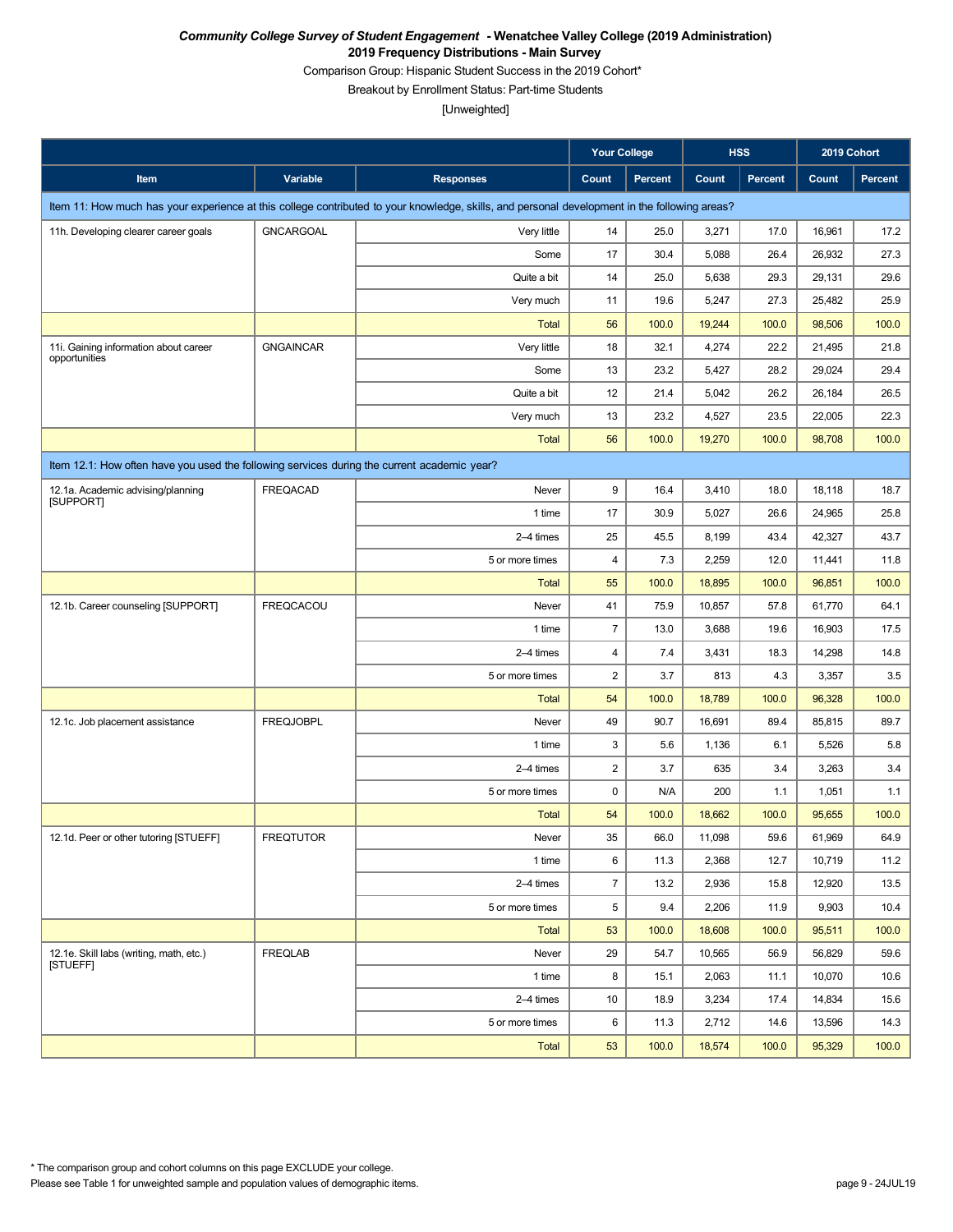Comparison Group: Hispanic Student Success in the 2019 Cohort\*

Breakout by Enrollment Status: Part-time Students

|                                                                                             |                     |                  | <b>Your College</b> |         |        | <b>HSS</b>     | 2019 Cohort |                |
|---------------------------------------------------------------------------------------------|---------------------|------------------|---------------------|---------|--------|----------------|-------------|----------------|
| Item                                                                                        | Variable            | <b>Responses</b> | Count               | Percent | Count  | <b>Percent</b> | Count       | <b>Percent</b> |
| Item 12.1: How often have you used the following services during the current academic year? |                     |                  |                     |         |        |                |             |                |
| 12.1f. Child care                                                                           | <b>FREQCHLD</b>     | Never            | 54                  | 98.2    | 17,736 | 95.3           | 90,950      | 95.4           |
|                                                                                             |                     | 1 time           | $\mathbf{1}$        | 1.8     | 307    | 1.7            | 1,401       | 1.5            |
|                                                                                             |                     | 2-4 times        | 0                   | N/A     | 302    | 1.6            | 1,415       | 1.5            |
|                                                                                             |                     | 5 or more times  | 0                   | N/A     | 257    | 1.4            | 1,589       | 1.7            |
|                                                                                             |                     | <b>Total</b>     | 55                  | 100.0   | 18,602 | 100.0          | 95,355      | 100.0          |
| 12.1g. Financial aid advising                                                               | <b>FREQFAADV</b>    | Never            | 24                  | 44.4    | 8,583  | 46.0           | 43,837      | 45.8           |
|                                                                                             |                     | 1 time           | 9                   | 16.7    | 3,590  | 19.3           | 18,470      | 19.3           |
|                                                                                             |                     | 2-4 times        | 13                  | 24.1    | 4,420  | 23.7           | 23,219      | 24.3           |
|                                                                                             |                     | 5 or more times  | 8                   | 14.8    | 2,046  | 11.0           | 10,088      | 10.6           |
|                                                                                             |                     | <b>Total</b>     | 54                  | 100.0   | 18,639 | 100.0          | 95,614      | 100.0          |
| 12.1h. Computer lab [STUEFF]                                                                | <b>FREQCOMLB</b>    | Never            | 20                  | 37.7    | 7,850  | 42.2           | 39,694      | 41.6           |
|                                                                                             |                     | 1 time           | 5                   | 9.4     | 2,272  | 12.2           | 11,173      | 11.7           |
|                                                                                             |                     | 2-4 times        | 14                  | 26.4    | 3,802  | 20.4           | 19,077      | 20.0           |
|                                                                                             |                     | 5 or more times  | 14                  | 26.4    | 4,695  | 25.2           | 25,530      | 26.7           |
|                                                                                             |                     | <b>Total</b>     | 53                  | 100.0   | 18,619 | 100.0          | 95,474      | 100.0          |
| 12.1i. Student organizations                                                                | <b>FREQSTORG</b>    | Never            | 44                  | 84.6    | 14,689 | 79.3           | 77,010      | 80.9           |
|                                                                                             |                     | 1 time           | $\overline{4}$      | 7.7     | 1,698  | 9.2            | 7,876       | 8.3            |
|                                                                                             |                     | 2-4 times        | $\sqrt{2}$          | 3.8     | 1,413  | 7.6            | 6,434       | 6.8            |
|                                                                                             |                     | 5 or more times  | $\overline{c}$      | 3.8     | 727    | 3.9            | 3,823       | 4.0            |
|                                                                                             |                     | <b>Total</b>     | 52                  | 100.0   | 18,527 | 100.0          | 95,143      | 100.0          |
| 12.1j. Transfer advising/planning                                                           | <b>FREQTRADV</b>    | Never            | 34                  | 69.4    | 11,660 | 63.4           | 62,783      | 66.5           |
|                                                                                             |                     | 1 time           | 9                   | 18.4    | 3,471  | 18.9           | 16,412      | 17.4           |
|                                                                                             |                     | 2-4 times        | 6                   | 12.2    | 2,480  | 13.5           | 11,641      | 12.3           |
|                                                                                             |                     | 5 or more times  | $\pmb{0}$           | N/A     | 776    | 4.2            | 3,553       | 3.8            |
|                                                                                             |                     | <b>Total</b>     | 49                  | 100.0   | 18,387 | 100.0          | 94,389      | 100.0          |
| 12.1k. Library resources and services                                                       | <b>FREQLIB</b>      | Never            | 15                  | 27.3    | 5,508  | 29.7           | 32,067      | 33.6           |
|                                                                                             |                     | $1$ time         | 8                   | 14.5    | 2,894  | 15.6           | 14,840      | $15.6\,$       |
|                                                                                             |                     | 2-4 times        | 16                  | 29.1    | 5,071  | 27.3           | 24,308      | 25.5           |
|                                                                                             |                     | 5 or more times  | 16                  | 29.1    | 5,094  | 27.4           | 24,174      | 25.3           |
|                                                                                             |                     | Total            | 55                  | 100.0   | 18,567 | 100.0          | 95,389      | 100.0          |
| 12.1I. Services for students with<br>disabilities                                           | <b>FREQDISABSVC</b> | Never            | 49                  | 89.1    | 17,020 | 91.1           | 86,699      | 90.4           |
|                                                                                             |                     | 1 time           | $\overline{4}$      | 7.3     | 560    | 3.0            | 3,140       | 3.3            |
|                                                                                             |                     | 2-4 times        | $\mathbf{1}$        | 1.8     | 544    | 2.9            | 3,029       | 3.2            |
|                                                                                             |                     | 5 or more times  | $\mathbf{1}$        | 1.8     | 564    | 3.0            | 3,027       | 3.2            |
|                                                                                             |                     | Total            | 55                  | 100.0   | 18,688 | 100.0          | 95,895      | 100.0          |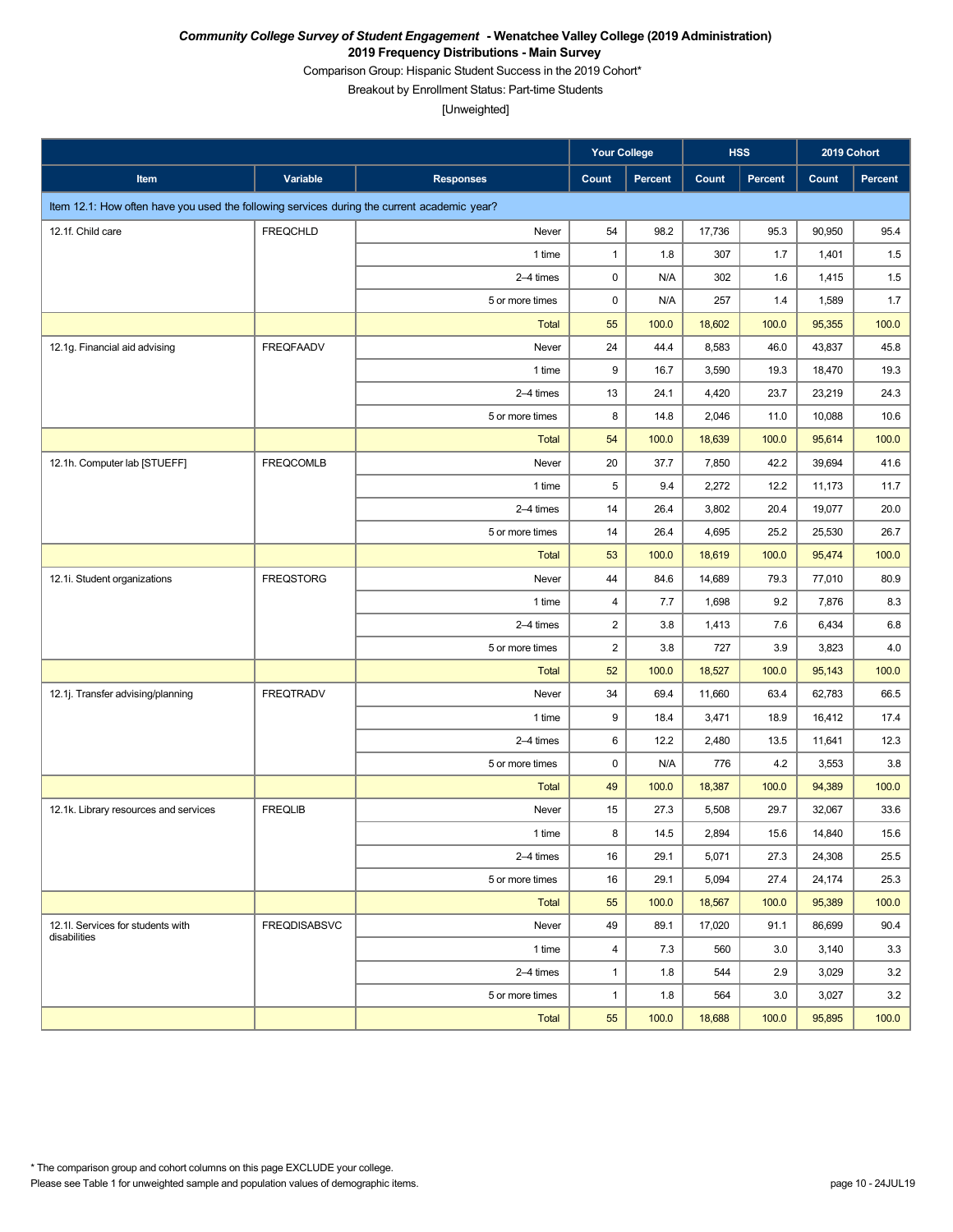Comparison Group: Hispanic Student Success in the 2019 Cohort\*

Breakout by Enrollment Status: Part-time Students

|                                                                                             |                    |                  | <b>Your College</b> |             |               | <b>HSS</b>     | 2019 Cohort      |               |
|---------------------------------------------------------------------------------------------|--------------------|------------------|---------------------|-------------|---------------|----------------|------------------|---------------|
| Item                                                                                        | Variable           | <b>Responses</b> | Count               | Percent     | Count         | <b>Percent</b> | Count            | Percent       |
| Item 12.1: How often have you used the following services during the current academic year? |                    |                  |                     |             |               |                |                  |               |
| 12.1m. Services for active military and                                                     | <b>FREQMILSVCS</b> | Never            | 52                  | 98.1        | 17,579        | 94.1           | 90,374           | 94.3          |
| veterans                                                                                    |                    | 1 time           | $\mathbf{1}$        | 1.9         | 421           | 2.3            | 1,985            | 2.1           |
|                                                                                             |                    | 2-4 times        | 0                   | N/A         | 394           | 2.1            | 1,932            | 2.0           |
|                                                                                             |                    | 5 or more times  | $\pmb{0}$           | N/A         | 291           | 1.6            | 1,542            | 1.6           |
|                                                                                             |                    | <b>Total</b>     | 53                  | 100.0       | 18,685        | 100.0          | 95,833           | 100.0         |
| Item 12.2: How satisfied are you with the services?                                         |                    |                  |                     |             |               |                |                  |               |
| 12.2a. Academic advising/planning                                                           | SATACAD            | Not at all       | 6                   | 10.9        | 1,445         | 7.9            | 6,632            | 7.1           |
|                                                                                             |                    | Somewhat         | 27                  | 49.1        | 7,283         | 39.9           | 36,269           | 38.6          |
|                                                                                             |                    | Very             | 12                  | 21.8        | 6,476         | 35.5           | 34,651           | 36.9          |
|                                                                                             |                    | N.A.             | 10                  | 18.2        | 3,060         | 16.8           | 16,362           | 17.4          |
|                                                                                             |                    | <b>Total</b>     | 55                  | 100.0       | 18,264        | 100.0          | 93,914           | 100.0         |
| 12.2b. Career counseling                                                                    | SATCACOU           | Not at all       | 5                   | 9.3         | 1,428         | 7.9            | 6,656            | 7.2           |
|                                                                                             |                    | Somewhat         | 8                   | 14.8        | 3,751         | 20.9           | 17,143           | 18.6          |
|                                                                                             |                    | Very             | 8                   | 14.8        | 3,351         | 18.6           | 15,120           | 16.4          |
|                                                                                             |                    | N.A.             | 33                  | 61.1        | 9,440         | 52.5           | 53,382           | 57.8          |
|                                                                                             |                    | <b>Total</b>     | 54                  | 100.0       | 17,970        | 100.0          | 92,301           | 100.0         |
| 12.2c. Job placement assistance                                                             | <b>SATJOBPL</b>    | Not at all       | $\sqrt{2}$          | 3.8         | 1,333         | 7.5            | 6,474            | 7.1           |
|                                                                                             |                    | Somewhat         | 6                   | 11.5        | 1,471         | 8.3            | 7,433            | 8.2           |
|                                                                                             |                    | Very             | $\sqrt{2}$          | 3.8         | 978           | 5.5            | 4,981            | 5.5           |
|                                                                                             |                    | N.A.             | 42                  | 80.8        | 13,907        | 78.6           | 72,155           | 79.3          |
|                                                                                             |                    | <b>Total</b>     | 52                  | 100.0       | 17,689        | 100.0          | 91,043           | 100.0         |
| 12.2d. Peer or other tutoring                                                               | <b>SATTUTOR</b>    | Not at all       | 3                   | 5.7         | 1,030         | 5.8            | 5,071            | 5.6           |
|                                                                                             |                    | Somewhat         | 12                  | 22.6        | 3,318         | 18.7           | 14,913           | 16.4          |
|                                                                                             |                    | Very             | 8                   | 15.1        | 3,962         | 22.4           | 18,236           | 20.0          |
|                                                                                             |                    | N.A.             | 30                  | 56.6        | 9,417         | 53.1           | 52,977           | 58.1          |
|                                                                                             |                    | <b>Total</b>     | 53                  | 100.0       | 17,727        | 100.0          | 91,197           | 100.0         |
| 12.2e. Skill labs (writing, math, etc.)                                                     | SATLAB             | Not at all       | $\mathbf{2}$        | $3.8\,$     | 876           | 4.9            | 4,222            | 4.6           |
|                                                                                             |                    | Somewhat         | 13                  | 24.5        | 3,504         | 19.8           | 17,309           | 19.0          |
|                                                                                             |                    | Very             | 9                   | 17.0        | 4,154         | 23.5           | 19,630           | 21.6          |
|                                                                                             |                    | N.A.             | 29                  | 54.7        | 9,176         | 51.8           | 49,774           | 54.7          |
|                                                                                             |                    | Total            | 53                  | 100.0       | 17,710        | 100.0          | 90,935           | 100.0         |
| 12.2f. Child care                                                                           | <b>SATCHLD</b>     | Not at all       | $\overline{4}$      | 7.8         | 1,018         | 5.8            | 4,984            | 5.5           |
|                                                                                             |                    | Somewhat         | $\overline{c}$      | 3.9         | 752           | 4.3            | 3,792            | 4.2           |
|                                                                                             |                    | Very<br>N.A.     | $\pmb{0}$<br>45     | N/A<br>88.2 | 693<br>15,113 | 3.9<br>86.0    | 3,669            | 4.1           |
|                                                                                             |                    |                  | 51                  | 100.0       | 17,576        | 100.0          | 77,911<br>90,356 | 86.2<br>100.0 |
|                                                                                             |                    | Total            |                     |             |               |                |                  |               |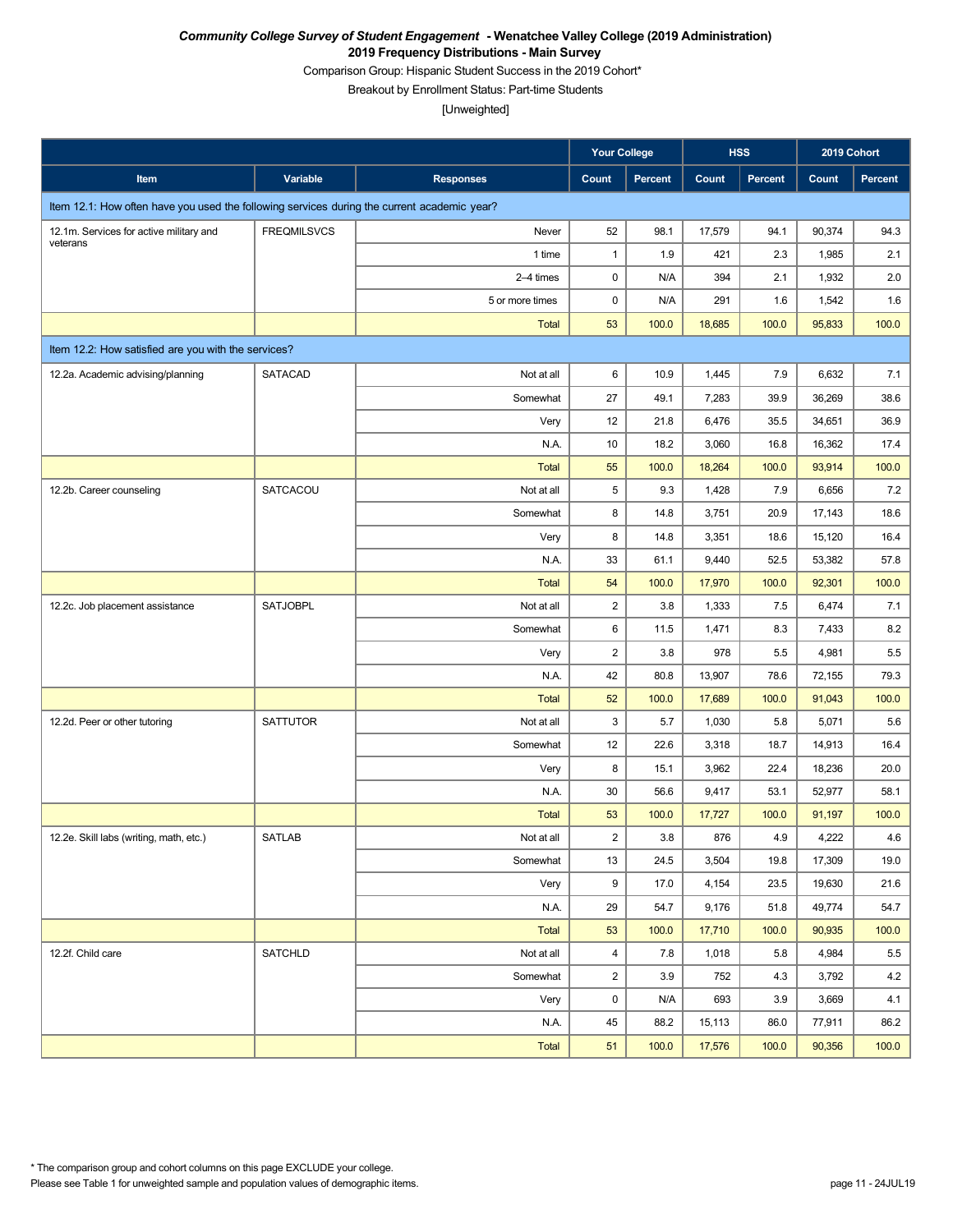Comparison Group: Hispanic Student Success in the 2019 Cohort\*

Breakout by Enrollment Status: Part-time Students

|                                                     |                   |                  | <b>Your College</b>     |         |        | <b>HSS</b>     | 2019 Cohort |                |
|-----------------------------------------------------|-------------------|------------------|-------------------------|---------|--------|----------------|-------------|----------------|
| Item                                                | Variable          | <b>Responses</b> | Count                   | Percent | Count  | <b>Percent</b> | Count       | <b>Percent</b> |
| Item 12.2: How satisfied are you with the services? |                   |                  |                         |         |        |                |             |                |
| 12.2g. Financial aid advising                       | SATFAADV          | Not at all       | 3                       | 5.7     | 1,594  | 9.0            | 7,990       | 8.8            |
|                                                     |                   | Somewhat         | 16                      | 30.2    | 3,830  | 21.6           | 19,681      | 21.6           |
|                                                     |                   | Very             | 12                      | 22.6    | 4,937  | 27.8           | 25,734      | 28.2           |
|                                                     |                   | N.A.             | 22                      | 41.5    | 7,400  | 41.7           | 37,885      | 41.5           |
|                                                     |                   | <b>Total</b>     | 53                      | 100.0   | 17,761 | 100.0          | 91,290      | 100.0          |
| 12.2h. Computer lab                                 | <b>SATCOMLB</b>   | Not at all       | 5                       | 9.1     | 709    | 4.0            | 3,456       | 3.8            |
|                                                     |                   | Somewhat         | 15                      | 27.3    | 3,615  | 20.4           | 18,612      | 20.4           |
|                                                     |                   | Very             | 16                      | 29.1    | 6,524  | 36.8           | 34,212      | 37.5           |
|                                                     |                   | N.A.             | 19                      | 34.5    | 6,875  | 38.8           | 34,849      | 38.2           |
|                                                     |                   | <b>Total</b>     | 55                      | 100.0   | 17,723 | 100.0          | 91,129      | 100.0          |
| 12.2i. Student organizations                        | <b>SATSTORG</b>   | Not at all       | 5                       | 9.8     | 1,046  | 6.0            | 5,125       | 5.7            |
|                                                     |                   | Somewhat         | $\overline{7}$          | 13.7    | 2,300  | 13.1           | 10,994      | 12.2           |
|                                                     |                   | Very             | $\overline{c}$          | 3.9     | 1,733  | 9.9            | 8,249       | 9.1            |
|                                                     |                   | N.A.             | 37                      | 72.5    | 12,451 | 71.0           | 65,833      | 73.0           |
|                                                     |                   | <b>Total</b>     | 51                      | 100.0   | 17,530 | 100.0          | 90,201      | 100.0          |
| 12.2j. Transfer advising/planning                   | <b>SATTRADV</b>   | Not at all       | $\overline{2}$          | 4.3     | 1,244  | 7.2            | 6,147       | 6.9            |
|                                                     |                   | Somewhat         | 9                       | 19.1    | 3,228  | 18.6           | 15,416      | 17.2           |
|                                                     |                   | Very             | 6                       | 12.8    | 3,046  | 17.5           | 14,533      | 16.2           |
|                                                     |                   | N.A.             | 30                      | 63.8    | 9,869  | 56.8           | 53,427      | 59.7           |
|                                                     |                   | <b>Total</b>     | 47                      | 100.0   | 17,387 | 100.0          | 89,523      | 100.0          |
| 12.2k. Library resources and services               | <b>SATLIB</b>     | Not at all       | $\overline{2}$          | 3.7     | 621    | 3.5            | 3,334       | 3.7            |
|                                                     |                   | Somewhat         | 8                       | 14.8    | 4,150  | 23.4           | 20,867      | 22.9           |
|                                                     |                   | Very             | 30                      | 55.6    | 8,084  | 45.6           | 38,831      | 42.6           |
|                                                     |                   | N.A.             | 14                      | 25.9    | 4,856  | 27.4           | 28,156      | 30.9           |
|                                                     |                   | <b>Total</b>     | 54                      | 100.0   | 17,711 | 100.0          | 91,188      | 100.0          |
| 12.2I. Services for students with<br>disabilities   | SATDISABSVC       | Not at all       | $\overline{\mathbf{4}}$ | 7.4     | 792    | 4.5            | 4,185       | 4.6            |
|                                                     |                   | Somewhat         | 3                       | 5.6     | 940    | 5.3            | 4,972       | 5.5            |
|                                                     |                   | Very             | $\overline{4}$          | 7.4     | 1,294  | 7.3            | 6,997       | 7.7            |
|                                                     |                   | N.A.             | 43                      | 79.6    | 14,712 | 82.9           | 74,923      | 82.3           |
|                                                     |                   | <b>Total</b>     | 54                      | 100.0   | 17,738 | 100.0          | 91,077      | 100.0          |
| 12.2m. Services for active military and<br>veterans | <b>SATMILSVCS</b> | Not at all       | $\overline{2}$          | 3.8     | 879    | 5.0            | 4,557       | 5.0            |
|                                                     |                   | Somewhat         | 3                       | 5.7     | 777    | 4.4            | 3,935       | 4.3            |
|                                                     |                   | Very             | $\mathbf{1}$            | 1.9     | 929    | 5.2            | 4,823       | 5.3            |
|                                                     |                   | N.A.             | 47                      | 88.7    | 15,120 | 85.4           | 77,641      | 85.4           |
|                                                     |                   | <b>Total</b>     | 53                      | 100.0   | 17,705 | 100.0          | 90,956      | 100.0          |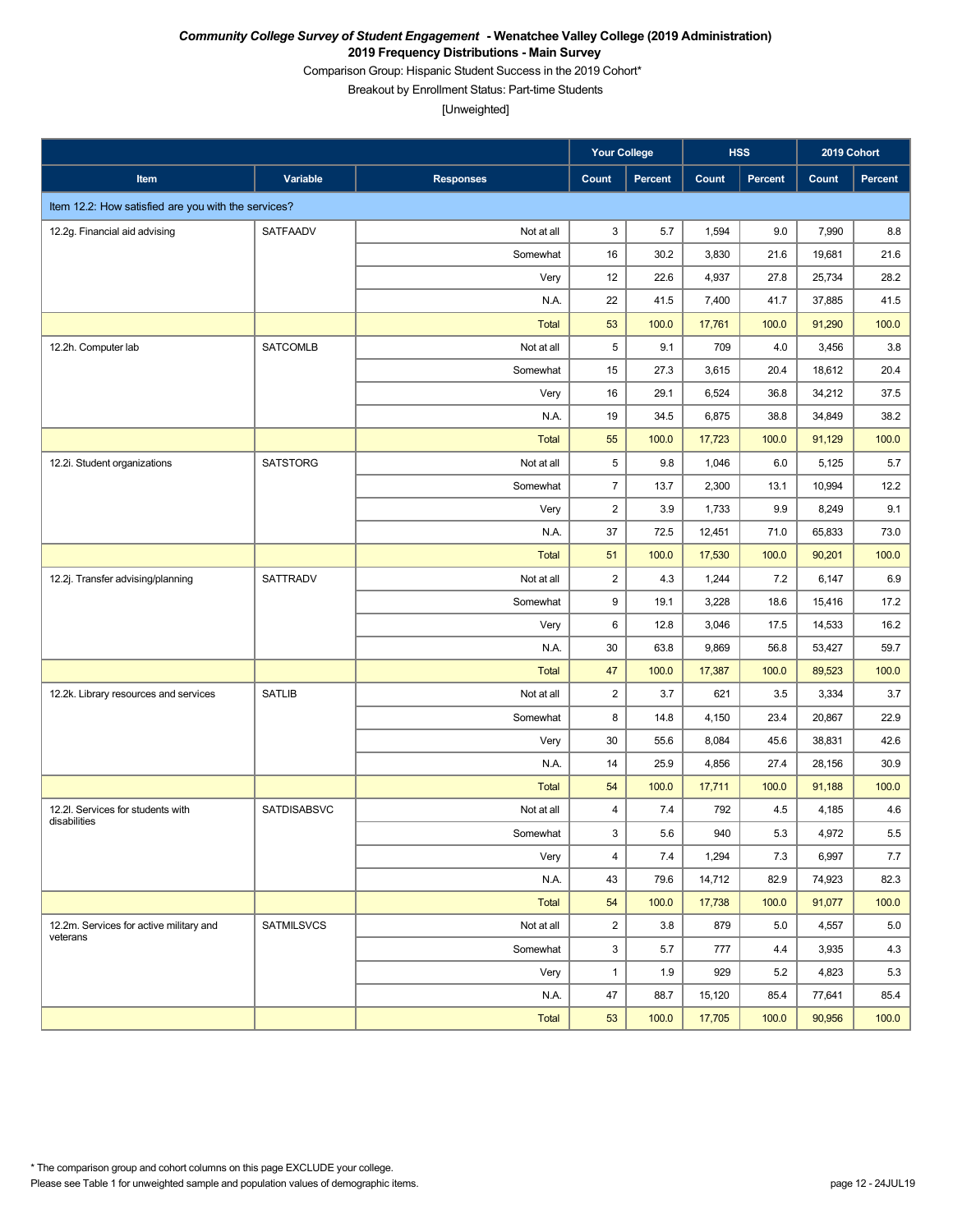Comparison Group: Hispanic Student Success in the 2019 Cohort\*

Breakout by Enrollment Status: Part-time Students

|                                                                   |                 |                  | <b>Your College</b> |         |        | <b>HSS</b>     | 2019 Cohort |         |
|-------------------------------------------------------------------|-----------------|------------------|---------------------|---------|--------|----------------|-------------|---------|
| Item                                                              | Variable        | <b>Responses</b> | Count               | Percent | Count  | <b>Percent</b> | Count       | Percent |
| Item 12.3: How important are the services to you at this college? |                 |                  |                     |         |        |                |             |         |
| 12.3a. Academic advising/planning                                 | <b>IMPACAD</b>  | Not at all       | 5                   | 9.3     | 1,375  | 7.6            | 7,932       | 8.5     |
|                                                                   |                 | Somewhat         | 18                  | 33.3    | 4,022  | 22.2           | 22,087      | 23.7    |
|                                                                   |                 | Very             | 31                  | 57.4    | 12,728 | 70.2           | 63,144      | 67.8    |
|                                                                   |                 | <b>Total</b>     | 54                  | 100.0   | 18,125 | 100.0          | 93,163      | 100.0   |
| 12.3b. Career counseling                                          | <b>IMPCACOU</b> | Not at all       | 15                  | 28.3    | 3,474  | 19.6           | 21,609      | 23.7    |
|                                                                   |                 | Somewhat         | 18                  | 34.0    | 4,451  | 25.1           | 24,598      | 27.0    |
|                                                                   |                 | Very             | 20                  | 37.7    | 9,808  | 55.3           | 44,828      | 49.2    |
|                                                                   |                 | <b>Total</b>     | 53                  | 100.0   | 17,733 | 100.0          | 91,035      | 100.0   |
| 12.3c. Job placement assistance                                   | <b>IMPJOBPL</b> | Not at all       | 20                  | 37.7    | 6,057  | 34.8           | 32,584      | 36.4    |
|                                                                   |                 | Somewhat         | 18                  | 34.0    | 4,968  | 28.5           | 25,518      | 28.5    |
|                                                                   |                 | Very             | 15                  | 28.3    | 6,401  | 36.7           | 31,514      | 35.2    |
|                                                                   |                 | <b>Total</b>     | 53                  | 100.0   | 17,426 | 100.0          | 89,616      | 100.0   |
| 12.3d. Peer or other tutoring                                     | <b>IMPTUTOR</b> | Not at all       | 18                  | 34.6    | 4,293  | 24.5           | 25,425      | 28.3    |
|                                                                   |                 | Somewhat         | 15                  | 28.8    | 4,953  | 28.3           | 25,536      | 28.4    |
|                                                                   |                 | Very             | 19                  | 36.5    | 8,269  | 47.2           | 38,935      | 43.3    |
|                                                                   |                 | <b>Total</b>     | 52                  | 100.0   | 17,515 | 100.0          | 89,896      | 100.0   |
| 12.3e. Skill labs (writing, math, etc.)                           | <b>IMPLAB</b>   | Not at all       | 13                  | 24.5    | 4,145  | 23.8           | 24,116      | 26.9    |
|                                                                   |                 | Somewhat         | 20                  | 37.7    | 4,982  | 28.6           | 26,292      | 29.4    |
|                                                                   |                 | Very             | 20                  | 37.7    | 8,301  | 47.6           | 39,105      | 43.7    |
|                                                                   |                 | <b>Total</b>     | 53                  | 100.0   | 17,428 | 100.0          | 89,513      | 100.0   |
| 12.3f. Child care                                                 | <b>IMPCHLD</b>  | Not at all       | 32                  | 61.5    | 8,899  | 51.5           | 46,721      | 52.7    |
|                                                                   |                 | Somewhat         | 9                   | 17.3    | 3,023  | 17.5           | 15,825      | 17.9    |
|                                                                   |                 | Very             | 11                  | 21.2    | 5,367  | 31.0           | 26,092      | 29.4    |
|                                                                   |                 | <b>Total</b>     | 52                  | 100.0   | 17,289 | 100.0          | 88,638      | 100.0   |
| 12.3g. Financial aid advising                                     | <b>IMPFAADV</b> | Not at all       | 8                   | 14.8    | 3,460  | 19.7           | 18,789      | 20.8    |
|                                                                   |                 | Somewhat         | $\overline{7}$      | 13.0    | 3,004  | 17.1           | 15,808      | 17.5    |
|                                                                   |                 | Very             | 39                  | 72.2    | 11,102 | 63.2           | 55,595      | 61.6    |
|                                                                   |                 | <b>Total</b>     | 54                  | 100.0   | 17,566 | 100.0          | 90,192      | 100.0   |
| 12.3h. Computer lab                                               | <b>IMPCOMLB</b> | Not at all       | 12                  | 21.8    | 3,686  | 21.1           | 19,522      | 21.7    |
|                                                                   |                 | Somewhat         | 17                  | 30.9    | 4,661  | 26.6           | 23,788      | 26.4    |
|                                                                   |                 | Very             | 26                  | 47.3    | 9,155  | 52.3           | 46,697      | 51.9    |
|                                                                   |                 | <b>Total</b>     | 55                  | 100.0   | 17,502 | 100.0          | 90,007      | 100.0   |
| 12.3i. Student organizations                                      | <b>IMPSTORG</b> | Not at all       | 24                  | 48.0    | 6,699  | 38.8           | 37,297      | 42.0    |
|                                                                   |                 | Somewhat         | 14                  | 28.0    | 5,648  | 32.7           | 28,690      | 32.3    |
|                                                                   |                 | Very             | 12                  | 24.0    | 4,911  | 28.5           | 22,712      | 25.6    |
|                                                                   |                 | <b>Total</b>     | 50                  | 100.0   | 17,258 | 100.0          | 88,699      | 100.0   |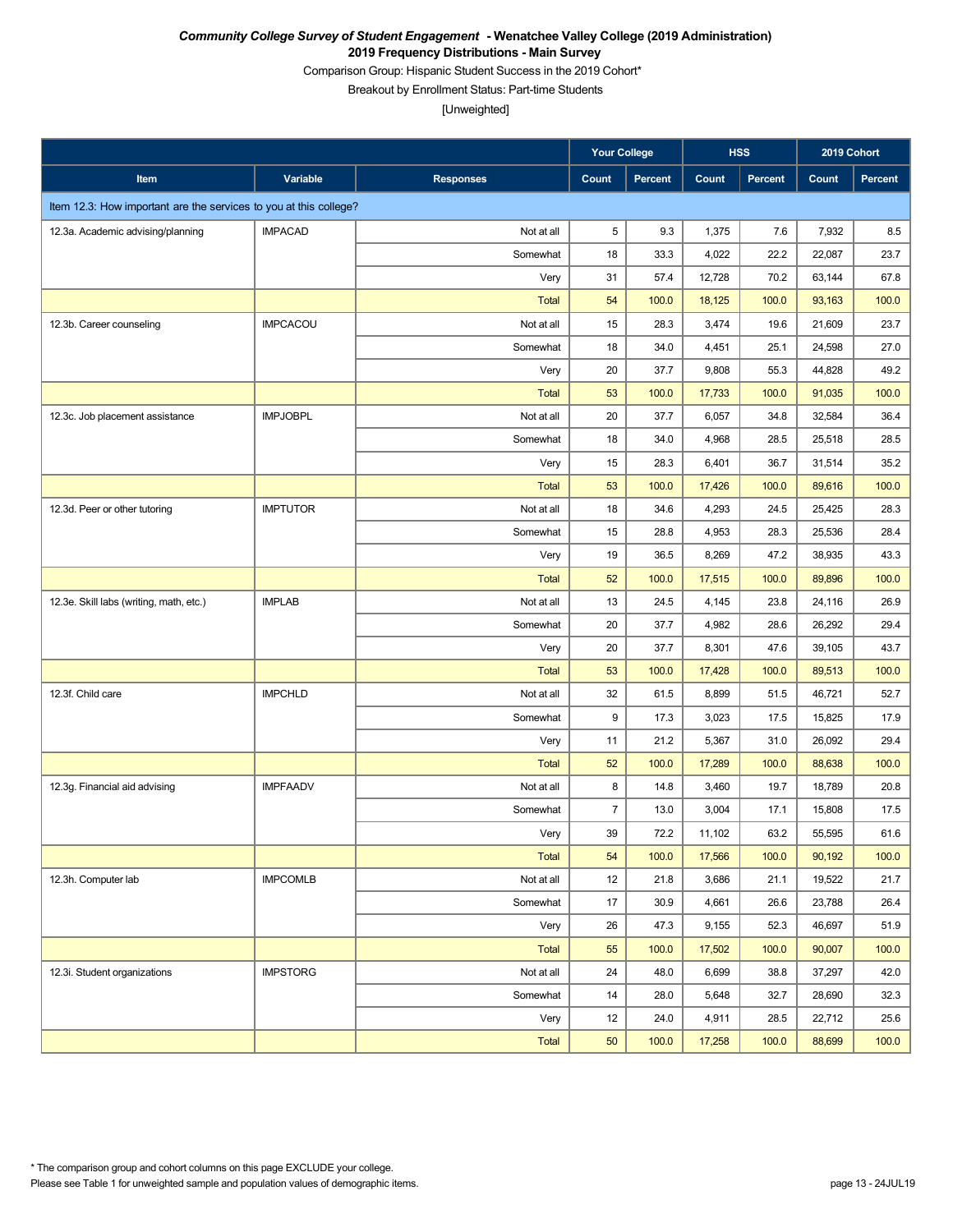Comparison Group: Hispanic Student Success in the 2019 Cohort\*

Breakout by Enrollment Status: Part-time Students

|                                                                                         |                    |                                                                                                       | <b>Your College</b> |                |        | <b>HSS</b>     | 2019 Cohort |                |
|-----------------------------------------------------------------------------------------|--------------------|-------------------------------------------------------------------------------------------------------|---------------------|----------------|--------|----------------|-------------|----------------|
| Item                                                                                    | <b>Variable</b>    | <b>Responses</b>                                                                                      | Count               | <b>Percent</b> | Count  | <b>Percent</b> | Count       | <b>Percent</b> |
| Item 12.3: How important are the services to you at this college?                       |                    |                                                                                                       |                     |                |        |                |             |                |
| 12.3j. Transfer advising/planning                                                       | <b>IMPTRADV</b>    | Not at all                                                                                            | 18                  | 37.5           | 4,376  | 25.5           | 25,608      | 29.0           |
|                                                                                         |                    | Somewhat                                                                                              | 8                   | 16.7           | 3,768  | 21.9           | 20,622      | 23.4           |
|                                                                                         |                    | Very                                                                                                  | 22                  | 45.8           | 9,040  | 52.6           | 42,083      | 47.7           |
|                                                                                         |                    | <b>Total</b>                                                                                          | 48                  | 100.0          | 17,184 | 100.0          | 88,313      | 100.0          |
| 12.3k. Library resources and services                                                   | <b>IMPLIB</b>      | Not at all                                                                                            | $\overline{7}$      | 13.2           | 2,510  | 14.3           | 15,209      | 16.8           |
|                                                                                         |                    | Somewhat                                                                                              | 9                   | 17.0           | 4,070  | 23.2           | 22,166      | 24.5           |
|                                                                                         |                    | Very                                                                                                  | 37                  | 69.8           | 10,983 | 62.5           | 53,040      | 58.7           |
|                                                                                         |                    | Total                                                                                                 | 53                  | 100.0          | 17,563 | 100.0          | 90,415      | 100.0          |
| 12.3I. Services for students with<br>disabilities                                       | <b>IMPDISABSVC</b> | Not at all                                                                                            | 19                  | 36.5           | 7,012  | 40.1           | 36,698      | 40.9           |
|                                                                                         |                    | Somewhat                                                                                              | 9                   | 17.3           | 2,470  | 14.1           | 12,727      | 14.2           |
|                                                                                         |                    | Very                                                                                                  | 24                  | 46.2           | 8,024  | 45.8           | 40,372      | 45.0           |
|                                                                                         |                    | Total                                                                                                 | 52                  | 100.0          | 17,506 | 100.0          | 89,797      | 100.0          |
| 12.3m. Services for active military and<br>veterans                                     | <b>IMPMILSVCS</b>  | Not at all                                                                                            | 28                  | 54.9           | 7,792  | 44.6           | 40,473      | 45.1           |
|                                                                                         |                    | Somewhat                                                                                              | 8                   | 15.7           | 2,686  | 15.4           | 13,539      | 15.1           |
|                                                                                         |                    | Very                                                                                                  | 15                  | 29.4           | 6,995  | 40.0           | 35,634      | 39.7           |
|                                                                                         |                    | <b>Total</b>                                                                                          | 51                  | 100.0          | 17,473 | 100.0          | 89,646      | 100.0          |
| Item 13                                                                                 |                    |                                                                                                       |                     |                |        |                |             |                |
| 13. During the current academic term at<br>this college, I completed registration       | <b>COMPLREG</b>    | No; I was not registered for any of my<br>courses before the first class session(s)                   | $\overline{c}$      | 3.6            | 451    | 2.3            | 2,335       | 2.4            |
| before the first class session(s).                                                      |                    | Partly; I was registered for some of my<br>courses before the first class session(s)                  | $\mathbf{1}$        | 1.8            | 708    | 3.7            | 3,170       | 3.2            |
|                                                                                         |                    | Mostly; I was registered for most of my<br>courses before the first class session(s)                  | 4                   | 7.1            | 1,538  | 8.0            | 7,269       | 7.4            |
|                                                                                         |                    | Yes; I was registered for all of my courses<br>before the first class session(s)                      | 49                  | 87.5           | 16,505 | 86.0           | 85,642      | 87.0           |
|                                                                                         |                    | <b>Total</b>                                                                                          | 56                  | 100.0          | 19,202 | 100.0          | 98,416      | 100.0          |
| Item 14                                                                                 |                    |                                                                                                       |                     |                |        |                |             |                |
| 14. The one response that best describes<br>my experience with orientation when I first | <b>EXPORIENT</b>   | I was unable to participate in orientation<br>due to scheduling or other issues                       | 8                   | 14.5           | 2,903  | 15.2           | 18,007      | 18.4           |
| came to this college is:                                                                |                    | I was not aware of a college orientation                                                              | 16                  | 29.1           | 3,592  | 18.8           | 19,019      | 19.5           |
|                                                                                         |                    | I enrolled in an orientation course as part<br>of my course schedule during my first<br>academic term | 3                   | 5.5            | 1,526  | 8.0            | 6,626       | $6.8\,$        |
|                                                                                         |                    | I attended an on-campus orientation prior<br>to the beginning of classes                              | 22                  | 40.0           | 7,433  | 39.0           | 37,868      | 38.8           |
|                                                                                         |                    | I took part in an online orientation prior to<br>the beginning of classes                             | 6                   | 10.9           | 3,611  | 18.9           | 16,195      | 16.6           |
|                                                                                         |                    | <b>Total</b>                                                                                          | 55                  | 100.0          | 19,065 | 100.0          | 97,715      | 100.0          |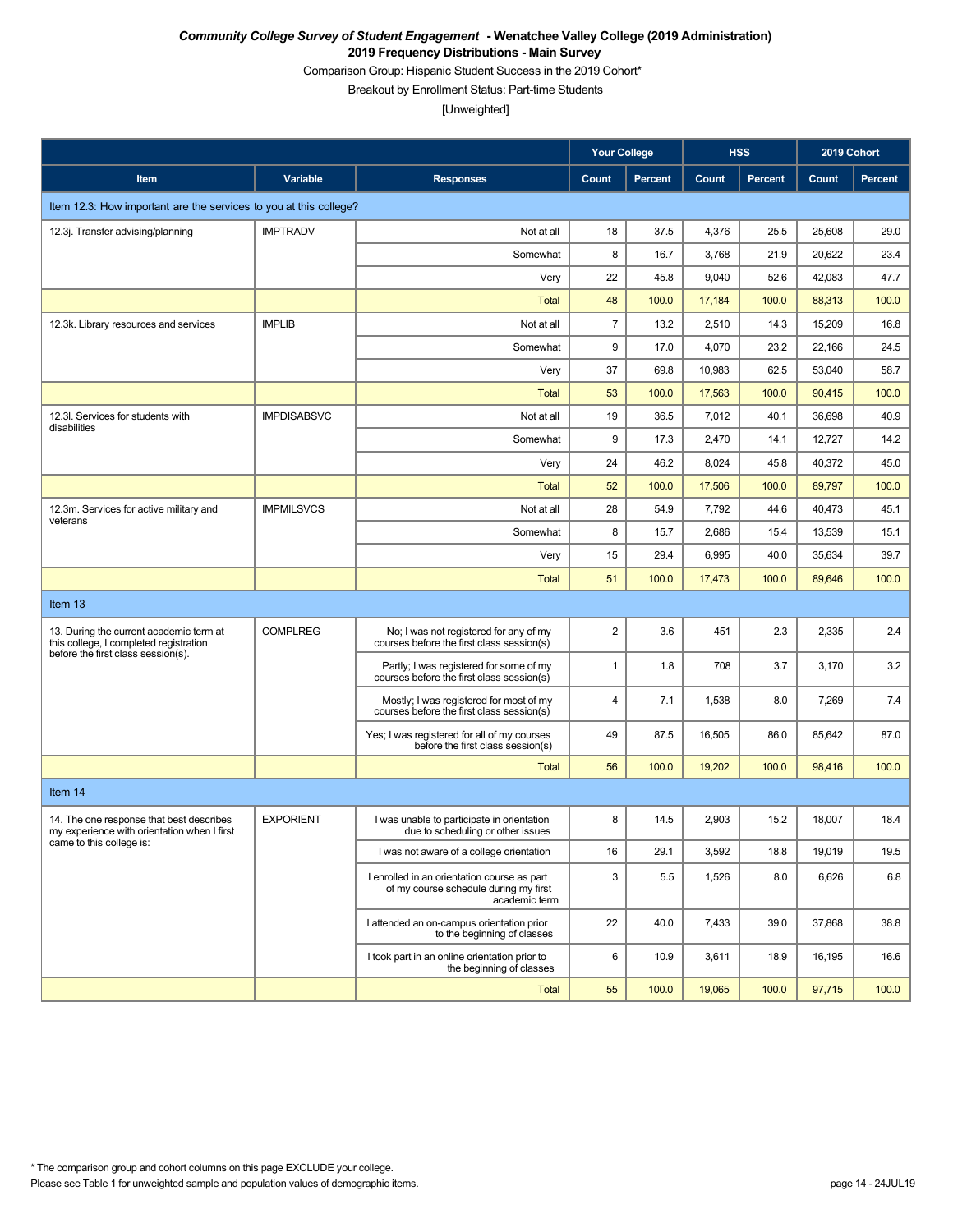Comparison Group: Hispanic Student Success in the 2019 Cohort\*

Breakout by Enrollment Status: Part-time Students

[Unweighted]

|                                                                                                                                                     |                    |                                                                                    | <b>Your College</b>     |                |        | <b>HSS</b>     | 2019 Cohort |                |
|-----------------------------------------------------------------------------------------------------------------------------------------------------|--------------------|------------------------------------------------------------------------------------|-------------------------|----------------|--------|----------------|-------------|----------------|
| Item                                                                                                                                                | Variable           | <b>Responses</b>                                                                   | Count                   | <b>Percent</b> | Count  | <b>Percent</b> | Count       | <b>Percent</b> |
| Item 15                                                                                                                                             |                    |                                                                                    |                         |                |        |                |             |                |
| 15. During my first academic year at this                                                                                                           | <b>PARTICFYE</b>   | No                                                                                 | 53                      | 94.6           | 16,029 | 83.8           | 82,395      | 84.1           |
| college, I participated in a first-year<br>experience program.                                                                                      |                    | Yes                                                                                | 3                       | 5.4            | 3,091  | 16.2           | 15,619      | 15.9           |
|                                                                                                                                                     |                    | <b>Total</b>                                                                       | 56                      | 100.0          | 19,120 | 100.0          | 98,014      | 100.0          |
| Item 16                                                                                                                                             |                    |                                                                                    |                         |                |        |                |             |                |
| 16. During my first academic term at this<br>college, I participated in an organized<br>learning community (a formal program in                     | <b>PARTICLRNC</b>  | No                                                                                 | 52                      | 94.5           | 17,595 | 92.2           | 89,973      | 92.0           |
| which groups of students take two or<br>more classes together).                                                                                     |                    | Yes                                                                                | 3                       | 5.5            | 1,493  | 7.8            | 7,867       | 8.0            |
|                                                                                                                                                     |                    | <b>Total</b>                                                                       | 55                      | 100.0          | 19,088 | 100.0          | 97,840      | 100.0          |
| Item 17                                                                                                                                             |                    |                                                                                    |                         |                |        |                |             |                |
| 17. During my first academic term at this<br>college, I participated in a student                                                                   | <b>PARTICSSC</b>   | No                                                                                 | 47                      | 83.9           | 13,014 | 68.1           | 71,978      | 73.6           |
| success course (a course that teaches<br>the skills needed to succeed in college).                                                                  |                    | Yes                                                                                | 9                       | 16.1           | 6,093  | 31.9           | 25,881      | 26.4           |
|                                                                                                                                                     |                    | <b>Total</b>                                                                       | 56                      | 100.0          | 19,107 | 100.0          | 97,859      | 100.0          |
| Item 18                                                                                                                                             |                    |                                                                                    |                         |                |        |                |             |                |
| 18. I was told that I should enroll in a<br>developmental/remedial course (also                                                                     | <b>TOLDENRDEV</b>  | Did not enroll in any of these courses                                             | 14                      | 25.5           | 3,204  | 16.8           | 17,177      | 17.5           |
| referred to as Basic Skills, College Prep,<br>etc.) in my first academic term at this                                                               |                    | Did enroll in one of these courses                                                 | $\overline{7}$          | 12.7           | 4,175  | 21.9           | 19,322      | 19.7           |
| college, and I                                                                                                                                      |                    | Did enroll in more than one of these<br>courses                                    | $\overline{\mathbf{4}}$ | 7.3            | 2,900  | 15.2           | 13,916      | 14.2           |
|                                                                                                                                                     |                    | N.A.                                                                               | 30                      | 54.5           | 8,804  | 46.1           | 47,470      | 48.5           |
|                                                                                                                                                     |                    | <b>Total</b>                                                                       | 55                      | 100.0          | 19,083 | 100.0          | 97,885      | 100.0          |
| Item 19                                                                                                                                             |                    |                                                                                    |                         |                |        |                |             |                |
| 19. During the current academic term at<br>this college, my instructors clearly<br>explained a class attendance policy that                         | <b>ATTNDPOLICY</b> | None of my instructors explained a class<br>attendance policy                      | $\overline{\mathbf{c}}$ | 3.6            | 404    | 2.1            | 2,695       | 2.8            |
| specified how many classes I could miss<br>without a penalty.                                                                                       |                    | Some of my instructors explained a class<br>attendance policy                      | 4                       | 7.3            | 1,141  | 6.0            | 6,230       | 6.4            |
|                                                                                                                                                     |                    | Most of my instructors explained a class<br>attendance policy                      | 13                      | 23.6           | 2,099  | 11.0           | 11,408      | 11.6           |
|                                                                                                                                                     |                    | All of my instructors explained a class<br>attendance policy                       | 36                      | 65.5           | 15,429 | 80.9           | 77.630      | 79.2           |
|                                                                                                                                                     |                    | <b>Total</b>                                                                       | 55                      | 100.0          | 19,073 | 100.0          | 97,963      | 100.0          |
| Item 20                                                                                                                                             |                    |                                                                                    |                         |                |        |                |             |                |
| 20. Before the end of my first academic<br>term at this college, an advisor helped me                                                               | <b>DEVACADPLN</b>  | No                                                                                 | 28                      | 51.9           | 7,008  | 36.9           | 36,303      | 37.2           |
| develop an academic plan (a<br>personalized plan with a defined<br>sequence of courses for completing a<br>college certificate or degree and/or for |                    | Yes                                                                                | 17                      | 31.5           | 9,278  | 48.8           | 45,697      | 46.8           |
| transferring to a 4-year college or<br>university).                                                                                                 |                    | I'm still in my first academic term; I have<br>not yet developed an academic plan. | 9                       | 16.7           | 2,725  | 14.3           | 15,596      | 16.0           |
|                                                                                                                                                     |                    | Total                                                                              | 54                      | 100.0          | 19,011 | 100.0          | 97,596      | 100.0          |
| Item 21                                                                                                                                             |                    |                                                                                    |                         |                |        |                |             |                |
| 21. Someone at this college contacts me<br>if I am struggling with my studies to help                                                               | <b>STRGLASSIST</b> | No                                                                                 | 25                      | 45.5           | 11,017 | 57.9           | 49,808      | 51.0           |
| me get the assistance I need.                                                                                                                       |                    | Yes                                                                                | 14                      | 25.5           | 2,873  | 15.1           | 18,329      | 18.8           |
|                                                                                                                                                     |                    | N.A.                                                                               | 16                      | 29.1           | 5,126  | 27.0           | 29,507      | 30.2           |
|                                                                                                                                                     |                    | <b>Total</b>                                                                       | 55                      | 100.0          | 19,016 | 100.0          | 97,644      | 100.0          |

\* The comparison group and cohort columns on this page EXCLUDE your college.

Please see Table 1 for unweighted sample and population values of demographic items. page 15 - 24JUL19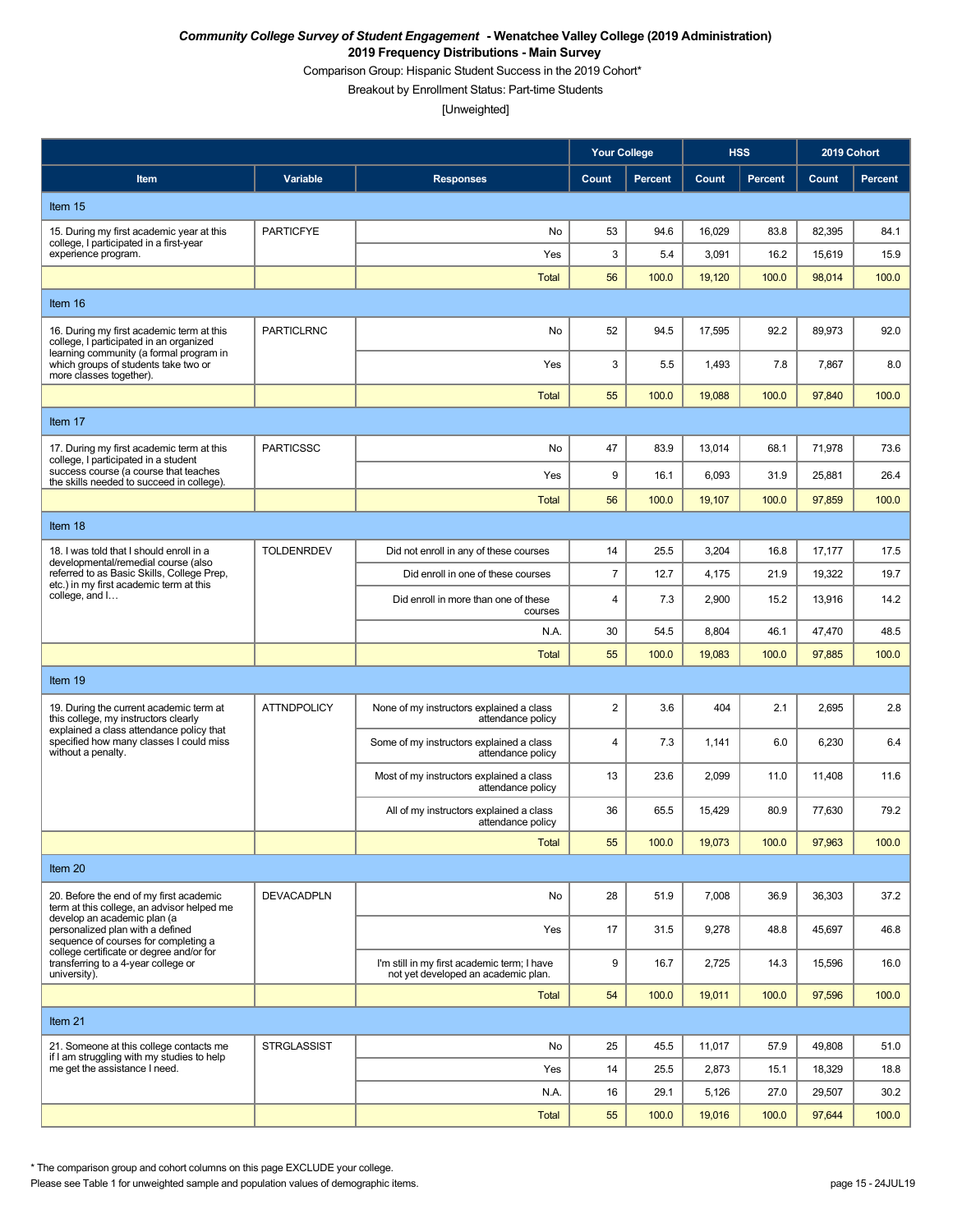Comparison Group: Hispanic Student Success in the 2019 Cohort\*

Breakout by Enrollment Status: Part-time Students

[Unweighted]

|                                                                                                                  |                 |                          | <b>Your College</b>     |                |        | <b>HSS</b>     | 2019 Cohort |                |  |
|------------------------------------------------------------------------------------------------------------------|-----------------|--------------------------|-------------------------|----------------|--------|----------------|-------------|----------------|--|
| Item                                                                                                             | Variable        | <b>Responses</b>         | Count                   | <b>Percent</b> | Count  | <b>Percent</b> | Count       | <b>Percent</b> |  |
| Item 22                                                                                                          |                 |                          |                         |                |        |                |             |                |  |
| 22. During the current academic year at                                                                          | <b>PARTICSI</b> | Never                    | 42                      | 80.8           | 14,924 | 78.5           | 78,067      | 80.0           |  |
| this college, I have participated in<br>supplemental instruction/supplemental                                    |                 | Less than 1 time a week  | 5                       | 9.6            | 2,039  | 10.7           | 10,315      | 10.6           |  |
| learning (extra class sessions with the<br>instructor or an experienced student).                                |                 | 1-2 times a week         | 3                       | 5.8            | 1,604  | 8.4            | 7,258       | 7.4            |  |
|                                                                                                                  |                 | 3-4 times a week         | $\overline{\mathbf{c}}$ | 3.8            | 301    | 1.6            | 1,326       | 1.4            |  |
|                                                                                                                  |                 | More than 4 times a week | 0                       | N/A            | 142    | 0.7            | 673         | 0.7            |  |
|                                                                                                                  |                 | <b>Total</b>             | 52                      | 100.0          | 19,010 | 100.0          | 97,639      | 100.0          |  |
| Item 23: How likely is it that the following issues would cause you to withdraw from class or from this college? |                 |                          |                         |                |        |                |             |                |  |
| 23a. Working full-time                                                                                           | <b>WRKFULL</b>  | Not likely               | 12                      | 22.6           | 6,665  | 35.3           | 35,891      | 37.0           |  |
|                                                                                                                  |                 | Somewhat likely          | 12                      | 22.6           | 3,946  | 20.9           | 20,779      | 21.4           |  |
|                                                                                                                  |                 | Likely                   | 13                      | 24.5           | 3,461  | 18.3           | 17,688      | 18.2           |  |
|                                                                                                                  |                 | Very likely              | 16                      | 30.2           | 4,793  | 25.4           | 22,673      | 23.4           |  |
|                                                                                                                  |                 | <b>Total</b>             | 53                      | 100.0          | 18,865 | 100.0          | 97,031      | 100.0          |  |
| 23b. Caring for dependents                                                                                       | CAREDEP         | Not likely               | 23                      | 44.2           | 8,996  | 48.0           | 48,623      | 50.4           |  |
|                                                                                                                  |                 | Somewhat likely          | 8                       | 15.4           | 3,932  | 21.0           | 20,348      | 21.1           |  |
|                                                                                                                  |                 | Likely                   | 12                      | 23.1           | 3,100  | 16.5           | 14,819      | 15.4           |  |
|                                                                                                                  |                 | Very likely              | 9                       | 17.3           | 2,731  | 14.6           | 12,671      | 13.1           |  |
|                                                                                                                  |                 | <b>Total</b>             | 52                      | 100.0          | 18,759 | 100.0          | 96,461      | 100.0          |  |
| 23c. Academically unprepared                                                                                     | <b>ACADUNP</b>  | Not likely               | 21                      | 42.0           | 9,848  | 52.8           | 52,173      | 54.4           |  |
|                                                                                                                  |                 | Somewhat likely          | 14                      | 28.0           | 4,546  | 24.4           | 23,377      | 24.4           |  |
|                                                                                                                  |                 | Likely                   | 9                       | 18.0           | 2,526  | 13.5           | 12,115      | 12.6           |  |
|                                                                                                                  |                 | Very likely              | 6                       | 12.0           | 1,726  | 9.3            | 8,258       | 8.6            |  |
|                                                                                                                  |                 | <b>Total</b>             | 50                      | 100.0          | 18,646 | 100.0          | 95,923      | 100.0          |  |
| 23d. Lack of finances                                                                                            | <b>LACKFIN</b>  | Not likely               | $\overline{7}$          | 13.0           | 5,689  | 30.3           | 30,797      | 31.9           |  |
|                                                                                                                  |                 | Somewhat likely          | 11                      | 20.4           | 4,182  | 22.3           | 21,402      | 22.2           |  |
|                                                                                                                  |                 | Likely                   | 9                       | 16.7           | 3,451  | 18.4           | 17,341      | 18.0           |  |
|                                                                                                                  |                 | Very likely              | 27                      | 50.0           | 5,427  | 28.9           | 26,919      | 27.9           |  |
|                                                                                                                  |                 | Total                    | 54                      | 100.0          | 18,749 | 100.0          | 96,459      | 100.0          |  |
| 23e. Transfer to a 4-year college or<br>university                                                               | <b>TRANSFER</b> | Not likely               | 23                      | 43.4           | 7,275  | 38.8           | 40,667      | 42.2           |  |
|                                                                                                                  |                 | Somewhat likely          | $\overline{7}$          | 13.2           | 3,444  | 18.4           | 17,475      | 18.1           |  |
|                                                                                                                  |                 | Likely                   | $\overline{7}$          | 13.2           | 3,268  | 17.4           | 15,722      | 16.3           |  |
|                                                                                                                  |                 | Very likely              | 16                      | 30.2           | 4,776  | 25.5           | 22,579      | 23.4           |  |
|                                                                                                                  |                 | Total                    | 53                      | 100.0          | 18,763 | 100.0          | 96,443      | 100.0          |  |
| Item 24                                                                                                          |                 |                          |                         |                |        |                |             |                |  |
| 24. How supportive are your friends of<br>your attending this college?                                           | <b>FRNDSUPP</b> | Not very                 | 4                       | 7.5            | 872    | 4.6            | 4,274       | 4.4            |  |
|                                                                                                                  |                 | Somewhat                 | 6                       | 11.3           | 2,955  | 15.6           | 14,750      | 15.1           |  |
|                                                                                                                  |                 | Quite a bit              | 15                      | 28.3           | 5,290  | 27.9           | 28,385      | 29.1           |  |
|                                                                                                                  |                 | Extremely                | 28                      | 52.8           | 9,847  | 51.9           | 50,093      | 51.4           |  |
|                                                                                                                  |                 | Total                    | 53                      | 100.0          | 18,964 | 100.0          | 97,502      | 100.0          |  |

\* The comparison group and cohort columns on this page EXCLUDE your college.

Please see Table 1 for unweighted sample and population values of demographic items. page 16 - 24JUL19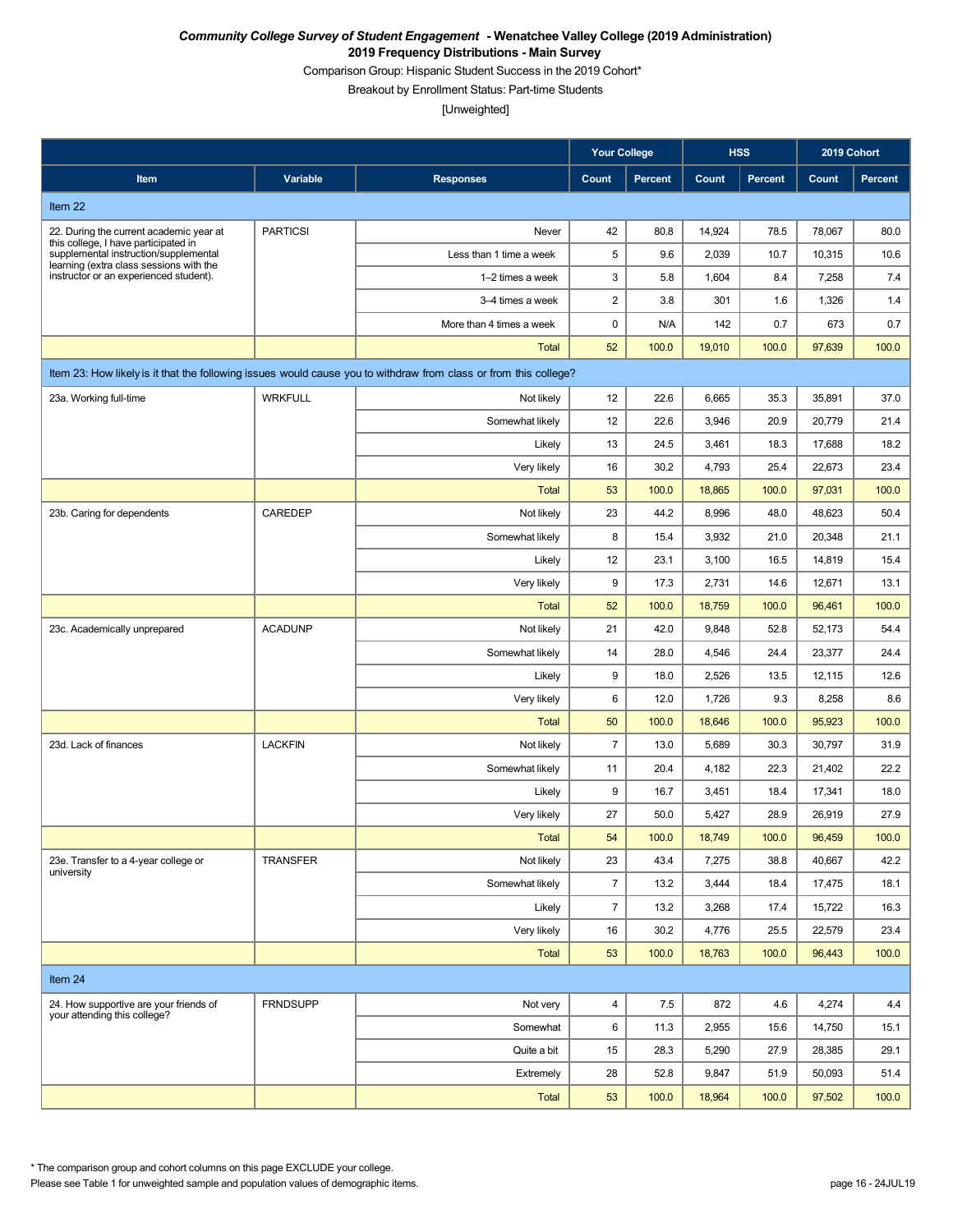Comparison Group: Hispanic Student Success in the 2019 Cohort\*

Breakout by Enrollment Status: Part-time Students

|                                                                                                       |                     |                  | <b>Your College</b>     |                |        | <b>HSS</b>     | 2019 Cohort |                |
|-------------------------------------------------------------------------------------------------------|---------------------|------------------|-------------------------|----------------|--------|----------------|-------------|----------------|
| Item                                                                                                  | Variable            | <b>Responses</b> | Count                   | <b>Percent</b> | Count  | <b>Percent</b> | Count       | <b>Percent</b> |
| Item 25                                                                                               |                     |                  |                         |                |        |                |             |                |
| 25. How supportive is your immediate                                                                  | <b>FAMSUPP</b>      | Not very         | $\overline{\mathbf{c}}$ | 3.8            | 558    | 2.9            | 2,917       | 3.0            |
| family of your attending this college?                                                                |                     | Somewhat         | $\overline{\mathbf{4}}$ | 7.5            | 1,781  | 9.4            | 9,091       | 9.3            |
|                                                                                                       |                     | Quite a bit      | 12                      | 22.6           | 3,931  | 20.7           | 20,964      | 21.5           |
|                                                                                                       |                     | Extremely        | 35                      | 66.0           | 12,697 | 66.9           | 64,555      | 66.2           |
|                                                                                                       |                     | <b>Total</b>     | 53                      | 100.0          | 18,967 | 100.0          | 97,527      | 100.0          |
| Item 26: Indicate which of the following are your reasons/goals for attending this college.           |                     |                  |                         |                |        |                |             |                |
| 26a. Complete a certificate program                                                                   | <b>GOALCERT</b>     | No               | 29                      | 58.0           | 10,550 | 56.9           | 54,758      | 57.5           |
|                                                                                                       |                     | Yes              | 21                      | 42.0           | 7,976  | 43.1           | 40,435      | 42.5           |
|                                                                                                       |                     | <b>Total</b>     | 50                      | 100.0          | 18,526 | 100.0          | 95,193      | 100.0          |
| 26b. Obtain an associate degree                                                                       | <b>GOALAA</b>       | No               | 21                      | 42.9           | 4,230  | 22.7           | 23,611      | 24.6           |
|                                                                                                       |                     | Yes              | 28                      | 57.1           | 14,394 | 77.3           | 72,194      | 75.4           |
|                                                                                                       |                     | <b>Total</b>     | 49                      | 100.0          | 18,624 | 100.0          | 95,805      | 100.0          |
| 26c. Transfer to a 4-year college or<br>university                                                    | GOALTR4YR           | No               | 19                      | 38.8           | 5,295  | 28.4           | 34,472      | 36.0           |
|                                                                                                       |                     | Yes              | 30                      | 61.2           | 13,336 | 71.6           | 61,179      | 64.0           |
|                                                                                                       |                     | <b>Total</b>     | 49                      | 100.0          | 18,631 | 100.0          | 95,651      | 100.0          |
| 26d. Obtain or update job-related skills                                                              | <b>GOALJOBSKILL</b> | No               | 19                      | 38.0           | 7,382  | 40.0           | 37,351      | 39.4           |
|                                                                                                       |                     | Yes              | 31                      | 62.0           | 11,050 | 60.0           | 57,413      | 60.6           |
|                                                                                                       |                     | <b>Total</b>     | 50                      | 100.0          | 18,432 | 100.0          | 94,764      | 100.0          |
| 26e. Change careers                                                                                   | <b>GOALCHGCAR</b>   | No               | 34                      | 66.7           | 12,110 | 65.7           | 60,693      | 64.0           |
|                                                                                                       |                     | Yes              | 17                      | 33.3           | 6,331  | 34.3           | 34,066      | 36.0           |
|                                                                                                       |                     | <b>Total</b>     | 51                      | 100.0          | 18,441 | 100.0          | 94,759      | 100.0          |
| 26f. Self-improvement/personal<br>enjoyment                                                           | <b>GOALSELFIMP</b>  | No               | 20                      | 37.7           | 5,782  | 31.2           | 31,510      | 33.1           |
|                                                                                                       |                     | Yes              | 33                      | 62.3           | 12,741 | 68.8           | 63,797      | 66.9           |
|                                                                                                       |                     | <b>Total</b>     | 53                      | 100.0          | 18,523 | 100.0          | 95,307      | 100.0          |
| Item 27: Indicate which of the following are sources you use to pay for your tuition at this college. |                     |                  |                         |                |        |                |             |                |
| 27a. My own income/savings                                                                            | <b>PAYOWNINC</b>    | Not a source     | 12                      | 22.6           | 4,779  | 25.5           | 27,994      | 29.1           |
|                                                                                                       |                     | Minor source     | 16                      | 30.2           | 5,128  | 27.4           | 27,912      | 29.0           |
|                                                                                                       |                     | Major source     | 25                      | 47.2           | 8,825  | 47.1           | 40,335      | 41.9           |
|                                                                                                       |                     | Total            | 53                      | 100.0          | 18,732 | 100.0          | 96,241      | 100.0          |
| 27b. Income/savings from family                                                                       | <b>PAYFAM</b>       | Not a source     | 22                      | 40.7           | 10,232 | 55.0           | 53,174      | 55.6           |
|                                                                                                       |                     | Minor source     | 14                      | 25.9           | 3,529  | 19.0           | 17,340      | 18.1           |
|                                                                                                       |                     | Major source     | 18                      | 33.3           | 4,837  | 26.0           | 25,044      | 26.2           |
|                                                                                                       |                     | Total            | 54                      | 100.0          | 18,598 | 100.0          | 95,558      | 100.0          |
| 27c. Employer contributions                                                                           | PAYEMPLOYER         | Not a source     | 43                      | 81.1           | 16,236 | 87.8           | 82,856      | 87.1           |
|                                                                                                       |                     | Minor source     | 6                       | 11.3           | 1,277  | 6.9            | 6,415       | 6.7            |
|                                                                                                       |                     | Major source     | 4                       | 7.5            | 983    | 5.3            | 5,842       | 6.1            |
|                                                                                                       |                     | Total            | 53                      | 100.0          | 18,496 | 100.0          | 95,113      | 100.0          |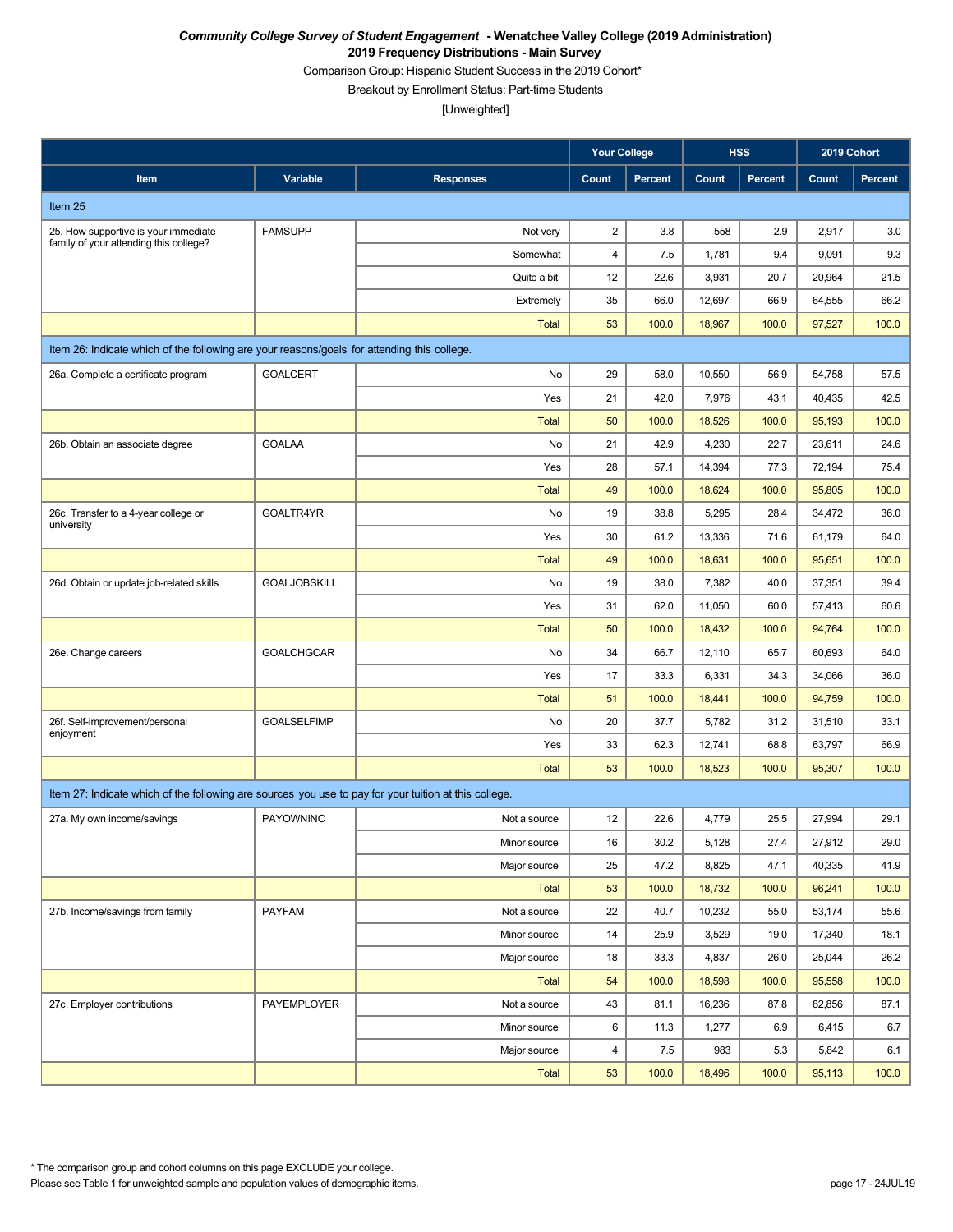Comparison Group: Hispanic Student Success in the 2019 Cohort\*

Breakout by Enrollment Status: Part-time Students

|                                                                                                       |                    |                                                                                     | <b>Your College</b>     |                | <b>HSS</b> |                | 2019 Cohort |                |
|-------------------------------------------------------------------------------------------------------|--------------------|-------------------------------------------------------------------------------------|-------------------------|----------------|------------|----------------|-------------|----------------|
| Item                                                                                                  | Variable           | <b>Responses</b>                                                                    | Count                   | <b>Percent</b> | Count      | <b>Percent</b> | Count       | <b>Percent</b> |
| Item 27: Indicate which of the following are sources you use to pay for your tuition at this college. |                    |                                                                                     |                         |                |            |                |             |                |
| 27d. Active military or veterans benefits                                                             | <b>PAYMILBEN</b>   | Not a source                                                                        | 50                      | 96.2           | 17,515     | 94.7           | 89,842      | 94.6           |
|                                                                                                       |                    | Minor source                                                                        | $\overline{2}$          | 3.8            | 322        | 1.7            | 1,752       | 1.8            |
|                                                                                                       |                    | Major source                                                                        | 0                       | N/A            | 657        | 3.6            | 3,356       | 3.5            |
|                                                                                                       |                    | <b>Total</b>                                                                        | 52                      | 100.0          | 18,494     | 100.0          | 94,950      | 100.0          |
| 27e. Grants                                                                                           | PAYGRANT           | Not a source                                                                        | 41                      | 78.8           | 11,892     | 63.8           | 58,416      | 61.0           |
|                                                                                                       |                    | Minor source                                                                        | $\overline{\mathbf{4}}$ | 7.7            | 1,736      | 9.3            | 9,627       | 10.1           |
|                                                                                                       |                    | Major source                                                                        | $\overline{7}$          | 13.5           | 4,998      | 26.8           | 27,701      | 28.9           |
|                                                                                                       |                    | <b>Total</b>                                                                        | 52                      | 100.0          | 18,626     | 100.0          | 95,744      | 100.0          |
| 27f. Scholarships                                                                                     | PAYSCHOL           | Not a source                                                                        | 41                      | 78.8           | 15,214     | 82.2           | 73,543      | 77.3           |
|                                                                                                       |                    | Minor source                                                                        | $\overline{4}$          | 7.7            | 1,618      | 8.7            | 10,141      | 10.7           |
|                                                                                                       |                    | Major source                                                                        | $\overline{7}$          | 13.5           | 1,684      | 9.1            | 11,428      | 12.0           |
|                                                                                                       |                    | <b>Total</b>                                                                        | 52                      | 100.0          | 18,516     | 100.0          | 95,112      | 100.0          |
| 27g. Student loans (bank, etc.)                                                                       | <b>PAYSTULOANS</b> | Not a source                                                                        | 47                      | 87.0           | 15,433     | 83.3           | 72,244      | 75.7           |
|                                                                                                       |                    | Minor source                                                                        | $\boldsymbol{2}$        | 3.7            | 1,170      | 6.3            | 7,247       | 7.6            |
|                                                                                                       |                    | Major source                                                                        | 5                       | 9.3            | 1,935      | 10.4           | 15,892      | 16.7           |
|                                                                                                       |                    | <b>Total</b>                                                                        | 54                      | 100.0          | 18,538     | 100.0          | 95,383      | 100.0          |
| 27h. Public assistance                                                                                | PAYPUBASSIST       | Not a source                                                                        | 45                      | 88.2           | 16,410     | 88.6           | 84,618      | 88.9           |
|                                                                                                       |                    | Minor source                                                                        | 3                       | 5.9            | 886        | 4.8            | 4,340       | 4.6            |
|                                                                                                       |                    | Major source                                                                        | 3                       | 5.9            | 1,218      | 6.6            | 6,255       | 6.6            |
|                                                                                                       |                    | <b>Total</b>                                                                        | 51                      | 100.0          | 18,514     | 100.0          | 95,213      | 100.0          |
| Item 28                                                                                               |                    |                                                                                     |                         |                |            |                |             |                |
| 28. When do you plan to take classes at<br>this college again?                                        | <b>WHENTKAGN</b>   | I will accomplish my goal(s) during this<br>academic term and will not be returning | 11                      | 20.4           | 2,946      | 15.6           | 14,733      | 15.1           |
|                                                                                                       |                    | I have no current plan to return                                                    | $\mathbf{1}$            | 1.9            | 773        | 4.1            | 4,974       | 5.1            |
|                                                                                                       |                    | Within the next 12 months                                                           | 26                      | 48.1           | 11,601     | 61.4           | 59,589      | 61.3           |
|                                                                                                       |                    | Uncertain                                                                           | 16                      | 29.6           | 3,568      | 18.9           | 17,990      | 18.5           |
|                                                                                                       |                    | <b>Total</b>                                                                        | 54                      | 100.0          | 18,888     | 100.0          | 97,286      | 100.0          |
| Item 29                                                                                               |                    |                                                                                     |                         |                |            |                |             |                |
| 29. At this college, in what range is your                                                            | <b>COLGPA</b>      | D or lower                                                                          | $\overline{2}$          | 3.8            | 709        | 3.8            | 3,104       | 3.2            |
| overall college grade point average<br>(GPA)?                                                         |                    | С                                                                                   | 13                      | 25.0           | 3,922      | 20.9           | 19,107      | 19.7           |
|                                                                                                       |                    | B                                                                                   | 26                      | 50.0           | 8,462      | 45.0           | 42,021      | 43.4           |
|                                                                                                       |                    | Α                                                                                   | 8                       | 15.4           | 4,639      | 24.7           | 26,729      | 27.6           |
|                                                                                                       |                    | I do not have a GPA at this college                                                 | 3                       | 5.8            | 1,053      | 5.6            | 5,818       | 6.0            |
|                                                                                                       |                    | Total                                                                               | 52                      | 100.0          | 18,785     | 100.0          | 96,779      | 100.0          |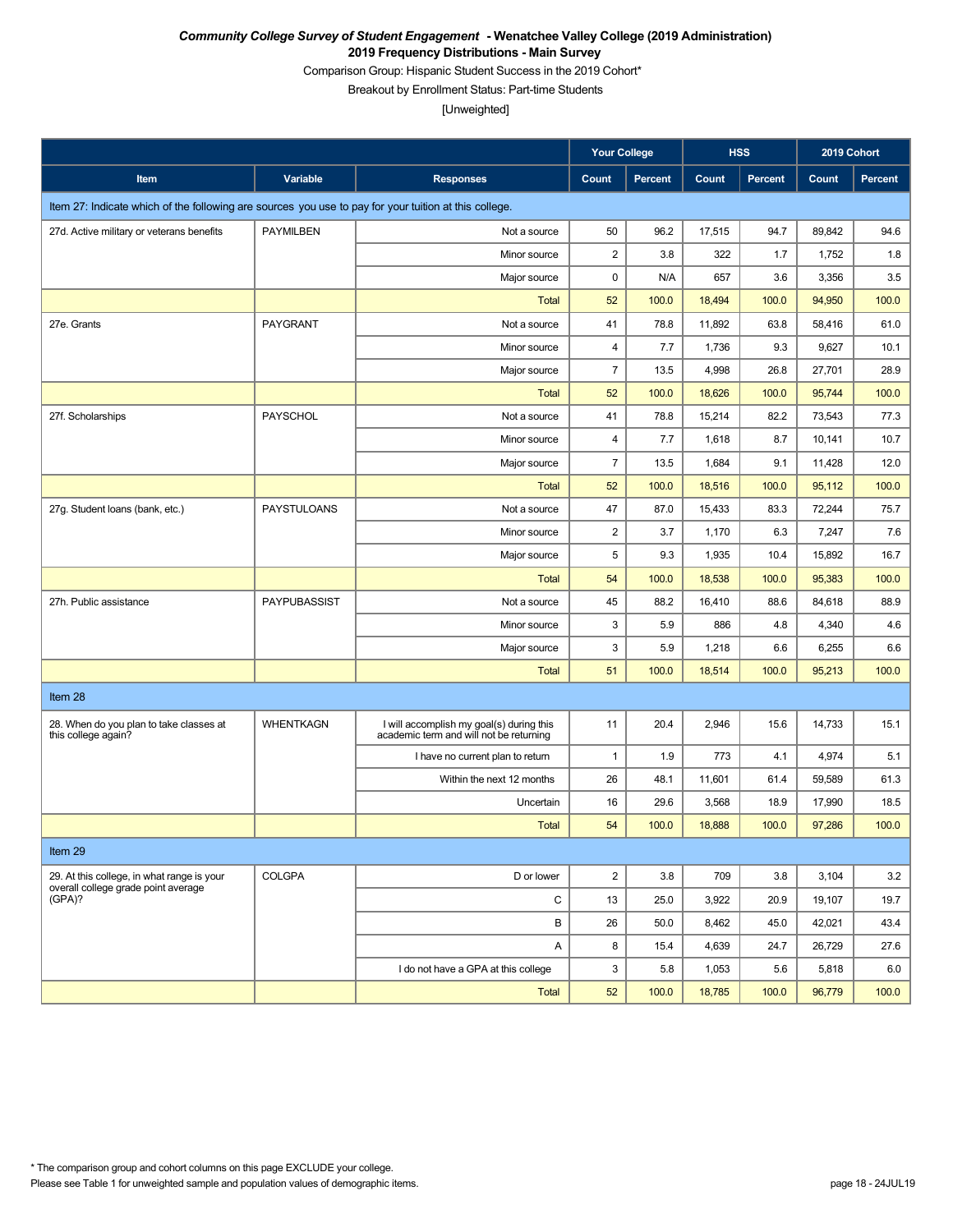Comparison Group: Hispanic Student Success in the 2019 Cohort\*

Breakout by Enrollment Status: Part-time Students

|                                                                                        |                 |                                    | <b>Your College</b>       |                |        | <b>HSS</b>     | 2019 Cohort |                |
|----------------------------------------------------------------------------------------|-----------------|------------------------------------|---------------------------|----------------|--------|----------------|-------------|----------------|
| Item                                                                                   | Variable        | <b>Responses</b>                   | Count                     | <b>Percent</b> | Count  | <b>Percent</b> | Count       | <b>Percent</b> |
| Item 30                                                                                |                 |                                    |                           |                |        |                |             |                |
| 30. In what range was your overall high<br>school grade point average (GPA)?           | <b>HSGPA</b>    | D or lower                         | $\overline{\mathbf{4}}$   | 7.4            | 593    | 3.1            | 3,549       | 3.7            |
|                                                                                        |                 | C                                  | 8                         | 14.8           | 3,793  | 20.1           | 20,170      | 20.8           |
|                                                                                        |                 | B                                  | 25                        | 46.3           | 8,334  | 44.2           | 40,679      | 41.9           |
|                                                                                        |                 | Α                                  | 10                        | 18.5           | 4,276  | 22.7           | 23,294      | 24.0           |
|                                                                                        |                 | I do not remember                  | $\overline{7}$            | 13.0           | 1,872  | 9.9            | 9,452       | 9.7            |
|                                                                                        |                 | <b>Total</b>                       | 54                        | 100.0          | 18,868 | 100.0          | 97,144      | 100.0          |
| Item 31                                                                                |                 |                                    |                           |                |        |                |             |                |
| 31. When do you most frequently take<br>classes at this college?                       | <b>TIMCLASS</b> | Day classes (morning or afternoon) | 42                        | 79.2           | 12,860 | 68.8           | 69,115      | 71.6           |
|                                                                                        |                 | Evening classes                    | 11                        | 20.8           | 5,601  | 30.0           | 26,646      | 27.6           |
|                                                                                        |                 | Weekend classes                    | $\pmb{0}$                 | N/A            | 224    | 1.2            | 721         | 0.7            |
|                                                                                        |                 | <b>Total</b>                       | 53                        | 100.0          | 18,685 | 100.0          | 96,482      | 100.0          |
| Item 32: During the current academic term, how many classes are you taking             |                 |                                    |                           |                |        |                |             |                |
| 32a. Face-to-face (a class in which all<br>instruction is face-to-face in a classroom) | NUMCLF2F        | None                               | $\mathbf{1}$              | 1.9            | 376    | 2.0            | 2,899       | 3.0            |
|                                                                                        |                 | 1                                  | 28                        | 51.9           | 4,809  | 25.6           | 26,560      | 27.5           |
|                                                                                        |                 | $\overline{a}$                     | 14                        | 25.9           | 7,173  | 38.2           | 35,899      | 37.1           |
|                                                                                        |                 | 3                                  | 9                         | 16.7           | 4,576  | 24.3           | 21,427      | 22.2           |
|                                                                                        |                 | 4                                  | $\mathbf 0$               | N/A            | 1,139  | 6.1            | 5,903       | 6.1            |
|                                                                                        |                 | 5 or more                          | $\sqrt{2}$                | 3.7            | 729    | 3.9            | 3,984       | 4.1            |
|                                                                                        |                 | <b>Total</b>                       | 54                        | 100.0          | 18,802 | 100.0          | 96,672      | 100.0          |
| 32b. Online (a class in which all<br>instruction is online)                            | <b>NUMCLOL</b>  | None                               | 34                        | 64.2           | 14,168 | 79.3           | 69,385      | 75.6           |
|                                                                                        |                 | 1                                  | 12                        | 22.6           | 2,629  | 14.7           | 16,163      | 17.6           |
|                                                                                        |                 | $\overline{c}$                     | $\ensuremath{\mathsf{3}}$ | 5.7            | 702    | 3.9            | 4,154       | 4.5            |
|                                                                                        |                 | 3                                  | $\mathbf 0$               | N/A            | 199    | 1.1            | 1,203       | 1.3            |
|                                                                                        |                 | 4                                  | $\sqrt{2}$                | 3.8            | 72     | 0.4            | 374         | 0.4            |
|                                                                                        |                 | 5 or more                          | 2                         | 3.8            | 90     | 0.5            | 544         | 0.6            |
|                                                                                        |                 | <b>Total</b>                       | 53                        | 100.0          | 17,860 | 100.0          | 91,823      | 100.0          |
| 32c. Hybrid (a class that is a mixture of<br>face-to-face and online instruction)      | <b>NUMCLHYB</b> | None                               | 38                        | 73.1           | 14,702 | 82.9           | 73,050      | 80.0           |
|                                                                                        |                 | $\mathbf{1}$                       | 8                         | 15.4           | 1,995  | 11.2           | 11,911      | 13.0           |
|                                                                                        |                 | $\overline{c}$                     | $\overline{2}$            | 3.8            | 614    | 3.5            | 3,699       | 4.1            |
|                                                                                        |                 | 3                                  | $\pmb{0}$                 | N/A            | 265    | 1.5            | 1,514       | 1.7            |
|                                                                                        |                 | $\overline{4}$                     | $\overline{c}$            | 3.8            | 77     | 0.4            | 471         | $0.5\,$        |
|                                                                                        |                 | 5 or more                          | $\overline{c}$            | 3.8            | 89     | 0.5            | 646         | 0.7            |
|                                                                                        |                 | Total                              | 52                        | 100.0          | 17,742 | 100.0          | 91,291      | 100.0          |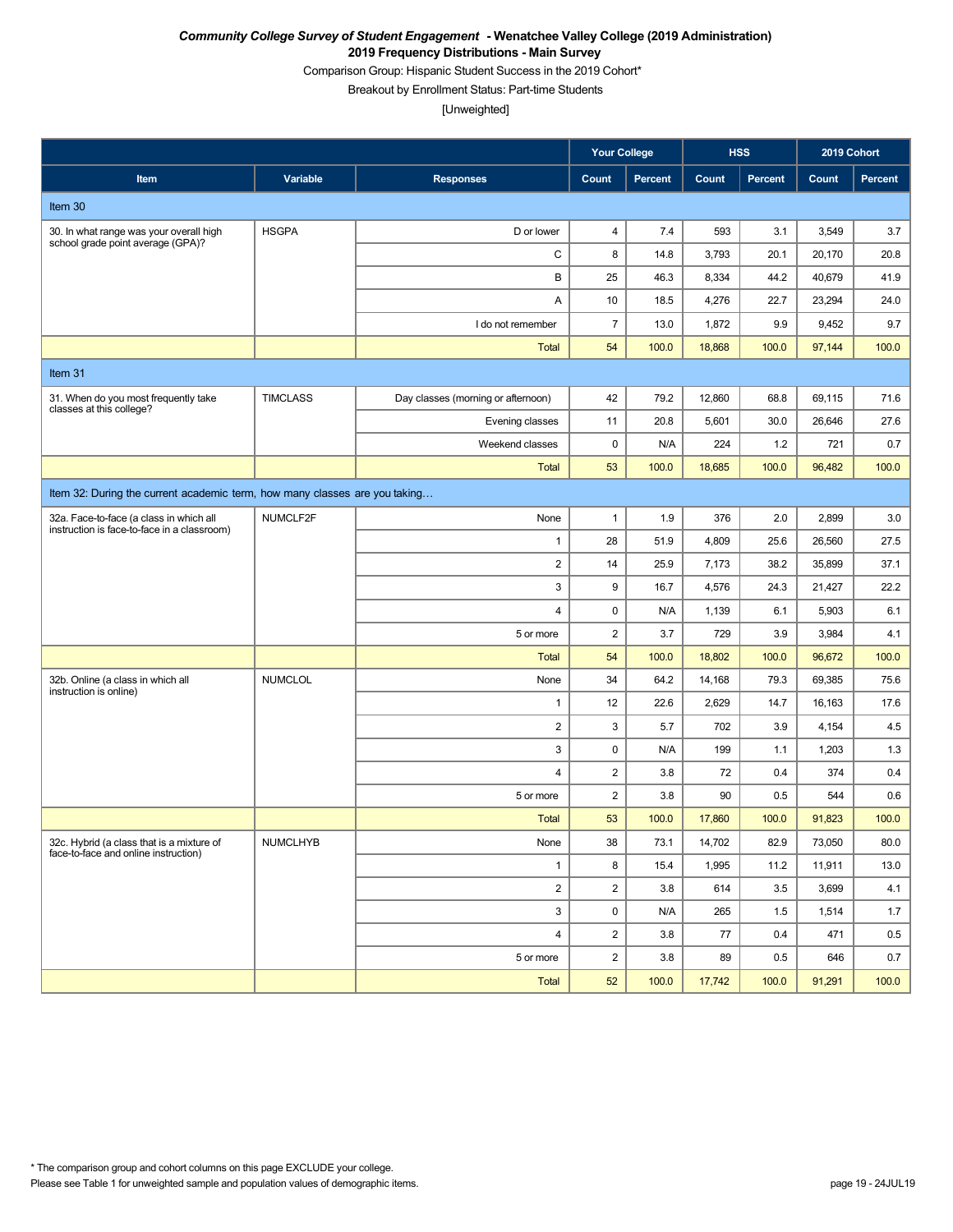Comparison Group: Hispanic Student Success in the 2019 Cohort\*

Breakout by Enrollment Status: Part-time Students

[Unweighted]

|                                                                                    |                   |                                                      | <b>Your College</b> |         |        | <b>HSS</b>     | 2019 Cohort |         |  |  |
|------------------------------------------------------------------------------------|-------------------|------------------------------------------------------|---------------------|---------|--------|----------------|-------------|---------|--|--|
| Item                                                                               | Variable          | <b>Responses</b>                                     | Count               | Percent | Count  | <b>Percent</b> | Count       | Percent |  |  |
| Item 33                                                                            |                   |                                                      |                     |         |        |                |             |         |  |  |
| 33. How many total credit hours have you                                           | <b>TOTCREARND</b> | None                                                 | 5                   | 9.4     | 2,017  | 10.8           | 11,003      | 11.4    |  |  |
| earned at this college, not counting the<br>courses you are currently taking this  |                   | 1-14 credits                                         | $\overline{7}$      | 13.2    | 6,944  | 37.1           | 35,393      | 36.7    |  |  |
| academic term?                                                                     |                   | 15-29 credits                                        | 12                  | 22.6    | 3,770  | 20.1           | 19,811      | 20.6    |  |  |
|                                                                                    |                   | 30-44 credits                                        | 6                   | 11.3    | 2,425  | 13.0           | 12,137      | 12.6    |  |  |
|                                                                                    |                   | 45-60 credits                                        | 5                   | 9.4     | 2,032  | 10.9           | 9,902       | 10.3    |  |  |
|                                                                                    |                   | Over 60 credits                                      | 18                  | 34.0    | 1,534  | 8.2            | 8,150       | 8.5     |  |  |
|                                                                                    |                   | <b>Total</b>                                         | 53                  | 100.0   | 18,722 | 100.0          | 96,396      | 100.0   |  |  |
| Item 34                                                                            |                   |                                                      |                     |         |        |                |             |         |  |  |
| 34. How many total academic terms have<br>you been enrolled at this college?       | <b>TOTTERMS</b>   | This is my first academic term                       | 11                  | 20.0    | 3,795  | 20.0           | 20,236      | 20.7    |  |  |
|                                                                                    |                   | This is my second academic term                      | 9                   | 16.4    | 4,720  | 24.9           | 25,031      | 25.7    |  |  |
|                                                                                    |                   | This is my third or fourth academic term             | 17                  | 30.9    | 5,707  | 30.1           | 28,089      | 28.8    |  |  |
|                                                                                    |                   | This is my fifth or sixth academic term              | 5                   | 9.1     | 2,616  | 13.8           | 13,600      | 13.9    |  |  |
|                                                                                    |                   | I have been enrolled more than six<br>academic terms | 13                  | 23.6    | 2,099  | 11.1           | 10,576      | 10.8    |  |  |
|                                                                                    |                   | <b>Total</b>                                         | 55                  | 100.0   | 18,937 | 100.0          | 97,532      | 100.0   |  |  |
| Item 35                                                                            |                   |                                                      |                     |         |        |                |             |         |  |  |
| 35. Would you recommend this college to<br>a friend or family member?              | <b>RECOMMEN</b>   | No                                                   | 4                   | 7.4     | 958    | 5.0            | 5,600       | 5.7     |  |  |
|                                                                                    |                   | Yes                                                  | 50                  | 92.6    | 18,033 | 95.0           | 92,192      | 94.3    |  |  |
|                                                                                    |                   | <b>Total</b>                                         | 54                  | 100.0   | 18,991 | 100.0          | 97,792      | 100.0   |  |  |
| Item 36                                                                            |                   |                                                      |                     |         |        |                |             |         |  |  |
| 36. How would you evaluate your overall<br>educational experience at this college? | OVRALLEXPER       | Poor                                                 | $\overline{c}$      | 3.6     | 265    | 1.4            | 1,433       | 1.5     |  |  |
|                                                                                    |                   | Fair                                                 | $\overline{7}$      | 12.7    | 2,567  | 13.5           | 12,590      | 12.9    |  |  |
|                                                                                    |                   | Good                                                 | 32                  | 58.2    | 9,899  | 52.1           | 51,074      | 52.2    |  |  |
|                                                                                    |                   | Excellent                                            | 14                  | 25.5    | 6,278  | 33.0           | 32,819      | 33.5    |  |  |
|                                                                                    |                   | <b>Total</b>                                         | 55                  | 100.0   | 19,009 | 100.0          | 97,916      | 100.0   |  |  |
| Item 37                                                                            |                   |                                                      |                     |         |        |                |             |         |  |  |
| 37. Do you have children who live with<br>you and depend on you for their care?    | <b>CHILDREN</b>   | No                                                   | 45                  | 81.8    | 14,648 | 77.2           | 74,641      | 76.4    |  |  |
|                                                                                    |                   | Yes                                                  | 10                  | 18.2    | 4,319  | 22.8           | 23,077      | 23.6    |  |  |
|                                                                                    |                   | <b>Total</b>                                         | 55                  | 100.0   | 18,967 | 100.0          | 97,718      | 100.0   |  |  |
| Item 40                                                                            |                   |                                                      |                     |         |        |                |             |         |  |  |
| 40. Are you married?                                                               | <b>MARRIED</b>    | No                                                   | 46                  | 85.2    | 15,695 | 82.7           | 79,804      | 81.6    |  |  |
|                                                                                    |                   | Yes                                                  | 8                   | 14.8    | 3,280  | 17.3           | 17,940      | 18.4    |  |  |
|                                                                                    |                   | Total                                                | 54                  | 100.0   | 18,975 | 100.0          | 97,744      | 100.0   |  |  |
| Item 41                                                                            |                   |                                                      |                     |         |        |                |             |         |  |  |
| 41. Is English your native (first)                                                 | <b>ENGFIRST</b>   | No                                                   | 25                  | 47.2    | 6,102  | 32.2           | 19,976      | 20.5    |  |  |
| language?                                                                          |                   | Yes                                                  | 28                  | 52.8    | 12,825 | 67.8           | 77,524      | 79.5    |  |  |
|                                                                                    |                   | <b>Total</b>                                         | 53                  | 100.0   | 18,927 | 100.0          | 97,500      | 100.0   |  |  |

\* The comparison group and cohort columns on this page EXCLUDE your college.

Please see Table 1 for unweighted sample and population values of demographic items. page 20 - 24JUL19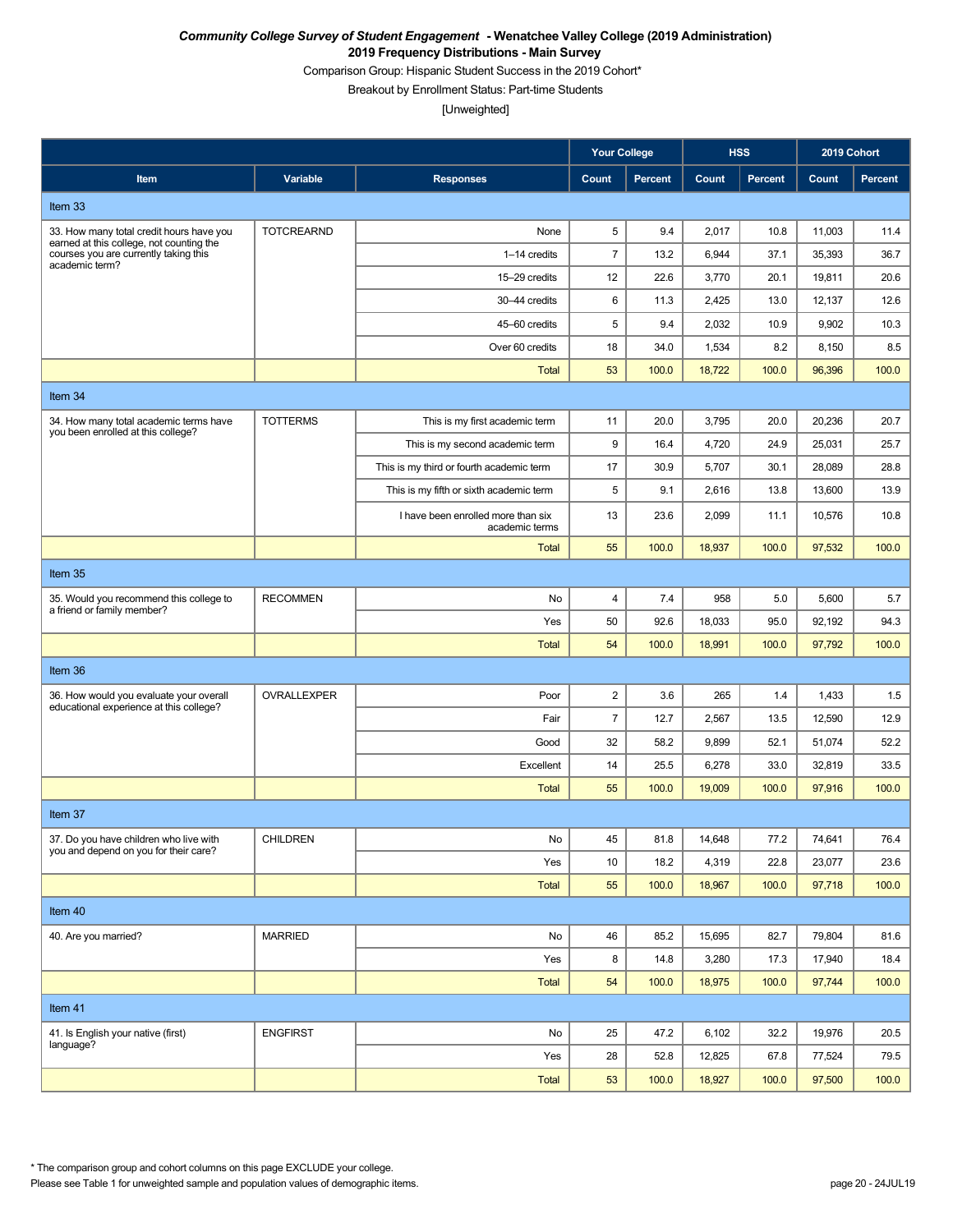Comparison Group: Hispanic Student Success in the 2019 Cohort\*

Breakout by Enrollment Status: Part-time Students

[Unweighted]

|                                                                                       |                   |                                       | <b>Your College</b> |         |        | <b>HSS</b>     | 2019 Cohort |                |
|---------------------------------------------------------------------------------------|-------------------|---------------------------------------|---------------------|---------|--------|----------------|-------------|----------------|
| Item                                                                                  | Variable          | <b>Responses</b>                      | Count               | Percent | Count  | <b>Percent</b> | Count       | <b>Percent</b> |
| Item 42                                                                               |                   |                                       |                     |         |        |                |             |                |
| 42. Are you a current or former member                                                | <b>MILITARY</b>   | No                                    | 54                  | 100.0   | 18,251 | 96.4           | 93,584      | 95.9           |
| of the U.S. Armed Forces, Reserves, or<br>National Guard?                             |                   | Yes                                   | $\mathbf 0$         | N/A     | 686    | 3.6            | 3,970       | 4.1            |
|                                                                                       |                   | <b>Total</b>                          | 54                  | 100.0   | 18,937 | 100.0          | 97,554      | 100.0          |
| Item 44                                                                               |                   |                                       |                     |         |        |                |             |                |
| 44. Are you a student-athlete on a team                                               | <b>STUATHLETE</b> | No                                    | 55                  | 100.0   | 18,649 | 98.8           | 96,061      | 98.8           |
| sponsored by this college's athletics<br>department?                                  |                   | Yes                                   | $\mathbf 0$         | N/A     | 224    | 1.2            | 1,191       | 1.2            |
|                                                                                       |                   | <b>Total</b>                          | 55                  | 100.0   | 18,873 | 100.0          | 97,252      | 100.0          |
| Item 46                                                                               |                   |                                       |                     |         |        |                |             |                |
| 46. What is the highest academic                                                      | <b>HIGHESTED</b>  | None                                  | 6                   | 10.9    | 502    | 2.7            | 3,448       | 3.6            |
| credential you have earned?                                                           |                   | <b>GED</b>                            | $\mathbf{1}$        | 1.8     | 835    | 4.5            | 4,372       | 4.5            |
|                                                                                       |                   | High school diploma                   | 30                  | 54.5    | 12,969 | 69.4           | 64,076      | 66.5           |
|                                                                                       |                   | Vocational/technical certificate      | 5                   | 9.1     | 1,466  | 7.9            | 8,461       | 8.8            |
|                                                                                       |                   | Associate degree                      | 8                   | 14.5    | 1,572  | 8.4            | 8,192       | 8.5            |
|                                                                                       |                   | Bachelor's degree                     | 3                   | 5.5     | 1,072  | 5.7            | 6,253       | 6.5            |
|                                                                                       |                   | Master's/doctoral/professional degree | $\overline{c}$      | 3.6     | 258    | 1.4            | 1,540       | 1.6            |
|                                                                                       |                   | <b>Total</b>                          | 55                  | 100.0   | 18,674 | 100.0          | 96,342      | 100.0          |
| Item 47: Who in your family has attended at least some college? (Mark all that apply) |                   |                                       |                     |         |        |                |             |                |
| 47a. Mother                                                                           | SOMECOLMO         | Not marked                            | 32                  | 57.1    | 11,138 | 56.5           | 50,234      | 49.7           |
|                                                                                       |                   | Marked                                | 24                  | 42.9    | 8,566  | 43.5           | 50,750      | 50.3           |
|                                                                                       |                   | <b>Total</b>                          | 56                  | 100.0   | 19,704 | 100.0          | 100,984     | 100.0          |
| 47b. Father                                                                           | <b>SOMECOLFA</b>  | Not marked                            | 37                  | 66.1    | 12,743 | 64.7           | 60,082      | 59.5           |
|                                                                                       |                   | Marked                                | 19                  | 33.9    | 6,961  | 35.3           | 40,903      | 40.5           |
|                                                                                       |                   | <b>Total</b>                          | 56                  | 100.0   | 19,704 | 100.0          | 100,985     | 100.0          |
| 47c. Brother/Sister                                                                   | SOMECOLSIB        | Not marked                            | 30                  | 53.6    | 9,755  | 49.5           | 48,708      | 48.2           |
|                                                                                       |                   | Marked                                | 26                  | 46.4    | 9,949  | 50.5           | 52,276      | 51.8           |
|                                                                                       |                   | <b>Total</b>                          | 56                  | 100.0   | 19,704 | 100.0          | 100,984     | 100.0          |
| 47d. Child                                                                            | SOMECOLCHLD       | Not marked                            | 54                  | 96.4    | 18,810 | 95.5           | 95,488      | 94.6           |
|                                                                                       |                   | Marked                                | $\overline{2}$      | 3.6     | 894    | 4.5            | 5,496       | 5.4            |
|                                                                                       |                   | Total                                 | 56                  | 100.0   | 19,704 | 100.0          | 100,984     | 100.0          |
| 47e. Spouse/Partner                                                                   | SOMECOLSP         | Not marked                            | 51                  | 91.1    | 16,985 | 86.2           | 85,402      | 84.6           |
|                                                                                       |                   | Marked                                | 5                   | 8.9     | 2,719  | 13.8           | 15,582      | 15.4           |
|                                                                                       |                   | Total                                 | 56                  | 100.0   | 19,704 | 100.0          | 100,984     | 100.0          |
| 47f. Legal Guardian                                                                   | SOMECOLGUAR       | Not marked                            | 56                  | 100.0   | 19,444 | 98.7           | 99,457      | 98.5           |
|                                                                                       |                   | Marked                                | $\mathsf 0$         | N/A     | 260    | 1.3            | 1,527       | 1.5            |
|                                                                                       |                   | Total                                 | 56                  | 100.0   | 19,704 | 100.0          | 100,984     | 100.0          |
| 47g. No one                                                                           | SOMECOLNONE       | Not marked                            | 42                  | 75.0    | 15,996 | 81.2           | 85,334      | 84.5           |
|                                                                                       |                   | Marked                                | 14                  | 25.0    | 3,708  | 18.8           | 15,650      | 15.5           |
|                                                                                       |                   | Total                                 | 56                  | 100.0   | 19,704 | 100.0          | 100,984     | 100.0          |

\* The comparison group and cohort columns on this page EXCLUDE your college.

Please see Table 1 for unweighted sample and population values of demographic items. page 21 - 24JUL19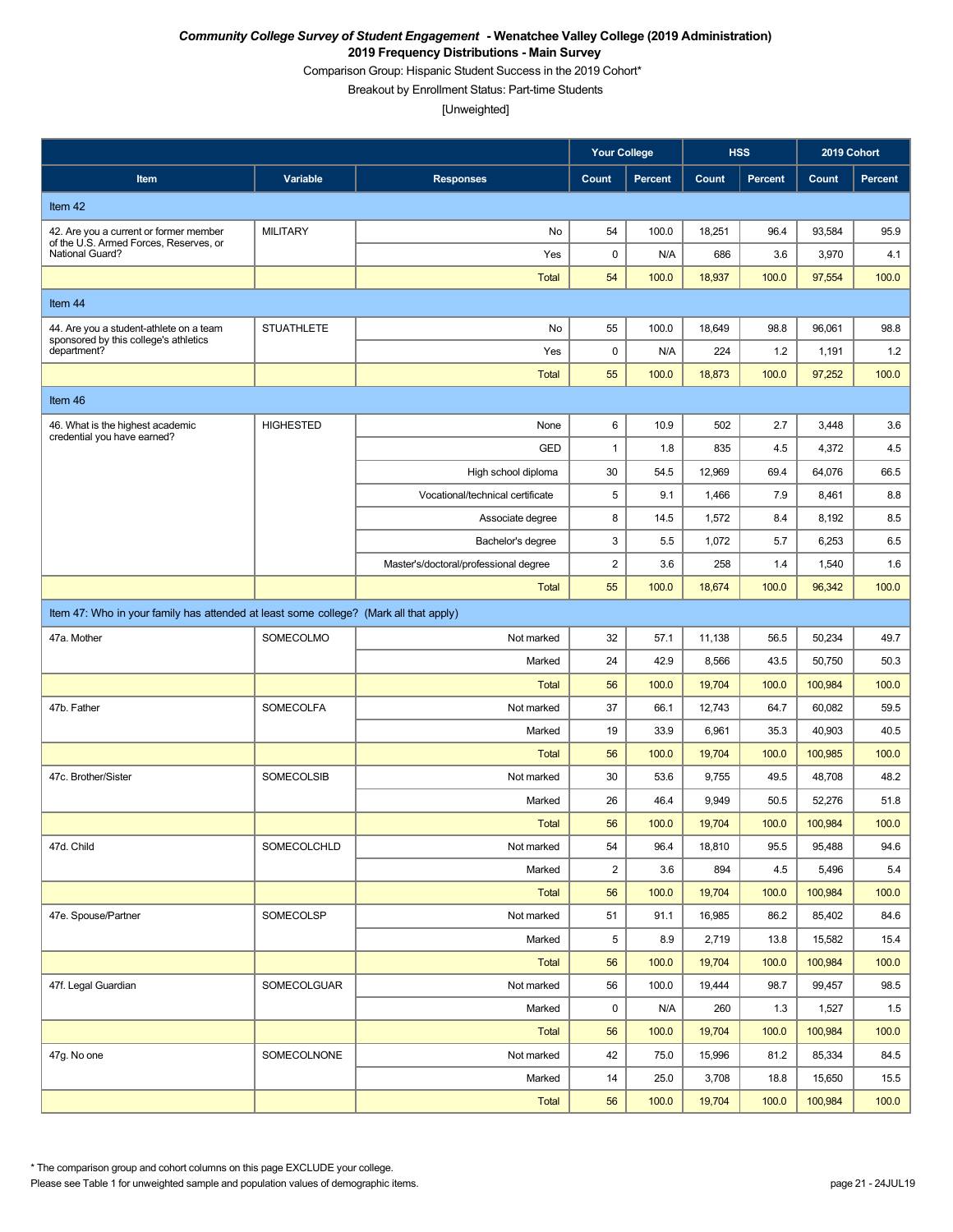Comparison Group: Hispanic Student Success in the 2019 Cohort\*

Breakout by Enrollment Status: Full-time Students

[Unweighted]

|                                                                                    |                 |                                                                                                                                    | <b>Your College</b> |                |        | <b>HSS</b>     | 2019 Cohort |                |
|------------------------------------------------------------------------------------|-----------------|------------------------------------------------------------------------------------------------------------------------------------|---------------------|----------------|--------|----------------|-------------|----------------|
| Item                                                                               | Variable        | <b>Responses</b>                                                                                                                   | Count               | <b>Percent</b> | Count  | <b>Percent</b> | Count       | <b>Percent</b> |
| Item 1                                                                             |                 |                                                                                                                                    |                     |                |        |                |             |                |
| 1. Did you begin college at this college or                                        | <b>ENTER</b>    | Started here                                                                                                                       | 312                 | 76.1           | 28,497 | 77.4           | 190,758     | 76.9           |
| elsewhere?                                                                         |                 | Started elsewhere                                                                                                                  | 98                  | 23.9           | 8,320  | 22.6           | 57,430      | 23.1           |
|                                                                                    |                 | <b>Total</b>                                                                                                                       | 410                 | 100.0          | 36,817 | 100.0          | 248,188     | 100.0          |
|                                                                                    |                 | Item 4: In your experiences at this college during the current academic year, about how often have you done each of the following? |                     |                |        |                |             |                |
| 4a. Asked questions in class or                                                    | <b>CLQUEST</b>  | Never                                                                                                                              | 15                  | 3.7            | 915    | 2.5            | 5,231       | 2.1            |
| contributed to class discussions<br>[ACTCOLL]                                      |                 | Sometimes                                                                                                                          | 122                 | 29.9           | 11,464 | 31.1           | 72,279      | 29.1           |
|                                                                                    |                 | Often                                                                                                                              | 134                 | 32.8           | 13,027 | 35.4           | 89,154      | 35.9           |
|                                                                                    |                 | Very often                                                                                                                         | 137                 | 33.6           | 11,422 | 31.0           | 81,632      | 32.9           |
|                                                                                    |                 | <b>Total</b>                                                                                                                       | 408                 | 100.0          | 36,828 | 100.0          | 248,296     | 100.0          |
| 4b. Made a class presentation<br>[ACTCOLL]                                         | <b>CLPRESEN</b> | Never                                                                                                                              | 43                  | 10.5           | 4,878  | 13.3           | 40,287      | 16.3           |
|                                                                                    |                 | Sometimes                                                                                                                          | 195                 | 47.8           | 14,382 | 39.2           | 103,928     | 42.0           |
|                                                                                    |                 | Often                                                                                                                              | 108                 | 26.5           | 11,420 | 31.1           | 69,019      | 27.9           |
|                                                                                    |                 | Very often                                                                                                                         | 62                  | 15.2           | 6,033  | 16.4           | 34,122      | 13.8           |
|                                                                                    |                 | <b>Total</b>                                                                                                                       | 408                 | 100.0          | 36,713 | 100.0          | 247,356     | 100.0          |
| 4c. Prepared two or more drafts of a<br>paper or assignment before turning it in   | <b>REWROPAP</b> | Never                                                                                                                              | 45                  | 11.1           | 4,436  | 12.1           | 36,180      | 14.7           |
| <b>ISTUEFFI</b>                                                                    |                 | Sometimes                                                                                                                          | 134                 | 32.9           | 10,101 | 27.7           | 72,267      | 29.3           |
|                                                                                    |                 | Often                                                                                                                              | 125                 | 30.7           | 12,002 | 32.9           | 77,532      | 31.5           |
|                                                                                    |                 | Very often                                                                                                                         | 103                 | 25.3           | 9,990  | 27.3           | 60,374      | 24.5           |
|                                                                                    |                 | <b>Total</b>                                                                                                                       | 407                 | 100.0          | 36,529 | 100.0          | 246,353     | 100.0          |
| 4d. Worked on a paper or project that<br>required integrating ideas or information | <b>INTEGRAT</b> | Never                                                                                                                              | 10                  | 2.4            | 1,333  | 3.6            | 10,965      | 4.4            |
| from various sources [STUEFF]                                                      |                 | Sometimes                                                                                                                          | 79                  | 19.2           | 6,665  | 18.2           | 50,991      | 20.7           |
|                                                                                    |                 | Often                                                                                                                              | 184                 | 44.8           | 14,277 | 39.0           | 96,026      | 38.9           |
|                                                                                    |                 | Very often                                                                                                                         | 138                 | 33.6           | 14,341 | 39.2           | 88,916      | 36.0           |
|                                                                                    |                 | <b>Total</b>                                                                                                                       | 411                 | 100.0          | 36,616 | 100.0          | 246,898     | 100.0          |
| 4e. Come to class without completing<br>readings or assignments [STUEFF]           | <b>CLUNPREP</b> | Never                                                                                                                              | 111                 | 27.1           | 11,291 | 30.9           | 76,832      | 31.2           |
|                                                                                    |                 | Sometimes                                                                                                                          | 232                 | 56.6           | 19,539 | 53.5           | 131,282     | 53.3           |
|                                                                                    |                 | Often                                                                                                                              | 38                  | 9.3            | 3,887  | 10.6           | 25,963      | 10.5           |
|                                                                                    |                 | Very often                                                                                                                         | 29                  | 7.1            | 1,814  | 5.0            | 12,204      | 5.0            |
|                                                                                    |                 | <b>Total</b>                                                                                                                       | 410                 | 100.0          | 36,531 | 100.0          | 246,281     | 100.0          |
| 4f. Worked with other students on<br>projects during class [ACTCOLL]               | <b>CLASSGRP</b> | Never                                                                                                                              | 23                  | 5.7            | 2,730  | 7.5            | 18,559      | 7.6            |
|                                                                                    |                 | Sometimes                                                                                                                          | 133                 | 32.7           | 12,646 | 34.8           | 86,846      | 35.4           |
|                                                                                    |                 | Often                                                                                                                              | 152                 | 37.3           | 13,313 | 36.7           | 89,519      | 36.5           |
|                                                                                    |                 | Very often                                                                                                                         | 99                  | 24.3           | 7,627  | 21.0           | 50,207      | 20.5           |
|                                                                                    |                 | <b>Total</b>                                                                                                                       | 407                 | 100.0          | 36,316 | 100.0          | 245,131     | 100.0          |
| 4g. Worked with classmates outside of<br>class to prepare class assignments        | <b>OCCGRP</b>   | Never                                                                                                                              | 76                  | 18.6           | 9,436  | 25.9           | 68,283      | 27.8           |
| [ACTCOLL]                                                                          |                 | Sometimes                                                                                                                          | 173                 | 42.3           | 14,695 | 40.3           | 98,199      | 40.0           |
|                                                                                    |                 | Often                                                                                                                              | 104                 | 25.4           | 8,054  | 22.1           | 51,993      | 21.2           |
|                                                                                    |                 | Very often                                                                                                                         | 56                  | 13.7           | 4,237  | 11.6           | 27,203      | 11.1           |
|                                                                                    |                 | <b>Total</b>                                                                                                                       | 409                 | 100.0          | 36,422 | 100.0          | 245,678     | 100.0          |

\* The comparison group and cohort columns on this page EXCLUDE your college.

Please see Table 1 for unweighted sample and population values of demographic items. page 22 - 24JUL19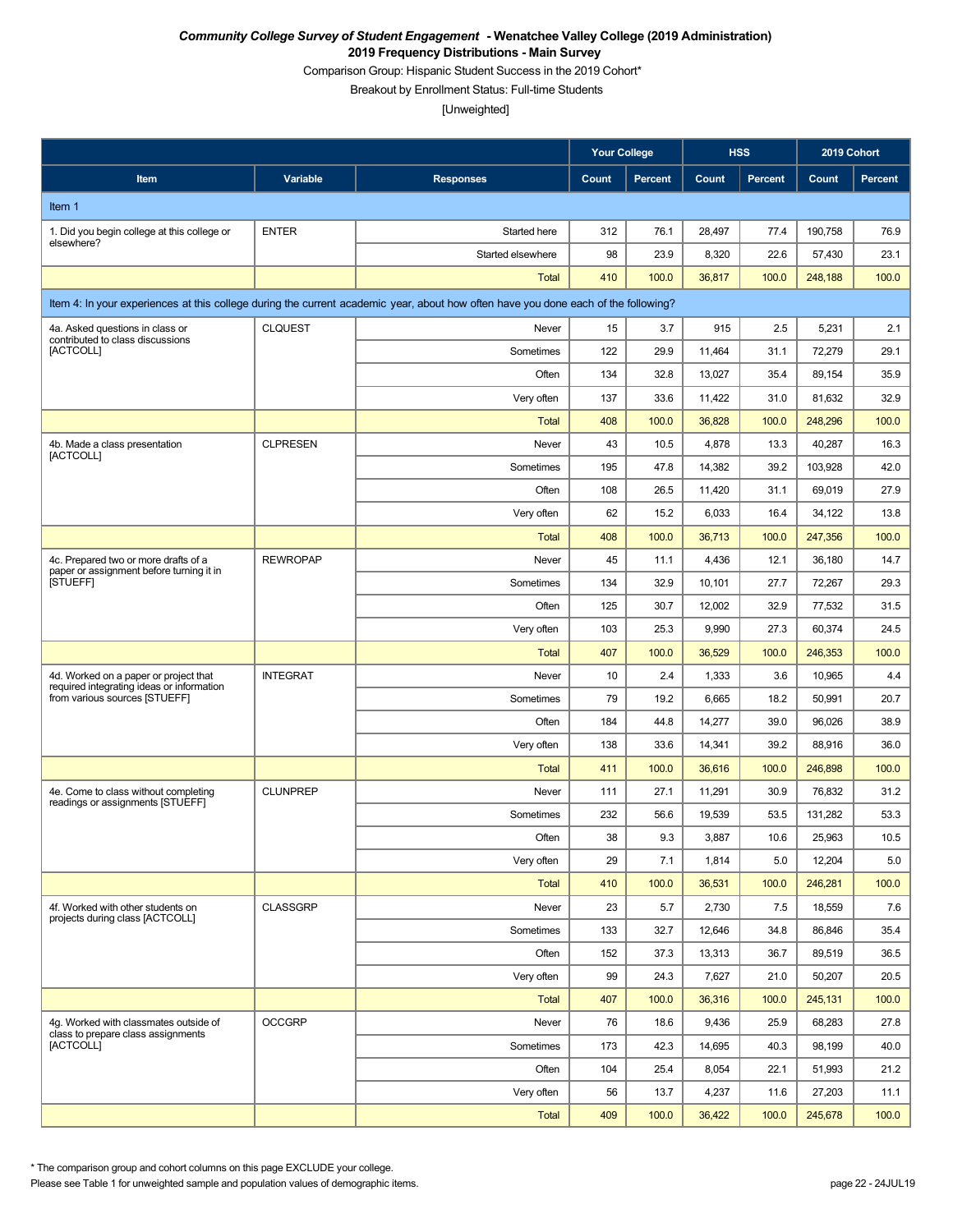Comparison Group: Hispanic Student Success in the 2019 Cohort\*

Breakout by Enrollment Status: Full-time Students

|                                                                                        |                  |                                                                                                                                    | <b>Your College</b> |                |        | <b>HSS</b>     | 2019 Cohort |         |
|----------------------------------------------------------------------------------------|------------------|------------------------------------------------------------------------------------------------------------------------------------|---------------------|----------------|--------|----------------|-------------|---------|
| Item                                                                                   | Variable         | <b>Responses</b>                                                                                                                   | Count               | <b>Percent</b> | Count  | <b>Percent</b> | Count       | Percent |
|                                                                                        |                  | Item 4: In your experiences at this college during the current academic year, about how often have you done each of the following? |                     |                |        |                |             |         |
| 4h. Tutored or taught other students                                                   | <b>TUTOR</b>     | Never                                                                                                                              | 283                 | 70.2           | 24,372 | 66.9           | 165,309     | 67.3    |
| (paid or voluntary) [ACTCOLL]                                                          |                  | Sometimes                                                                                                                          | 86                  | 21.3           | 7,912  | 21.7           | 53,099      | 21.6    |
|                                                                                        |                  | Often                                                                                                                              | 18                  | 4.5            | 2,541  | 7.0            | 17,127      | 7.0     |
|                                                                                        |                  | Very often                                                                                                                         | 16                  | 4.0            | 1,628  | 4.5            | 10,253      | 4.2     |
|                                                                                        |                  | Total                                                                                                                              | 403                 | 100.0          | 36,453 | 100.0          | 245,788     | 100.0   |
| 4i. Participated in a community-based<br>project (service-learning activity) as part   | <b>PARTICCBP</b> | Never                                                                                                                              | 246                 | 60.0           | 24.844 | 67.9           | 167,068     | 67.7    |
| of a regular course [ACTCOLL]                                                          |                  | Sometimes                                                                                                                          | 120                 | 29.3           | 7,497  | 20.5           | 51,400      | 20.8    |
|                                                                                        |                  | Often                                                                                                                              | 24                  | 5.9            | 2,686  | 7.3            | 18,257      | 7.4     |
|                                                                                        |                  | Very often                                                                                                                         | 20                  | 4.9            | 1,558  | 4.3            | 9,948       | 4.0     |
|                                                                                        |                  | <b>Total</b>                                                                                                                       | 410                 | 100.0          | 36,585 | 100.0          | 246,673     | 100.0   |
| 4j. Used e-mail to communicate with an<br>instructor [STUFAC]                          | <b>EMAIL</b>     | Never                                                                                                                              | 14                  | 3.4            | 1,276  | 3.5            | 7,894       | 3.2     |
|                                                                                        |                  | Sometimes                                                                                                                          | 96                  | 23.5           | 8,603  | 23.6           | 55,674      | 22.6    |
|                                                                                        |                  | Often                                                                                                                              | 151                 | 37.0           | 11,547 | 31.7           | 78,451      | 31.9    |
|                                                                                        |                  | Very often                                                                                                                         | 147                 | 36.0           | 15,006 | 41.2           | 103,872     | 42.2    |
|                                                                                        |                  | Total                                                                                                                              | 408                 | 100.0          | 36,432 | 100.0          | 245,891     | 100.0   |
| 4k. Discussed grades or assignments with<br>an instructor [STUFAC]                     | <b>FACGRADE</b>  | Never                                                                                                                              | 29                  | 7.1            | 2,871  | 7.9            | 16,859      | 6.8     |
|                                                                                        |                  | Sometimes                                                                                                                          | 161                 | 39.3           | 13,024 | 35.6           | 87,540      | 35.5    |
|                                                                                        |                  | Often                                                                                                                              | 129                 | 31.5           | 11,589 | 31.7           | 80,569      | 32.7    |
|                                                                                        |                  | Very often                                                                                                                         | 91                  | 22.2           | 9,069  | 24.8           | 61,714      | 25.0    |
|                                                                                        |                  | Total                                                                                                                              | 410                 | 100.0          | 36,553 | 100.0          | 246,682     | 100.0   |
| 4I. Talked about career plans with an<br>instructor or advisor [STUFAC]                | <b>FACPLANS</b>  | Never                                                                                                                              | 62                  | 15.4           | 7,024  | 19.3           | 44,032      | 17.9    |
|                                                                                        |                  | Sometimes                                                                                                                          | 175                 | 43.4           | 14,819 | 40.7           | 100,752     | 41.0    |
|                                                                                        |                  | Often                                                                                                                              | 96                  | 23.8           | 8,847  | 24.3           | 61.559      | 25.1    |
|                                                                                        |                  | Very often                                                                                                                         | 70                  | 17.4           | 5,721  | 15.7           | 39,373      | 16.0    |
|                                                                                        |                  | Total                                                                                                                              | 403                 | 100.0          | 36,411 | 100.0          | 245,716     | 100.0   |
| 4m. Discussed ideas from your readings<br>or classes with instructors outside of class | <b>FACIDEAS</b>  | Never                                                                                                                              | 141                 | 34.6           | 14,700 | 40.5           | 93,814      | 38.3    |
| [STUFAC]                                                                               |                  | Sometimes                                                                                                                          | 176                 | 43.1           | 13,233 | 36.4           | 94,195      | 38.4    |
|                                                                                        |                  | Often                                                                                                                              | 55                  | 13.5           | 5,483  | 15.1           | 37,622      | 15.3    |
|                                                                                        |                  | Very often                                                                                                                         | 36                  | 8.8            | 2,899  | 8.0            | 19,531      | 8.0     |
|                                                                                        |                  | <b>Total</b>                                                                                                                       | 408                 | 100.0          | 36,315 | 100.0          | 245,162     | 100.0   |
| 4n. Received prompt feedback (written or<br>oral) from instructors on your             | <b>FACFEED</b>   | Never                                                                                                                              | 11                  | 2.7            | 1,987  | 5.5            | 11,726      | 4.8     |
| performance [STUFAC]                                                                   |                  | Sometimes                                                                                                                          | 129                 | 31.7           | 10,666 | 29.3           | 70,718      | 28.8    |
|                                                                                        |                  | Often                                                                                                                              | 160                 | 39.3           | 14,473 | 39.7           | 100,069     | 40.7    |
|                                                                                        |                  | Very often                                                                                                                         | 107                 | 26.3           | 9,331  | 25.6           | 63,400      | 25.8    |
|                                                                                        |                  | <b>Total</b>                                                                                                                       | 407                 | 100.0          | 36,457 | 100.0          | 245,913     | 100.0   |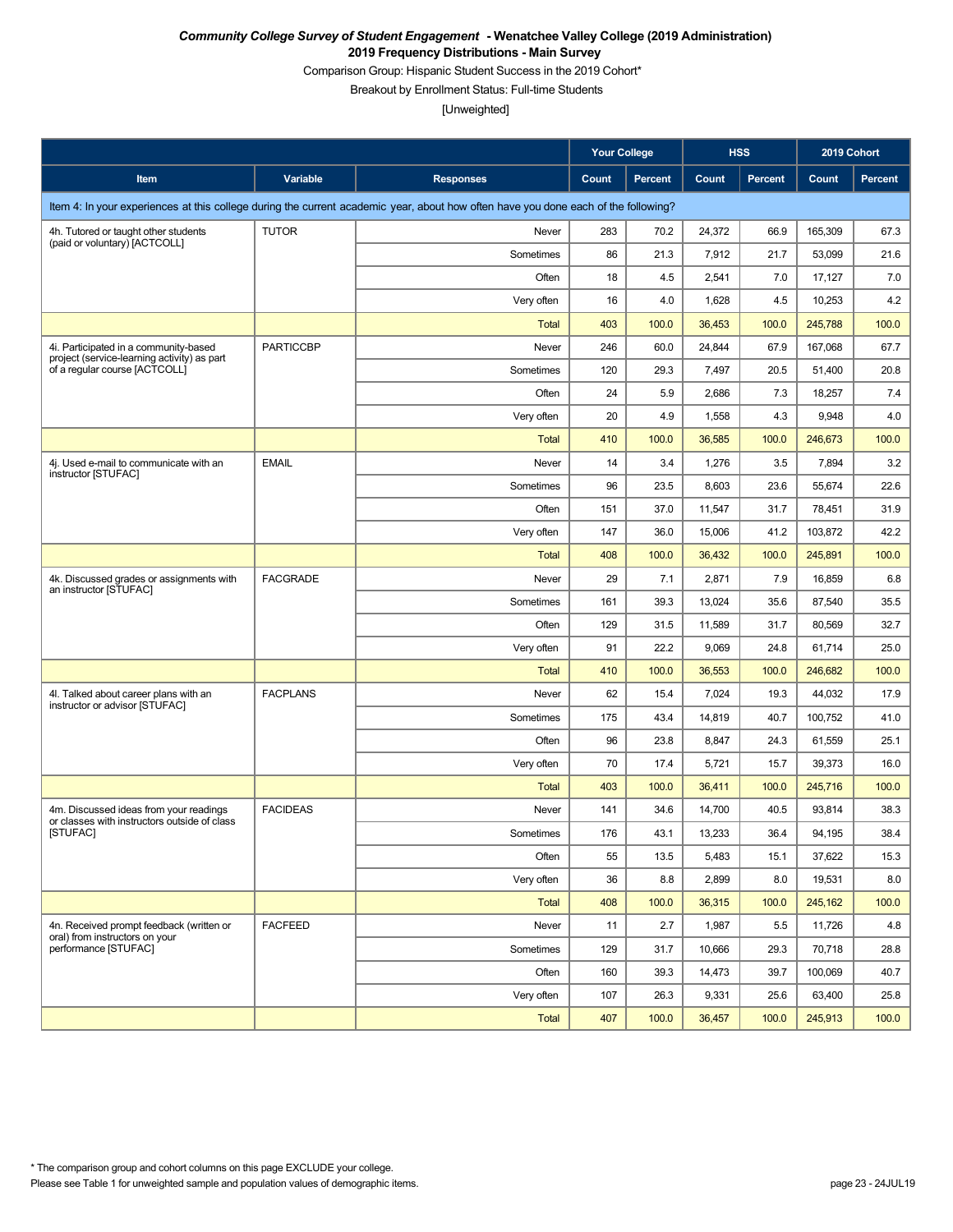Comparison Group: Hispanic Student Success in the 2019 Cohort\*

Breakout by Enrollment Status: Full-time Students

|                                                                                   |                    |                                                                                                                                    | <b>Your College</b> |                |        | <b>HSS</b>     | 2019 Cohort |                |
|-----------------------------------------------------------------------------------|--------------------|------------------------------------------------------------------------------------------------------------------------------------|---------------------|----------------|--------|----------------|-------------|----------------|
| Item                                                                              | Variable           | <b>Responses</b>                                                                                                                   | Count               | <b>Percent</b> | Count  | <b>Percent</b> | Count       | <b>Percent</b> |
|                                                                                   |                    | Item 4: In your experiences at this college during the current academic year, about how often have you done each of the following? |                     |                |        |                |             |                |
| 4o. Worked harder than you thought you                                            | <b>WORKHARD</b>    | Never                                                                                                                              | 25                  | 6.1            | 2,799  | 7.7            | 18,596      | 7.5            |
| could to meet an instructor's standards or<br>expectations [ACCHALL]              |                    | Sometimes                                                                                                                          | 129                 | 31.4           | 12,070 | 33.0           | 83,805      | 34.0           |
|                                                                                   |                    | Often                                                                                                                              | 149                 | 36.3           | 13,376 | 36.6           | 89,778      | 36.4           |
|                                                                                   |                    | Very often                                                                                                                         | 108                 | 26.3           | 8,297  | 22.7           | 54,373      | 22.1           |
|                                                                                   |                    | <b>Total</b>                                                                                                                       | 411                 | 100.0          | 36,542 | 100.0          | 246,552     | 100.0          |
| 4p. Worked with instructors on activities<br>other than coursework [STUFAC]       | <b>FACOTH</b>      | Never                                                                                                                              | 249                 | 61.0           | 22,363 | 61.9           | 143,694     | 58.9           |
|                                                                                   |                    | Sometimes                                                                                                                          | 99                  | 24.3           | 8,615  | 23.8           | 63,640      | 26.1           |
|                                                                                   |                    | Often                                                                                                                              | 42                  | 10.3           | 3,441  | 9.5            | 24,838      | 10.2           |
|                                                                                   |                    | Very often                                                                                                                         | 18                  | 4.4            | 1,717  | 4.8            | 11,901      | 4.9            |
|                                                                                   |                    | <b>Total</b>                                                                                                                       | 408                 | 100.0          | 36,136 | 100.0          | 244,073     | 100.0          |
| 4q. Discussed ideas from your readings<br>or classes with others outside of class | <b>OOCIDEAS</b>    | Never                                                                                                                              | 42                  | 10.3           | 4,705  | 12.9           | 30,563      | 12.4           |
| (students, family members, co-workers,<br>etc.) [ACTCOLL]                         |                    | Sometimes                                                                                                                          | 131                 | 32.0           | 13,160 | 36.0           | 89,523      | 36.3           |
|                                                                                   |                    | Often                                                                                                                              | 132                 | 32.3           | 10,444 | 28.6           | 72,462      | 29.4           |
|                                                                                   |                    | Very often                                                                                                                         | 104                 | 25.4           | 8,205  | 22.5           | 53,900      | 21.9           |
|                                                                                   |                    | <b>Total</b>                                                                                                                       | 409                 | 100.0          | 36,514 | 100.0          | 246,448     | 100.0          |
| 4r. Had serious conversations with<br>students who differ from you                | <b>CONVSTUDIFF</b> | Never                                                                                                                              | 116                 | 28.4           | 11,659 | 31.9           | 69,690      | 28.3           |
|                                                                                   |                    | Sometimes                                                                                                                          | 174                 | 42.6           | 13,833 | 37.8           | 98,457      | 39.9           |
|                                                                                   |                    | Often                                                                                                                              | 68                  | 16.7           | 7,095  | 19.4           | 50,627      | 20.5           |
|                                                                                   |                    | Very often                                                                                                                         | 50                  | 12.3           | 3,967  | 10.9           | 27,831      | 11.3           |
|                                                                                   |                    | <b>Total</b>                                                                                                                       | 408                 | 100.0          | 36,554 | 100.0          | 246,605     | 100.0          |
| 4s. Skipped class                                                                 | <b>SKIPCLAS</b>    | Never                                                                                                                              | 201                 | 48.8           | 18,423 | 50.3           | 122,063     | 49.4           |
|                                                                                   |                    | Sometimes                                                                                                                          | 186                 | 45.1           | 15,791 | 43.1           | 107,931     | 43.7           |
|                                                                                   |                    | Often                                                                                                                              | 15                  | 3.6            | 1,637  | 4.5            | 11,907      | 4.8            |
|                                                                                   |                    | Very often                                                                                                                         | 10                  | 2.4            | 769    | 2.1            | 5,126       | 2.1            |
|                                                                                   |                    | Total                                                                                                                              | 412                 | 100.0          | 36,620 | 100.0          | 247.027     | 100.0          |
|                                                                                   |                    | Item 5: During the current academic year, how much has your coursework at this college emphasized the following mental activities? |                     |                |        |                |             |                |
| 5a. Memorizing facts, ideas, or methods<br>from your courses and readings so you  | <b>MEMORIZE</b>    | Very little                                                                                                                        | 24                  | 5.8            | 1,983  | 5.4            | 13,863      | 5.6            |
| can repeat them in pretty much the same<br>form                                   |                    | Some                                                                                                                               | 91                  | 22.1           | 8,970  | 24.4           | 63,907      | 25.8           |
|                                                                                   |                    | Quite a bit                                                                                                                        | 160                 | 38.8           | 14,388 | 39.2           | 97,091      | 39.2           |
|                                                                                   |                    | Very much                                                                                                                          | 137                 | 33.3           | 11,385 | 31.0           | 72,697      | 29.4           |
|                                                                                   |                    | Total                                                                                                                              | 412                 | 100.0          | 36,726 | 100.0          | 247,558     | 100.0          |
| 5b. Analyzing the basic elements of an<br>idea, experience, or theory [ACCHALL]   | ANALYZE            | Very little                                                                                                                        | 15                  | 3.7            | 1,130  | 3.1            | 7,999       | 3.2            |
|                                                                                   |                    | Some                                                                                                                               | 78                  | 19.0           | 8,031  | 21.9           | 58,074      | 23.5           |
|                                                                                   |                    | Quite a bit                                                                                                                        | 181                 | 44.1           | 15,906 | 43.5           | 107,632     | 43.6           |
|                                                                                   |                    | Very much                                                                                                                          | 136                 | 33.2           | 11,525 | 31.5           | 72,996      | 29.6           |
|                                                                                   |                    | <b>Total</b>                                                                                                                       | 410                 | 100.0          | 36,592 | 100.0          | 246,701     | 100.0          |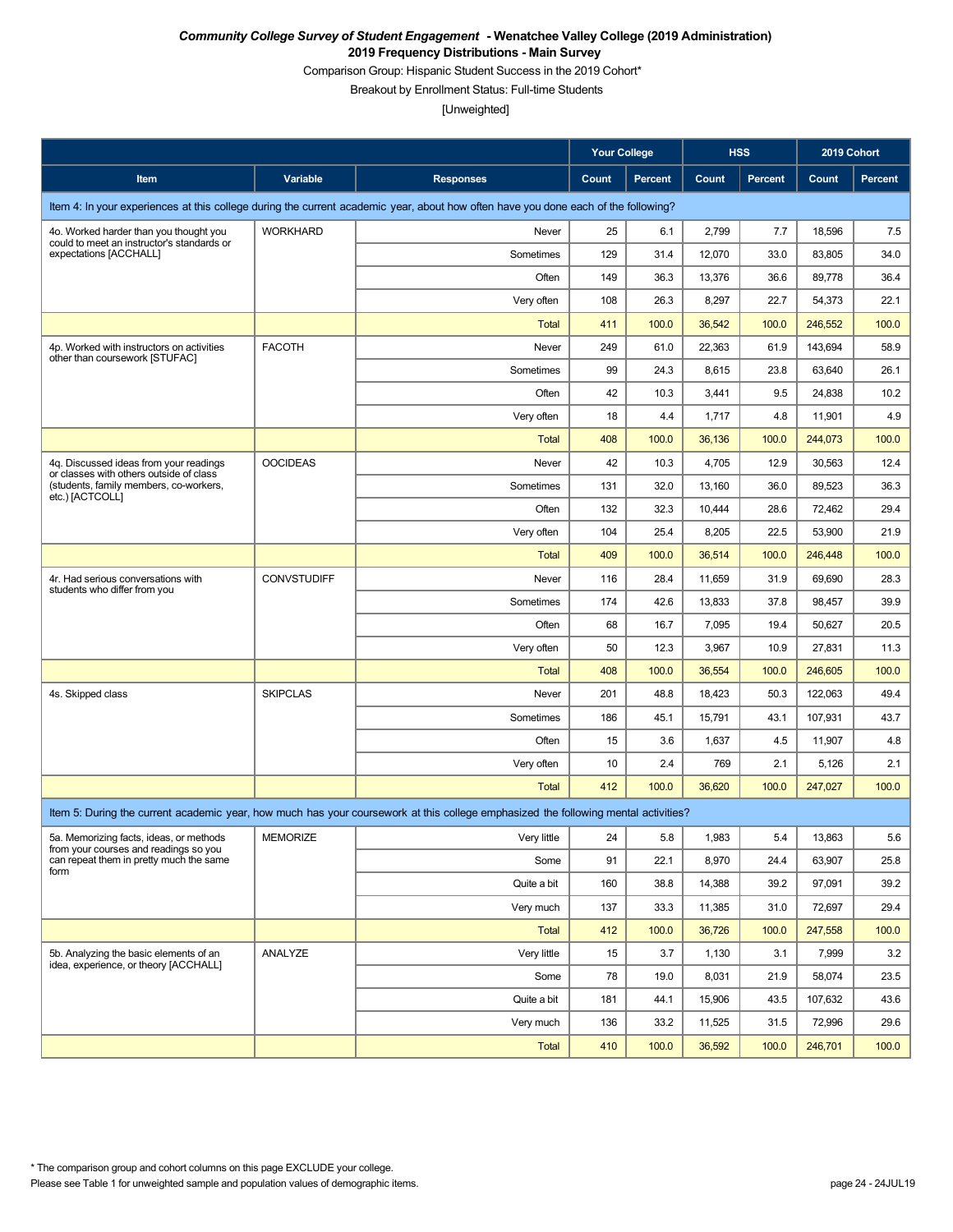Comparison Group: Hispanic Student Success in the 2019 Cohort\*

Breakout by Enrollment Status: Full-time Students

|                                                                                                       |                  |                                                                                                                                    | <b>Your College</b> |                |        | <b>HSS</b>     | 2019 Cohort |                |
|-------------------------------------------------------------------------------------------------------|------------------|------------------------------------------------------------------------------------------------------------------------------------|---------------------|----------------|--------|----------------|-------------|----------------|
| Item                                                                                                  | Variable         | <b>Responses</b>                                                                                                                   | Count               | <b>Percent</b> | Count  | <b>Percent</b> | Count       | <b>Percent</b> |
|                                                                                                       |                  | Item 5: During the current academic year, how much has your coursework at this college emphasized the following mental activities? |                     |                |        |                |             |                |
| 5c. Forming a new idea or understanding<br>from various pieces of information                         | <b>NEWIDEAS</b>  | Very little                                                                                                                        | 12                  | 2.9            | 1,475  | 4.1            | 9,997       | 4.1            |
| [ACCHALL]                                                                                             |                  | Some                                                                                                                               | 93                  | 22.9           | 8,525  | 23.4           | 62,119      | 25.3           |
|                                                                                                       |                  | Quite a bit                                                                                                                        | 163                 | 40.0           | 14,968 | 41.1           | 101,835     | 41.5           |
|                                                                                                       |                  | Very much                                                                                                                          | 139                 | 34.2           | 11,434 | 31.4           | 71,518      | 29.1           |
|                                                                                                       |                  | <b>Total</b>                                                                                                                       | 407                 | 100.0          | 36,402 | 100.0          | 245,469     | 100.0          |
| 5d. Making judgements about the value                                                                 | <b>EVALUATE</b>  | Very little                                                                                                                        | 31                  | 7.6            | 3,052  | 8.3            | 20,286      | 8.2            |
| or soundness of information, arguments,<br>or methods [ACCHALL]                                       |                  | Some                                                                                                                               | 122                 | 29.8           | 10,566 | 28.9           | 76,816      | 31.2           |
|                                                                                                       |                  | Quite a bit                                                                                                                        | 156                 | 38.0           | 13,618 | 37.2           | 90,800      | 36.9           |
|                                                                                                       |                  | Very much                                                                                                                          | 101                 | 24.6           | 9,324  | 25.5           | 58,499      | 23.7           |
|                                                                                                       |                  | <b>Total</b>                                                                                                                       | 410                 | 100.0          | 36,560 | 100.0          | 246,401     | 100.0          |
| 5e. Applying theories or concepts to                                                                  | <b>APPLYING</b>  | Very little                                                                                                                        | 21                  | 5.1            | 2,654  | 7.3            | 16,865      | 6.8            |
| practical problems or in new situations<br>[ACCHALL]                                                  |                  | Some                                                                                                                               | 92                  | 22.4           | 10,269 | 28.1           | 70,001      | 28.4           |
|                                                                                                       |                  | Quite a bit                                                                                                                        | 157                 | 38.3           | 13,409 | 36.7           | 91,601      | 37.1           |
|                                                                                                       |                  | Very much                                                                                                                          | 140                 | 34.1           | 10,248 | 28.0           | 68,202      | 27.6           |
|                                                                                                       |                  | <b>Total</b>                                                                                                                       | 410                 | 100.0          | 36,580 | 100.0          | 246,669     | 100.0          |
| 5f. Using information you have read or                                                                | <b>PERFORM</b>   | Very little                                                                                                                        | 25                  | 6.1            | 2,395  | 6.5            | 15,040      | 6.1            |
| heard to perform a new skill [ACCHALL]                                                                |                  | Some                                                                                                                               | 77                  | 18.7           | 8,802  | 24.0           | 60,510      | 24.5           |
|                                                                                                       |                  | Quite a bit                                                                                                                        | 155                 | 37.7           | 13,263 | 36.1           | 89,743      | 36.3           |
|                                                                                                       |                  | Very much                                                                                                                          | 154                 | 37.5           | 12,230 | 33.3           | 82,084      | 33.2           |
|                                                                                                       |                  | Total                                                                                                                              | 411                 | 100.0          | 36,690 | 100.0          | 247,377     | 100.0          |
| Item 6: During the current academic year, how much reading and writing have you done at this college? |                  |                                                                                                                                    |                     |                |        |                |             |                |
| 6a. Number of assigned textbooks,<br>manuals, books, or packets of course                             | <b>ASSIGREAD</b> | None                                                                                                                               | 2                   | 0.5            | 544    | 1.5            | 3,594       | 1.5            |
| readings [ACCHALL]                                                                                    |                  | $1 - 4$                                                                                                                            | 67                  | 16.6           | 10,508 | 29.1           | 66,988      | 27.5           |
|                                                                                                       |                  | $5 - 10$                                                                                                                           | 151                 | 37.5           | 11,943 | 33.1           | 81,674      | 33.5           |
|                                                                                                       |                  | $11 - 20$                                                                                                                          | 90                  | 22.3           | 6,981  | 19.3           | 47,374      | 19.4           |
|                                                                                                       |                  | More than 20                                                                                                                       | 93                  | 23.1           | 6,140  | 17.0           | 44,078      | 18.1           |
|                                                                                                       |                  | Total                                                                                                                              | 403                 | 100.0          | 36,116 | 100.0          | 243,708     | 100.0          |
| 6b. Number of books read on your own<br>(not assigned) for personal enjoyment or                      | <b>BKREADOWN</b> | None                                                                                                                               | 166                 | 41.1           | 12,166 | 33.5           | 89,279      | 36.5           |
| academic enrichment [STUEFF]                                                                          |                  | $1 - 4$                                                                                                                            | 162                 | 40.1           | 16,458 | 45.3           | 105,713     | 43.2           |
|                                                                                                       |                  | $5 - 10$                                                                                                                           | 47                  | 11.6           | 4,512  | 12.4           | 28,912      | 11.8           |
|                                                                                                       |                  | $11 - 20$                                                                                                                          | 16                  | 4.0            | 1,615  | 4.4            | 10,864      | 4.4            |
|                                                                                                       |                  | More than 20                                                                                                                       | 13                  | 3.2            | 1,563  | 4.3            | 10,167      | 4.2            |
|                                                                                                       |                  | <b>Total</b>                                                                                                                       | 404                 | 100.0          | 36,314 | 100.0          | 244,935     | 100.0          |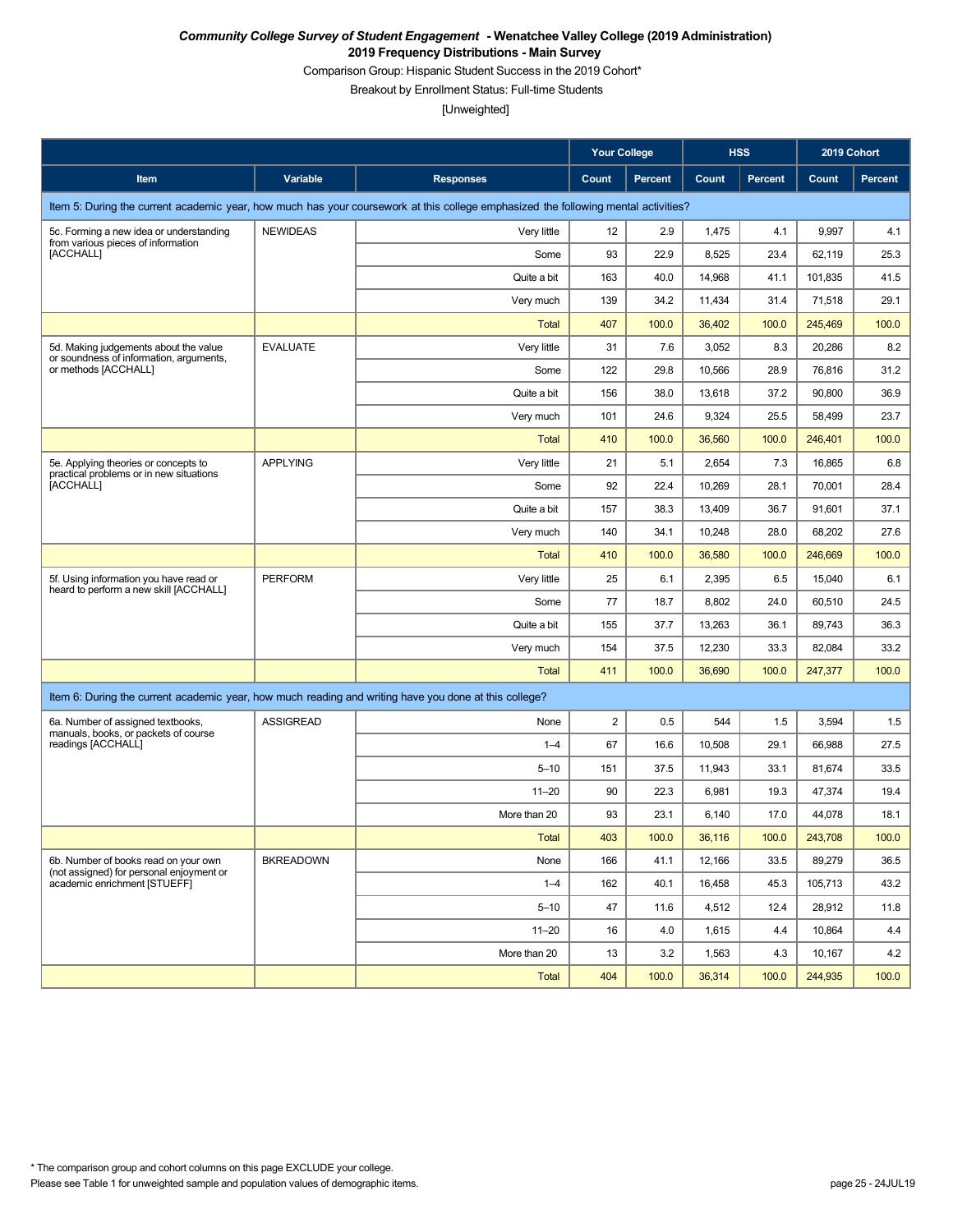Comparison Group: Hispanic Student Success in the 2019 Cohort\*

Breakout by Enrollment Status: Full-time Students

|                                                                                                       |                    |                              | <b>Your College</b> |                |        | <b>HSS</b>     | 2019 Cohort |                |
|-------------------------------------------------------------------------------------------------------|--------------------|------------------------------|---------------------|----------------|--------|----------------|-------------|----------------|
| Item                                                                                                  | Variable           | <b>Responses</b>             | Count               | <b>Percent</b> | Count  | <b>Percent</b> | Count       | <b>Percent</b> |
| Item 6: During the current academic year, how much reading and writing have you done at this college? |                    |                              |                     |                |        |                |             |                |
| 6c. Number of written papers or reports of<br>any length [ACCHALL]                                    | <b>NUMPAPRRPTS</b> | None                         | 14                  | 3.4            | 1,383  | 3.8            | 12,424      | 5.1            |
|                                                                                                       |                    | $1 - 4$                      | 77                  | 18.9           | 9,285  | 25.6           | 64,945      | 26.5           |
|                                                                                                       |                    | $5 - 10$                     | 115                 | 28.3           | 13,045 | 36.0           | 85,023      | 34.7           |
|                                                                                                       |                    | $11 - 20$                    | 108                 | 26.5           | 7,925  | 21.9           | 51,996      | 21.2           |
|                                                                                                       |                    | More than 20                 | 93                  | 22.9           | 4,614  | 12.7           | 30,375      | 12.4           |
|                                                                                                       |                    | <b>Total</b>                 | 407                 | 100.0          | 36,252 | 100.0          | 244,763     | 100.0          |
| Item 7                                                                                                |                    |                              |                     |                |        |                |             |                |
| 7. Mark the response that best<br>represents the extent to which your                                 | <b>CHALNGXAM</b>   | Extremely easy               | 3                   | 0.8            | 246    | 0.7            | 1,667       | 0.7            |
| examinations during the current academic<br>year have challenged you to do your best                  |                    | (2)                          | 3                   | 0.8            | 576    | 1.7            | 4,090       | 1.7            |
| work at this college [ACCHALL]                                                                        |                    | (3)                          | 19                  | 4.8            | 2,153  | 6.2            | 14,069      | 6.0            |
|                                                                                                       |                    | (4)                          | 77                  | 19.6           | 9,157  | 26.4           | 59,934      | 25.6           |
|                                                                                                       |                    | (5)                          | 137                 | 34.9           | 12,230 | 35.2           | 83,113      | 35.5           |
|                                                                                                       |                    | (6)                          | 99                  | 25.3           | 7,215  | 20.8           | 49,676      | 21.2           |
|                                                                                                       |                    | <b>Extremely challenging</b> | 54                  | 13.8           | 3,126  | 9.0            | 21,834      | 9.3            |
|                                                                                                       |                    | Total                        | 392                 | 100.0          | 34,703 | 100.0          | 234,383     | 100.0          |
| Item 8: Which of the following have you done, or are you currently doing at this college?             |                    |                              |                     |                |        |                |             |                |
| 8a. Internship, field experience, co-op<br>experience, or clinical assignment                         | <b>DONEINTRN</b>   | No                           | 278                 | 68.6           | 30,503 | 84.2           | 191,696     | 78.5           |
|                                                                                                       |                    | Yes                          | 127                 | 31.4           | 5,708  | 15.8           | 52,641      | 21.5           |
|                                                                                                       |                    | <b>Total</b>                 | 405                 | 100.0          | 36,211 | 100.0          | 244,337     | 100.0          |
| 8b. An English course taught specifically<br>for students whose first language is not                 | <b>DONEESL</b>     | No                           | 385                 | 95.3           | 33,341 | 92.2           | 226,390     | 92.8           |
| English (ESL, ESOL)                                                                                   |                    | Yes                          | 19                  | 4.7            | 2,836  | 7.8            | 17,660      | 7.2            |
|                                                                                                       |                    | <b>Total</b>                 | 404                 | 100.0          | 36,177 | 100.0          | 244,050     | 100.0          |
| 8c. Developmental/remedial reading<br>course (also referred to as Basic Skills,                       | <b>DONEDEVRD</b>   | No                           | 354                 | 87.8           | 28,687 | 79.5           | 196,767     | 80.8           |
| College Prep, etc.)                                                                                   |                    | Yes                          | 49                  | 12.2           | 7,392  | 20.5           | 46,749      | 19.2           |
|                                                                                                       |                    | <b>Total</b>                 | 403                 | 100.0          | 36,079 | 100.0          | 243,516     | 100.0          |
| 8d. Developmental/remedial writing<br>course (also referred to as Basic Skills,                       | <b>DONEDEVWR</b>   | No                           | 342                 | 84.7           | 28,300 | 78.3           | 192,547     | 79.0           |
| College Prep, etc.)                                                                                   |                    | Yes                          | 62                  | 15.3           | 7,846  | 21.7           | 51,267      | 21.0           |
|                                                                                                       |                    | <b>Total</b>                 | 404                 | 100.0          | 36,146 | 100.0          | 243,814     | 100.0          |
| 8e. Developmental/remedial math course<br>(also referred to as Basic Skills, College                  | <b>DONEDEVMT</b>   | No                           | 316                 | 78.4           | 24,930 | 68.9           | 170,628     | 69.9           |
| Prep, etc.)                                                                                           |                    | Yes                          | 87                  | 21.6           | 11,248 | 31.1           | 73,392      | 30.1           |
|                                                                                                       |                    | <b>Total</b>                 | 403                 | 100.0          | 36,178 | 100.0          | 244,020     | 100.0          |
| 8f. Honors course                                                                                     | <b>DONEHNRS</b>    | No                           | 376                 | 94.0           | 32,915 | 91.5           | 222,349     | 91.6           |
|                                                                                                       |                    | Yes                          | 24                  | 6.0            | 3,073  | 8.5            | 20,499      | 8.4            |
|                                                                                                       |                    | <b>Total</b>                 | 400                 | 100.0          | 35,988 | 100.0          | 242,848     | 100.0          |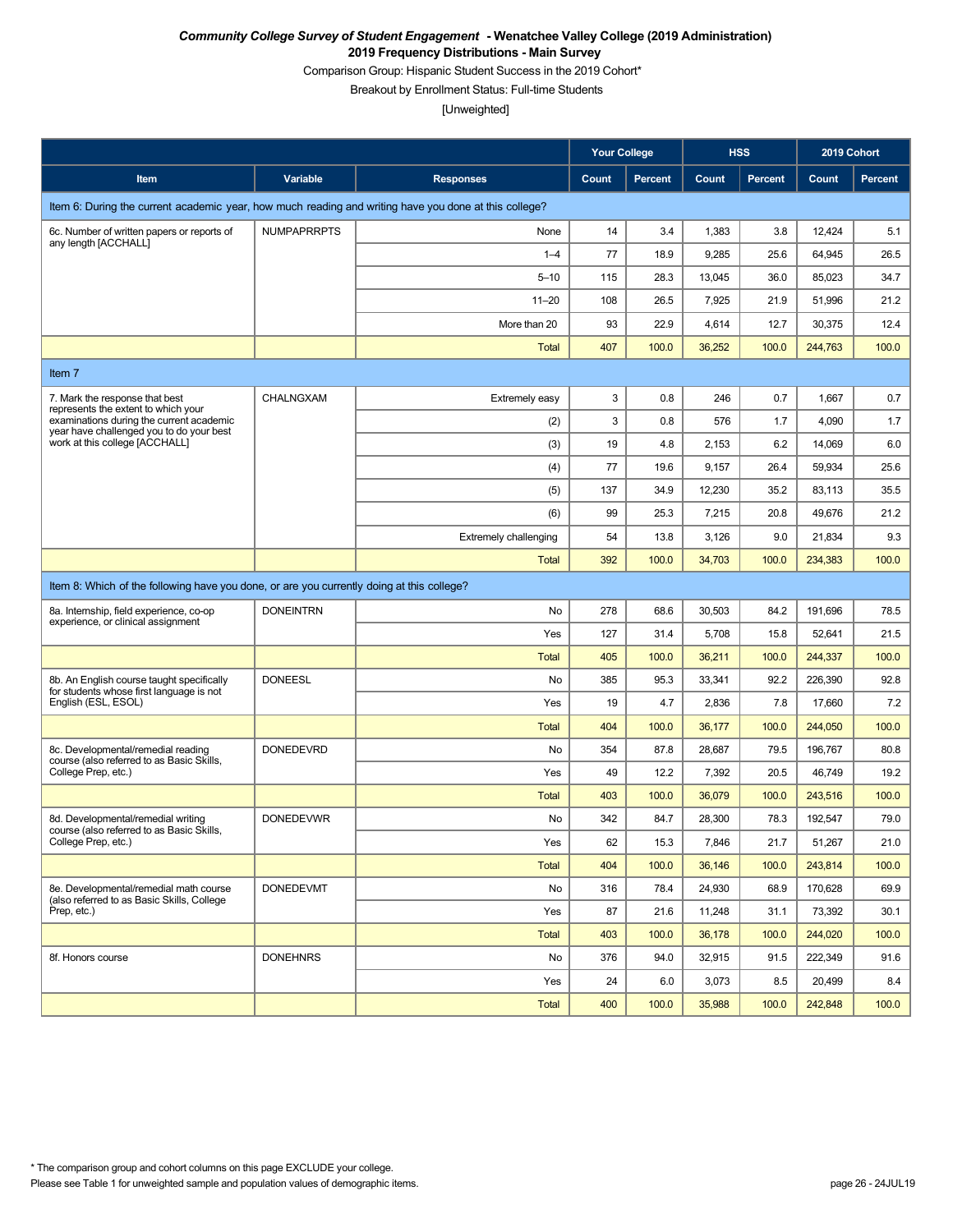Comparison Group: Hispanic Student Success in the 2019 Cohort\*

Breakout by Enrollment Status: Full-time Students

|                                                                                       |                 |                  | <b>Your College</b> |         |        | <b>HSS</b> | 2019 Cohort |         |
|---------------------------------------------------------------------------------------|-----------------|------------------|---------------------|---------|--------|------------|-------------|---------|
| Item                                                                                  | Variable        | <b>Responses</b> | <b>Count</b>        | Percent | Count  | Percent    | Count       | Percent |
| Item 9: How much does this college emphasize the following?                           |                 |                  |                     |         |        |            |             |         |
| 9a. Encouraging you to spend significant                                              | <b>ENVSCHOL</b> | Very little      | 10                  | 2.5     | 1,161  | 3.2        | 7,494       | 3.1     |
| amounts of time studying [ACCHALL]                                                    |                 | Some             | 69                  | 17.0    | 6,549  | 18.0       | 47,019      | 19.2    |
|                                                                                       |                 | Quite a bit      | 171                 | 42.1    | 15,061 | 41.4       | 103,851     | 42.3    |
|                                                                                       |                 | Very much        | 156                 | 38.4    | 13,611 | 37.4       | 87,065      | 35.5    |
|                                                                                       |                 | <b>Total</b>     | 406                 | 100.0   | 36,382 | 100.0      | 245,429     | 100.0   |
| 9b. Providing the support you need to<br>help you succeed at this college             | <b>ENVSUPRT</b> | Very little      | 14                  | 3.5     | 1,370  | 3.8        | 9,124       | 3.7     |
| <b>ISUPPORTI</b>                                                                      |                 | Some             | 76                  | 18.8    | 6,735  | 18.6       | 46.043      | 18.8    |
|                                                                                       |                 | Quite a bit      | 172                 | 42.6    | 14,093 | 38.8       | 97,727      | 39.9    |
|                                                                                       |                 | Very much        | 142                 | 35.1    | 14,098 | 38.8       | 92,024      | 37.6    |
|                                                                                       |                 | <b>Total</b>     | 404                 | 100.0   | 36.296 | 100.0      | 244,918     | 100.0   |
| 9c. Encouraging contact among students<br>from different economic, social, and racial | <b>ENVDIVRS</b> | Very little      | 37                  | 9.1     | 4.316  | 11.9       | 31.698      | 13.0    |
| or ethnic backgrounds [SUPPORT]                                                       |                 | Some             | 109                 | 26.8    | 9.392  | 25.9       | 68.671      | 28.1    |
|                                                                                       |                 | Quite a bit      | 146                 | 35.9    | 11,607 | 32.0       | 78,354      | 32.1    |
|                                                                                       |                 | Very much        | 115                 | 28.3    | 10,902 | 30.1       | 65,668      | 26.9    |
|                                                                                       |                 | <b>Total</b>     | 407                 | 100.0   | 36,217 | 100.0      | 244,391     | 100.0   |
| 9d. Helping you cope with your<br>non-academic responsibilities (work.                | <b>ENVNACAD</b> | Very little      | 120                 | 29.6    | 11,945 | 33.0       | 80,301      | 32.9    |
| family, etc.) [SUPPORT]                                                               |                 | Some             | 170                 | 41.9    | 11,774 | 32.5       | 83,441      | 34.2    |
|                                                                                       |                 | Quite a bit      | 65                  | 16.0    | 7,498  | 20.7       | 49,995      | 20.5    |
|                                                                                       |                 | Very much        | 51                  | 12.6    | 4,969  | 13.7       | 30.405      | 12.5    |
|                                                                                       |                 | <b>Total</b>     | 406                 | 100.0   | 36,186 | 100.0      | 244,142     | 100.0   |
| 9e. Providing the support you need to<br>thrive socially [SUPPORT]                    | <b>ENVSOCAL</b> | Very little      | 89                  | 22.1    | 8,030  | 22.2       | 54,697      | 22.4    |
|                                                                                       |                 | Some             | 167                 | 41.4    | 12,763 | 35.3       | 90.130      | 36.9    |
|                                                                                       |                 | Quite a bit      | 96                  | 23.8    | 9,378  | 25.9       | 62,968      | 25.8    |
|                                                                                       |                 | Very much        | 51                  | 12.7    | 6,020  | 16.6       | 36,419      | 14.9    |
|                                                                                       |                 | <b>Total</b>     | 403                 | 100.0   | 36,191 | 100.0      | 244,214     | 100.0   |
| 9f. Providing the financial support you<br>need to afford your education              | <b>FINSUPP</b>  | Very little      | 58                  | 14.3    | 6,675  | 18.4       | 42,153      | 17.2    |
| <b>ISUPPORTI</b>                                                                      |                 | Some             | 101                 | 24.9    | 8,180  | 22.6       | 60,828      | 24.9    |
|                                                                                       |                 | Quite a bit      | 121                 | 29.9    | 9,419  | 26.0       | 67,611      | 27.7    |
|                                                                                       |                 | Very much        | 125                 | 30.9    | 11,951 | 33.0       | 73,780      | 30.2    |
|                                                                                       |                 | <b>Total</b>     | 405                 | 100.0   | 36,225 | 100.0      | 244,372     | 100.0   |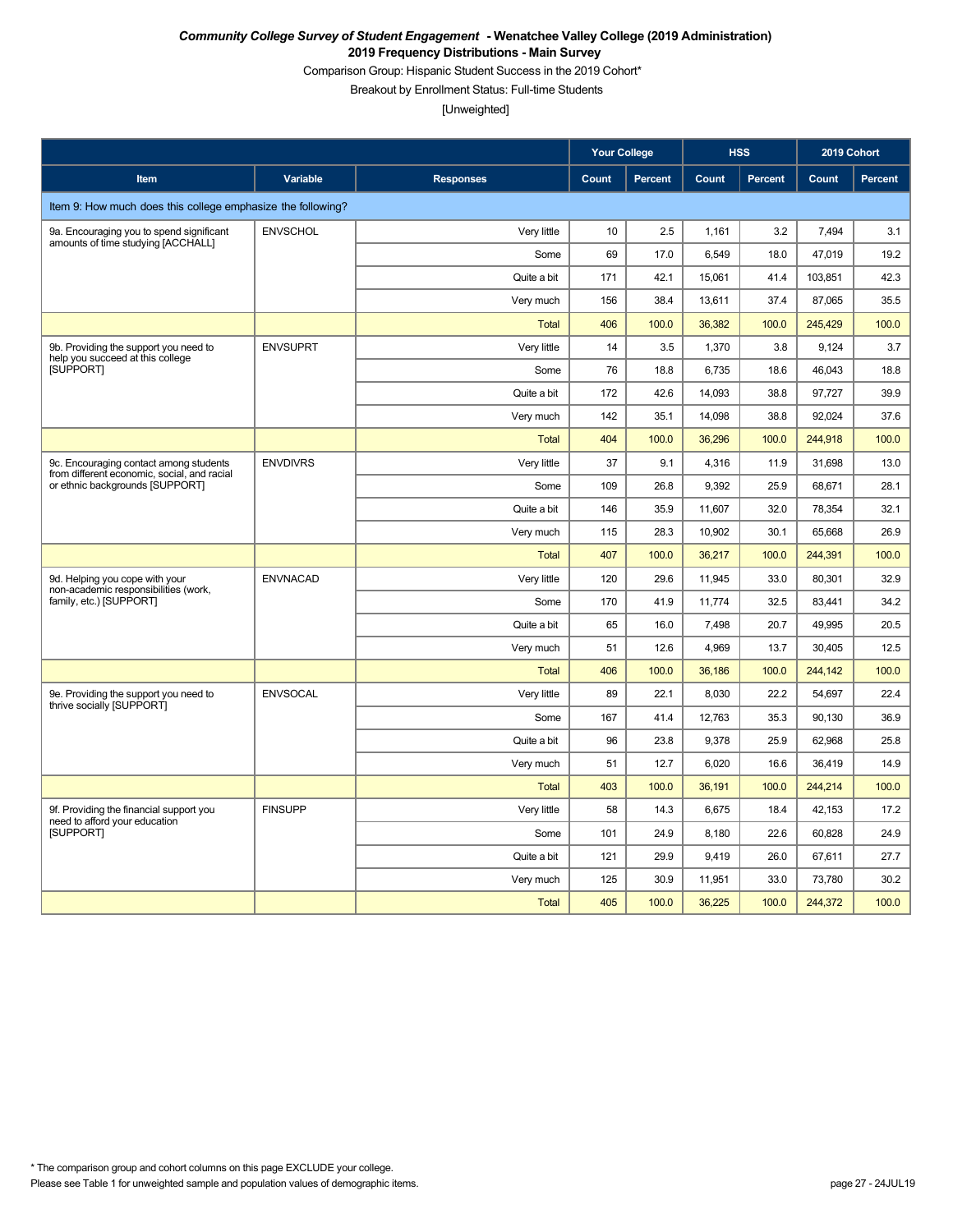Comparison Group: Hispanic Student Success in the 2019 Cohort\*

Breakout by Enrollment Status: Full-time Students

|                                                                                                                                               |                   |                  | <b>Your College</b>     |                |        | <b>HSS</b>     | 2019 Cohort |                |
|-----------------------------------------------------------------------------------------------------------------------------------------------|-------------------|------------------|-------------------------|----------------|--------|----------------|-------------|----------------|
| Item                                                                                                                                          | Variable          | <b>Responses</b> | Count                   | <b>Percent</b> | Count  | <b>Percent</b> | Count       | <b>Percent</b> |
| Item 10: About how many hours do you spend in a typical 7-day week doing each of the following?                                               |                   |                  |                         |                |        |                |             |                |
| 10a. Preparing for class (studying,                                                                                                           | ACADPR01          | None             | $\overline{2}$          | 0.5            | 379    | 1.0            | 2,939       | 1.2            |
| reading, writing, rehearsing, doing<br>homework, etc.) [STUEFF]                                                                               |                   | $1 - 5$          | 96                      | 23.6           | 12,364 | 34.1           | 80,343      | 32.8           |
|                                                                                                                                               |                   | $6 - 10$         | 113                     | 27.8           | 10,925 | 30.1           | 73,122      | 29.9           |
|                                                                                                                                               |                   | $11 - 20$        | 97                      | 23.8           | 7,659  | 21.1           | 53,243      | 21.8           |
|                                                                                                                                               |                   | $21 - 30$        | 50                      | 12.3           | 3,110  | 8.6            | 21.963      | 9.0            |
|                                                                                                                                               |                   | More than 30     | 49                      | 12.0           | 1,848  | 5.1            | 13,055      | 5.3            |
|                                                                                                                                               |                   | <b>Total</b>     | 407                     | 100.0          | 36,285 | 100.0          | 244,665     | 100.0          |
| 10b. Working for pay                                                                                                                          | <b>PAYWORK</b>    | None             | 134                     | 33.1           | 11,017 | 30.5           | 68,070      | 27.9           |
|                                                                                                                                               |                   | $1 - 5$          | 40                      | 9.9            | 2,733  | 7.6            | 19,377      | 8.0            |
|                                                                                                                                               |                   | $6 - 10$         | 49                      | 12.1           | 3,114  | 8.6            | 22,215      | 9.1            |
|                                                                                                                                               |                   | $11 - 20$        | 69                      | 17.0           | 5,597  | 15.5           | 41,860      | 17.2           |
|                                                                                                                                               |                   | $21 - 30$        | 48                      | 11.9           | 6,497  | 18.0           | 46,241      | 19.0           |
|                                                                                                                                               |                   | More than 30     | 65                      | 16.0           | 7,117  | 19.7           | 45,784      | 18.8           |
|                                                                                                                                               |                   | <b>Total</b>     | 405                     | 100.0          | 36,075 | 100.0          | 243,547     | 100.0          |
| 10c. Participating in college-sponsored<br>activities (organizations, campus<br>publications, student government,<br>intramural sports, etc.) | <b>PARTICXCUR</b> | None             | 287                     | 70.7           | 26,137 | 72.2           | 174,532     | 71.5           |
|                                                                                                                                               |                   | $1 - 5$          | 84                      | 20.7           | 6,613  | 18.3           | 45,901      | 18.8           |
|                                                                                                                                               |                   | $6 - 10$         | 17                      | 4.2            | 1,601  | 4.4            | 11,035      | 4.5            |
|                                                                                                                                               |                   | $11 - 20$        | 12                      | 3.0            | 940    | 2.6            | 6,726       | 2.8            |
|                                                                                                                                               |                   | $21 - 30$        | $\overline{c}$          | 0.5            | 413    | 1.1            | 2,892       | 1.2            |
|                                                                                                                                               |                   | More than 30     | 4                       | 1.0            | 489    | 1.4            | 3,173       | 1.3            |
|                                                                                                                                               |                   | <b>Total</b>     | 406                     | 100.0          | 36,193 | 100.0          | 244,259     | 100.0          |
| 10d. Providing care for dependents living<br>with you (parents, children, spouse, etc.)                                                       | CAREDE01          | None             | 222                     | 54.8           | 17,150 | 47.6           | 125,111     | 51.5           |
|                                                                                                                                               |                   | $1 - 5$          | 65                      | 16.0           | 6,754  | 18.7           | 41,889      | 17.2           |
|                                                                                                                                               |                   | $6 - 10$         | 31                      | 7.7            | 3,511  | 9.7            | 20,414      | 8.4            |
|                                                                                                                                               |                   | $11 - 20$        | 15                      | 3.7            | 2,333  | 6.5            | 13,550      | 5.6            |
|                                                                                                                                               |                   | $21 - 30$        | 11                      | 2.7            | 1,408  | 3.9            | 8,206       | 3.4            |
|                                                                                                                                               |                   | More than 30     | 61                      | 15.1           | 4,874  | 13.5           | 33,948      | 14.0           |
|                                                                                                                                               |                   | <b>Total</b>     | 405                     | 100.0          | 36,030 | 100.0          | 243,118     | 100.0          |
| 10e. Commuting to and from classes                                                                                                            | <b>COMMUTE</b>    | None             | 44                      | 10.8           | 3,277  | 9.1            | 20,257      | 8.3            |
|                                                                                                                                               |                   | $1 - 5$          | 245                     | 60.2           | 21,780 | 60.3           | 148,183     | 60.7           |
|                                                                                                                                               |                   | $6 - 10$         | 81                      | 19.9           | 6,578  | 18.2           | 46,169      | 18.9           |
|                                                                                                                                               |                   | $11 - 20$        | 18                      | 4.4            | 2,529  | 7.0            | 17,065      | 7.0            |
|                                                                                                                                               |                   | $21 - 30$        | $\overline{\mathbf{4}}$ | 1.0            | 878    | 2.4            | 5,233       | 2.1            |
|                                                                                                                                               |                   | More than 30     | 15                      | 3.7            | 1,071  | 3.0            | 7,063       | 2.9            |
|                                                                                                                                               |                   | <b>Total</b>     | 407                     | 100.0          | 36,113 | 100.0          | 243,970     | 100.0          |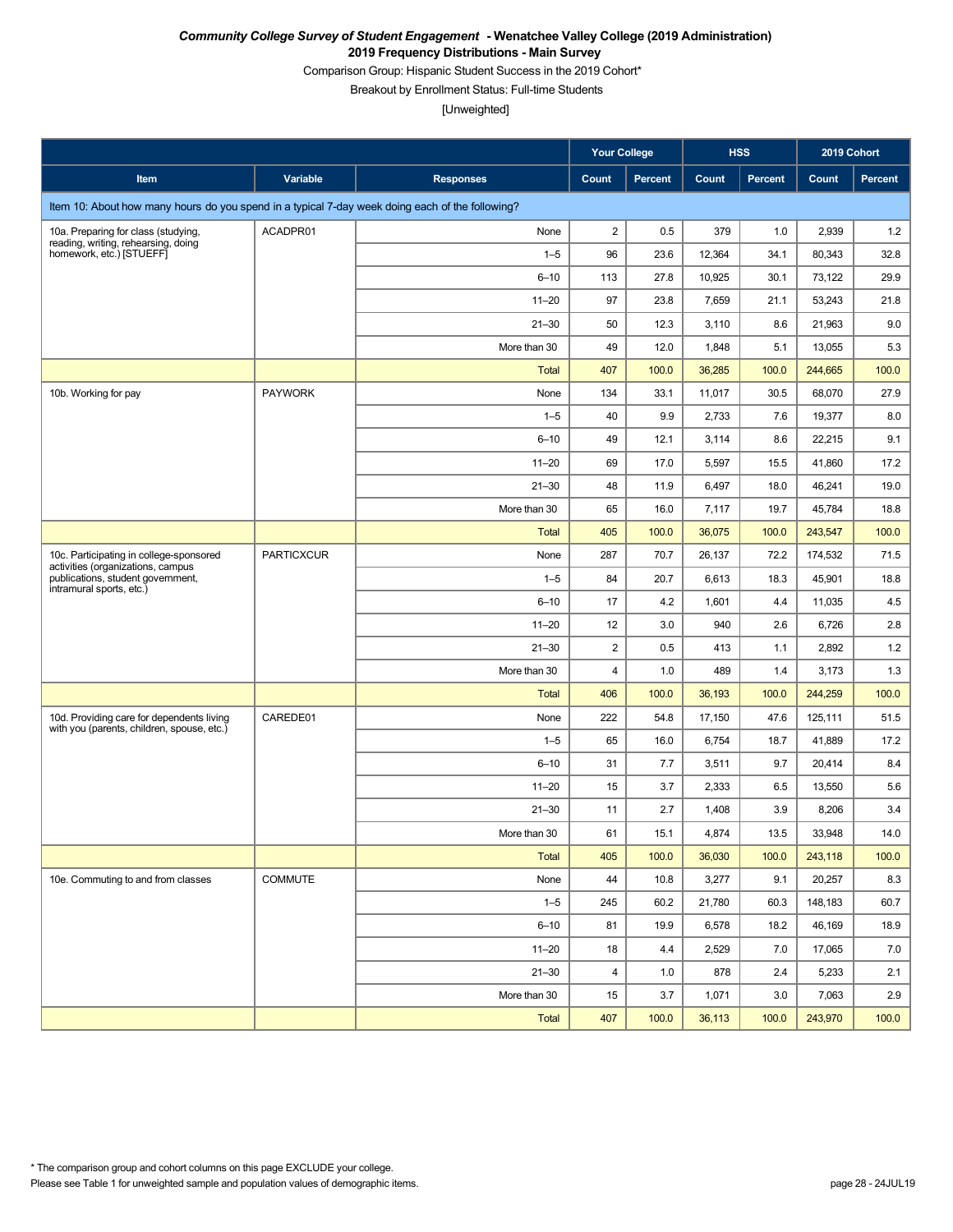Comparison Group: Hispanic Student Success in the 2019 Cohort\*

Breakout by Enrollment Status: Full-time Students

|                                           |                 |                                                                                                                                               | <b>Your College</b> |         |        | <b>HSS</b> | 2019 Cohort |                |
|-------------------------------------------|-----------------|-----------------------------------------------------------------------------------------------------------------------------------------------|---------------------|---------|--------|------------|-------------|----------------|
| Item                                      | Variable        | <b>Responses</b>                                                                                                                              | Count               | Percent | Count  | Percent    | Count       | <b>Percent</b> |
|                                           |                 | Item 11: How much has your experience at this college contributed to your knowledge, skills, and personal development in the following areas? |                     |         |        |            |             |                |
| 11a. Acquiring job- or work-related       | <b>GNWORK</b>   | Very little                                                                                                                                   | 63                  | 15.5    | 7,937  | 21.9       | 44,985      | 18.4           |
| knowledge and skills                      |                 | Some                                                                                                                                          | 105                 | 25.9    | 10,424 | 28.8       | 69,863      | 28.6           |
|                                           |                 | Quite a bit                                                                                                                                   | 125                 | 30.8    | 9,980  | 27.6       | 69,220      | 28.3           |
|                                           |                 | Very much                                                                                                                                     | 113                 | 27.8    | 7,844  | 21.7       | 60,199      | 24.6           |
|                                           |                 | <b>Total</b>                                                                                                                                  | 406                 | 100.0   | 36,185 | 100.0      | 244,267     | 100.0          |
| 11b. Writing clearly and effectively      | <b>GNWRITE</b>  | Very little                                                                                                                                   | 25                  | 6.2     | 2,474  | 6.8        | 19,371      | 7.9            |
|                                           |                 | Some                                                                                                                                          | 103                 | 25.4    | 8,528  | 23.5       | 64,675      | 26.4           |
|                                           |                 | Quite a bit                                                                                                                                   | 184                 | 45.4    | 14,451 | 39.9       | 96,747      | 39.6           |
|                                           |                 | Very much                                                                                                                                     | 93                  | 23.0    | 10,785 | 29.8       | 63,777      | 26.1           |
|                                           |                 | <b>Total</b>                                                                                                                                  | 405                 | 100.0   | 36,238 | 100.0      | 244,570     | 100.0          |
| 11c. Speaking clearly and effectively     | <b>GNSPEAK</b>  | Very little                                                                                                                                   | 43                  | 10.6    | 3,242  | 9.0        | 25,153      | 10.3           |
|                                           |                 | Some                                                                                                                                          | 115                 | 28.3    | 8,831  | 24.4       | 67,020      | 27.4           |
|                                           |                 | Quite a bit                                                                                                                                   | 159                 | 39.2    | 13,576 | 37.5       | 89,747      | 36.7           |
|                                           |                 | Very much                                                                                                                                     | 89                  | 21.9    | 10,554 | 29.2       | 62,401      | 25.5           |
|                                           |                 | <b>Total</b>                                                                                                                                  | 406                 | 100.0   | 36,203 | 100.0      | 244,321     | 100.0          |
| 11d. Thinking critically and analytically | <b>GNANALY</b>  | Very little                                                                                                                                   | 19                  | 4.7     | 1,611  | 4.5        | 11,071      | 4.5            |
|                                           |                 | Some                                                                                                                                          | 74                  | 18.1    | 6,768  | 18.7       | 49,856      | 20.4           |
|                                           |                 | Quite a bit                                                                                                                                   | 161                 | 39.5    | 14,462 | 40.0       | 99,594      | 40.8           |
|                                           |                 | Very much                                                                                                                                     | 154                 | 37.7    | 13,331 | 36.9       | 83,670      | 34.3           |
|                                           |                 | <b>Total</b>                                                                                                                                  | 408                 | 100.0   | 36,172 | 100.0      | 244,191     | 100.0          |
| 11e. Solving numerical problems           | <b>GNSOLVE</b>  | Very little                                                                                                                                   | 46                  | 11.3    | 3,886  | 10.7       | 27,602      | 11.3           |
|                                           |                 | Some                                                                                                                                          | 100                 | 24.6    | 9,453  | 26.1       | 68,409      | 28.0           |
|                                           |                 | Quite a bit                                                                                                                                   | 147                 | 36.1    | 12,721 | 35.1       | 85,484      | 35.0           |
|                                           |                 | Very much                                                                                                                                     | 114                 | 28.0    | 10,152 | 28.0       | 62,814      | 25.7           |
|                                           |                 | <b>Total</b>                                                                                                                                  | 407                 | 100.0   | 36,212 | 100.0      | 244,309     | 100.0          |
| 11f. Working effectively with others      | <b>GNOTHERS</b> | Very little                                                                                                                                   | 31                  | 7.6     | 2,755  | 7.6        | 18,587      | 7.6            |
|                                           |                 | Some                                                                                                                                          | 100                 | 24.6    | 8,604  | 23.8       | 62,016      | 25.4           |
|                                           |                 | Quite a bit                                                                                                                                   | 157                 | 38.7    | 13,078 | 36.2       | 89,653      | 36.7           |
|                                           |                 | Very much                                                                                                                                     | 118                 | 29.1    | 11,731 | 32.4       | 73,943      | 30.3           |
|                                           |                 | <b>Total</b>                                                                                                                                  | 406                 | 100.0   | 36,168 | 100.0      | 244,199     | 100.0          |
| 11g. Learning effectively on your own     | <b>GNINQ</b>    | Very little                                                                                                                                   | 23                  | 5.7     | 2,101  | 5.8        | 13,942      | 5.7            |
|                                           |                 | Some                                                                                                                                          | 68                  | 16.7    | 6,851  | 18.9       | 49,779      | 20.4           |
|                                           |                 | Quite a bit                                                                                                                                   | 163                 | 40.1    | 13,630 | 37.7       | 93,331      | 38.2           |
|                                           |                 | Very much                                                                                                                                     | 152                 | 37.4    | 13,600 | 37.6       | 87,132      | 35.7           |
|                                           |                 | <b>Total</b>                                                                                                                                  | 406                 | 100.0   | 36,182 | 100.0      | 244,184     | 100.0          |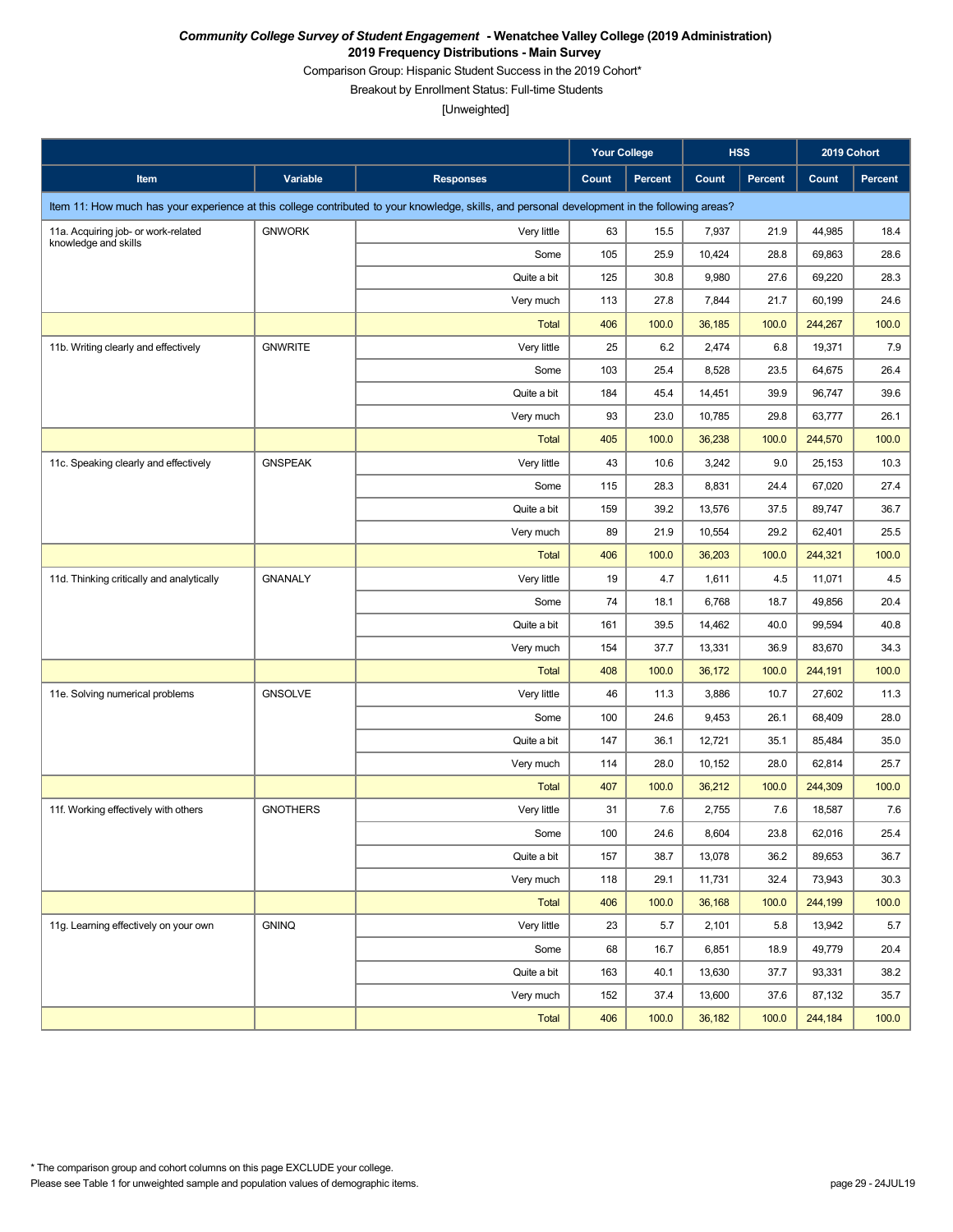Comparison Group: Hispanic Student Success in the 2019 Cohort\*

Breakout by Enrollment Status: Full-time Students

|                                                                                             |                  |                                                                                                                                               | <b>Your College</b> |                |        | <b>HSS</b>     | 2019 Cohort |                |  |
|---------------------------------------------------------------------------------------------|------------------|-----------------------------------------------------------------------------------------------------------------------------------------------|---------------------|----------------|--------|----------------|-------------|----------------|--|
| Item                                                                                        | Variable         | <b>Responses</b>                                                                                                                              | Count               | <b>Percent</b> | Count  | <b>Percent</b> | Count       | <b>Percent</b> |  |
|                                                                                             |                  | Item 11: How much has your experience at this college contributed to your knowledge, skills, and personal development in the following areas? |                     |                |        |                |             |                |  |
| 11h. Developing clearer career goals                                                        | <b>GNCARGOAL</b> | Very little                                                                                                                                   | 51                  | 12.6           | 4,477  | 12.4           | 29,492      | 12.1           |  |
|                                                                                             |                  | Some                                                                                                                                          | 94                  | 23.2           | 8,438  | 23.3           | 60,222      | 24.7           |  |
|                                                                                             |                  | Quite a bit                                                                                                                                   | 129                 | 31.9           | 11,178 | 30.9           | 77,004      | 31.5           |  |
|                                                                                             |                  | Very much                                                                                                                                     | 131                 | 32.3           | 12,054 | 33.3           | 77,407      | 31.7           |  |
|                                                                                             |                  | <b>Total</b>                                                                                                                                  | 405                 | 100.0          | 36,147 | 100.0          | 244,125     | 100.0          |  |
| 11i. Gaining information about career<br>opportunities                                      | <b>GNGAINCAR</b> | Very little                                                                                                                                   | 57                  | 14.1           | 6,063  | 16.7           | 38,174      | 15.6           |  |
|                                                                                             |                  | Some                                                                                                                                          | 108                 | 26.7           | 9,477  | 26.2           | 66,342      | 27.1           |  |
|                                                                                             |                  | Quite a bit                                                                                                                                   | 118                 | 29.1           | 10,251 | 28.3           | 71,282      | 29.2           |  |
|                                                                                             |                  | Very much                                                                                                                                     | 122                 | 30.1           | 10,433 | 28.8           | 68,678      | 28.1           |  |
|                                                                                             |                  | <b>Total</b>                                                                                                                                  | 405                 | 100.0          | 36,224 | 100.0          | 244,476     | 100.0          |  |
| Item 12.1: How often have you used the following services during the current academic year? |                  |                                                                                                                                               |                     |                |        |                |             |                |  |
| 12.1a. Academic advising/planning<br><b>ISUPPORTI</b>                                       | FREQACAD         | Never                                                                                                                                         | 63                  | 15.9           | 3,860  | 10.8           | 27,616      | 11.5           |  |
|                                                                                             |                  | 1 time                                                                                                                                        | 96                  | 24.2           | 7,616  | 21.4           | 52,019      | 21.6           |  |
|                                                                                             |                  | 2-4 times                                                                                                                                     | 178                 | 44.9           | 18,184 | 51.0           | 123,064     | 51.2           |  |
|                                                                                             |                  | 5 or more times                                                                                                                               | 59                  | 14.9           | 6,003  | 16.8           | 37,871      | 15.7           |  |
|                                                                                             |                  | <b>Total</b>                                                                                                                                  | 396                 | 100.0          | 35,663 | 100.0          | 240,570     | 100.0          |  |
| 12.1b. Career counseling [SUPPORT]                                                          | <b>FREQCACOU</b> | Never                                                                                                                                         | 248                 | 62.8           | 18,884 | 53.3           | 144,525     | 60.4           |  |
|                                                                                             |                  | 1 time                                                                                                                                        | 66                  | 16.7           | 6,893  | 19.4           | 42,827      | 17.9           |  |
|                                                                                             |                  | 2-4 times                                                                                                                                     | 63                  | 15.9           | 7,520  | 21.2           | 41,098      | 17.2           |  |
|                                                                                             |                  | 5 or more times                                                                                                                               | 18                  | 4.6            | 2,151  | 6.1            | 10,949      | 4.6            |  |
|                                                                                             |                  | <b>Total</b>                                                                                                                                  | 395                 | 100.0          | 35,448 | 100.0          | 239,399     | 100.0          |  |
| 12.1c. Job placement assistance                                                             | <b>FREQJOBPL</b> | Never                                                                                                                                         | 333                 | 84.7           | 30,344 | 86.2           | 203,247     | 85.5           |  |
|                                                                                             |                  | 1 time                                                                                                                                        | 34                  | 8.7            | 2,667  | 7.6            | 18,181      | 7.6            |  |
|                                                                                             |                  | 2-4 times                                                                                                                                     | 19                  | 4.8            | 1,640  | 4.7            | 12,250      | 5.2            |  |
|                                                                                             |                  | 5 or more times                                                                                                                               | $\overline{7}$      | 1.8            | 561    | 1.6            | 4,154       | 1.7            |  |
|                                                                                             |                  | <b>Total</b>                                                                                                                                  | 393                 | 100.0          | 35,212 | 100.0          | 237,832     | 100.0          |  |
| 12.1d. Peer or other tutoring [STUEFF]                                                      | <b>FREQTUTOR</b> | Never                                                                                                                                         | 222                 | 56.6           | 18,456 | 52.4           | 138,596     | 58.3           |  |
|                                                                                             |                  | 1 time                                                                                                                                        | 55                  | 14.0           | 4,933  | 14.0           | 29,962      | 12.6           |  |
|                                                                                             |                  | 2-4 times                                                                                                                                     | 70                  | 17.9           | 6,573  | 18.7           | 38,639      | 16.3           |  |
|                                                                                             |                  | 5 or more times                                                                                                                               | 45                  | 11.5           | 5,227  | 14.9           | 30,332      | 12.8           |  |
|                                                                                             |                  | <b>Total</b>                                                                                                                                  | 392                 | 100.0          | 35,189 | 100.0          | 237,529     | 100.0          |  |
| 12.1e. Skill labs (writing, math, etc.)<br><b>ISTUEFFI</b>                                  | <b>FREQLAB</b>   | Never                                                                                                                                         | 201                 | 51.3           | 17,497 | 49.8           | 124,031     | 52.3           |  |
|                                                                                             |                  | 1 time                                                                                                                                        | 60                  | 15.3           | 4,339  | 12.4           | 27,200      | 11.5           |  |
|                                                                                             |                  | 2-4 times                                                                                                                                     | 67                  | 17.1           | 6,851  | 19.5           | 42,993      | 18.1           |  |
|                                                                                             |                  | 5 or more times                                                                                                                               | 64                  | 16.3           | 6,421  | 18.3           | 42,929      | 18.1           |  |
|                                                                                             |                  | Total                                                                                                                                         | 392                 | 100.0          | 35,108 | 100.0          | 237,153     | 100.0          |  |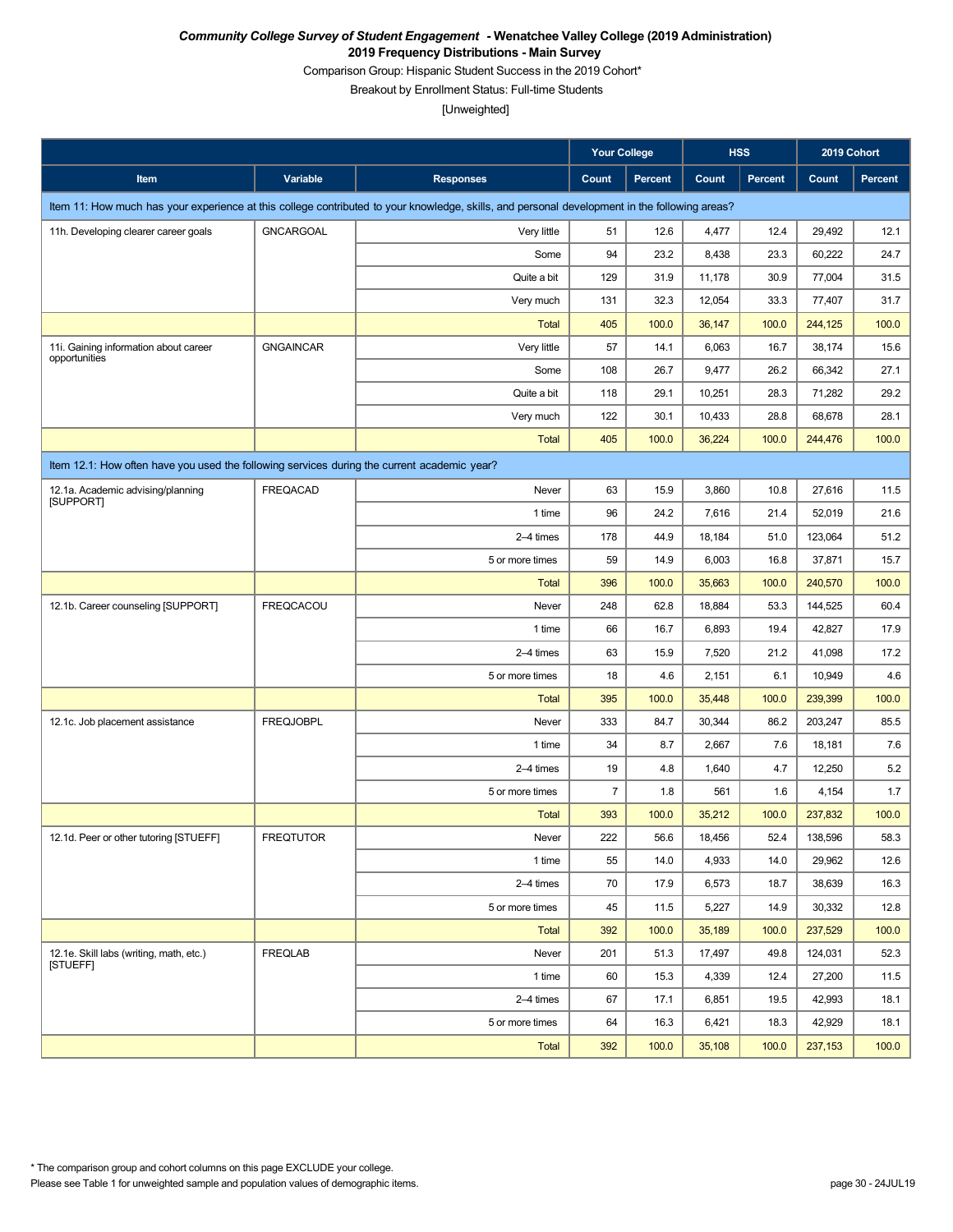Comparison Group: Hispanic Student Success in the 2019 Cohort\*

Breakout by Enrollment Status: Full-time Students

|                                                                                             |                     |                  | <b>Your College</b> |         |        | <b>HSS</b>     | 2019 Cohort |         |
|---------------------------------------------------------------------------------------------|---------------------|------------------|---------------------|---------|--------|----------------|-------------|---------|
| Item                                                                                        | Variable            | <b>Responses</b> | Count               | Percent | Count  | <b>Percent</b> | Count       | Percent |
| Item 12.1: How often have you used the following services during the current academic year? |                     |                  |                     |         |        |                |             |         |
| 12.1f. Child care                                                                           | <b>FREQCHLD</b>     | Never            | 379                 | 96.4    | 33,240 | 94.8           | 223,767     | 94.4    |
|                                                                                             |                     | 1 time           | 5                   | 1.3     | 561    | 1.6            | 4,114       | 1.7     |
|                                                                                             |                     | 2-4 times        | 3                   | 0.8     | 609    | 1.7            | 4,315       | 1.8     |
|                                                                                             |                     | 5 or more times  | 6                   | 1.5     | 642    | 1.8            | 4,742       | 2.0     |
|                                                                                             |                     | <b>Total</b>     | 393                 | 100.0   | 35,052 | 100.0          | 236,938     | 100.0   |
| 12.1g. Financial aid advising                                                               | <b>FREQFAADV</b>    | Never            | 157                 | 39.8    | 12,807 | 36.4           | 86,253      | 36.3    |
|                                                                                             |                     | 1 time           | 75                  | 19.0    | 6,667  | 18.9           | 47,830      | 20.1    |
|                                                                                             |                     | 2-4 times        | 107                 | 27.2    | 10,456 | 29.7           | 71,123      | 29.9    |
|                                                                                             |                     | 5 or more times  | 55                  | 14.0    | 5,257  | 14.9           | 32,319      | 13.6    |
|                                                                                             |                     | <b>Total</b>     | 394                 | 100.0   | 35,187 | 100.0          | 237,525     | 100.0   |
| 12.1h. Computer lab [STUEFF]                                                                | <b>FREQCOMLB</b>    | Never            | 93                  | 23.7    | 11,503 | 32.7           | 73,206      | 30.8    |
|                                                                                             |                     | 1 time           | 29                  | 7.4     | 4,164  | 11.9           | 26,768      | 11.3    |
|                                                                                             |                     | 2-4 times        | 94                  | 24.0    | 7,845  | 22.3           | 52,516      | 22.1    |
|                                                                                             |                     | 5 or more times  | 176                 | 44.9    | 11,625 | 33.1           | 84,831      | 35.7    |
|                                                                                             |                     | <b>Total</b>     | 392                 | 100.0   | 35,137 | 100.0          | 237,321     | 100.0   |
| 12.1i. Student organizations                                                                | <b>FREQSTORG</b>    | Never            | 264                 | 67.0    | 24,238 | 69.2           | 164,114     | 69.4    |
|                                                                                             |                     | 1 time           | 42                  | 10.7    | 4,046  | 11.6           | 26,282      | 11.1    |
|                                                                                             |                     | 2-4 times        | 48                  | 12.2    | 3,920  | 11.2           | 26,457      | 11.2    |
|                                                                                             |                     | 5 or more times  | 40                  | 10.2    | 2,798  | 8.0            | 19,614      | 8.3     |
|                                                                                             |                     | <b>Total</b>     | 394                 | 100.0   | 35,002 | 100.0          | 236,467     | 100.0   |
| 12.1j. Transfer advising/planning                                                           | <b>FREQTRADV</b>    | Never            | 241                 | 61.8    | 18,317 | 52.8           | 132,856     | 56.6    |
|                                                                                             |                     | 1 time           | 59                  | 15.1    | 7,209  | 20.8           | 45,134      | 19.2    |
|                                                                                             |                     | 2-4 times        | 60                  | 15.4    | 6,662  | 19.2           | 41,366      | 17.6    |
|                                                                                             |                     | 5 or more times  | 30                  | 7.7     | 2,534  | 7.3            | 15,266      | 6.5     |
|                                                                                             |                     | <b>Total</b>     | 390                 | 100.0   | 34,722 | 100.0          | 234,622     | 100.0   |
| 12.1k. Library resources and services                                                       | <b>FREQLIB</b>      | Never            | 56                  | 14.3    | 6,913  | 19.7           | 55,459      | 23.4    |
|                                                                                             |                     | 1 time           | 41                  | $10.5$  | 5,020  | 14.3           | 35,368      | 14.9    |
|                                                                                             |                     | 2-4 times        | 117                 | 29.8    | 10,305 | 29.4           | 66,254      | 28.0    |
|                                                                                             |                     | 5 or more times  | 178                 | 45.4    | 12,872 | 36.7           | 79,905      | 33.7    |
|                                                                                             |                     | Total            | 392                 | 100.0   | 35,110 | 100.0          | 236,986     | 100.0   |
| 12.1l. Services for students with<br>disabilities                                           | <b>FREQDISABSVC</b> | Never            | 361                 | 91.4    | 32,026 | 90.7           | 214,722     | 90.1    |
|                                                                                             |                     | 1 time           | 8                   | 2.0     | 1,082  | 3.1            | 8,198       | 3.4     |
|                                                                                             |                     | 2-4 times        | 13                  | 3.3     | 1,075  | 3.0            | 7,972       | 3.3     |
|                                                                                             |                     | 5 or more times  | 13                  | 3.3     | 1,126  | 3.2            | 7,419       | 3.1     |
|                                                                                             |                     | <b>Total</b>     | 395                 | 100.0   | 35,309 | 100.0          | 238,311     | 100.0   |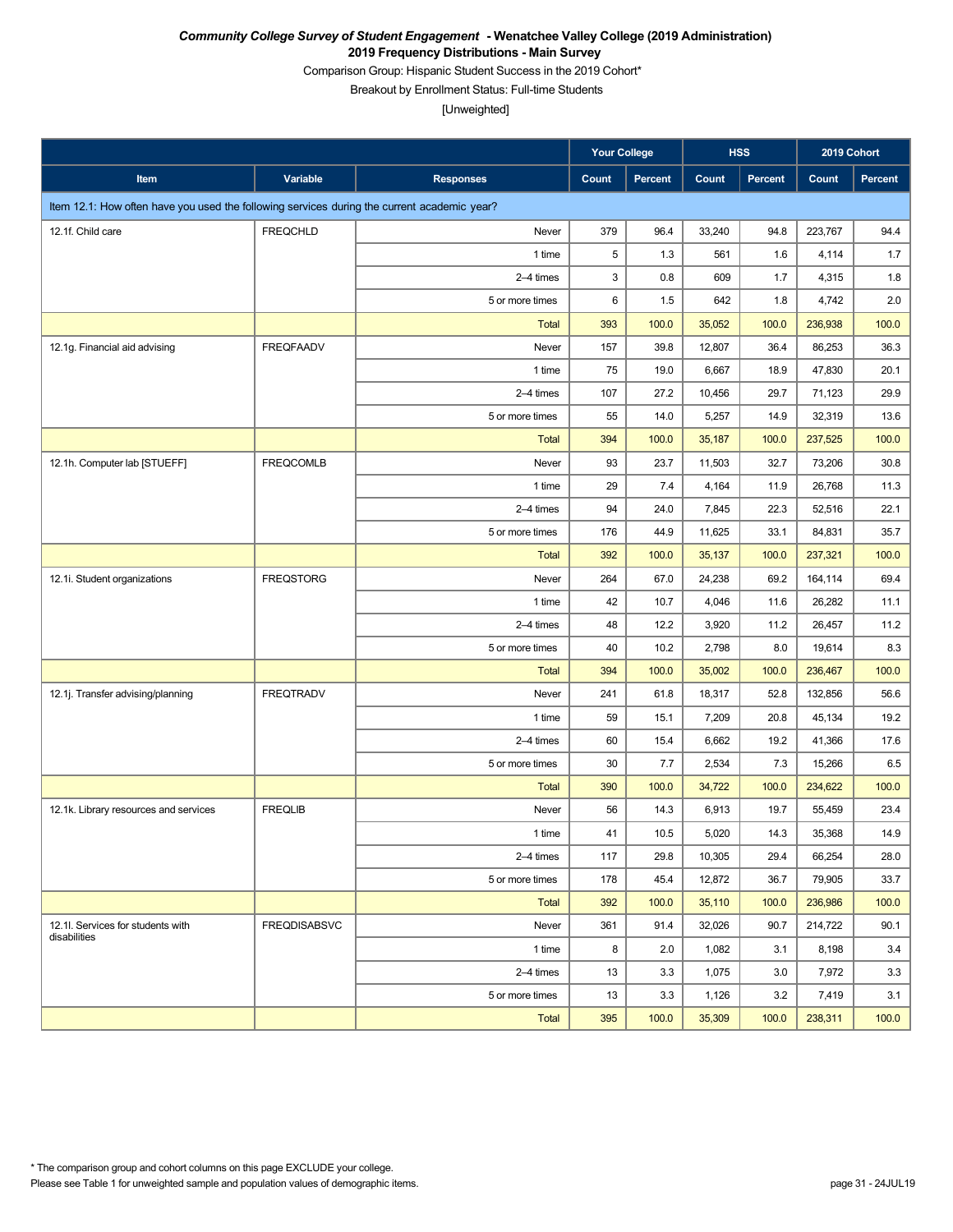Comparison Group: Hispanic Student Success in the 2019 Cohort\*

Breakout by Enrollment Status: Full-time Students

|                                                                                             |                    |                  | <b>Your College</b> |         |        | <b>HSS</b> | 2019 Cohort |         |
|---------------------------------------------------------------------------------------------|--------------------|------------------|---------------------|---------|--------|------------|-------------|---------|
| Item                                                                                        | Variable           | <b>Responses</b> | Count               | Percent | Count  | Percent    | Count       | Percent |
| Item 12.1: How often have you used the following services during the current academic year? |                    |                  |                     |         |        |            |             |         |
| 12.1m. Services for active military and<br>veterans                                         | <b>FREQMILSVCS</b> | Never            | 377                 | 95.2    | 32,075 | 90.9       | 216,769     | 91.0    |
|                                                                                             |                    | 1 time           | $\overline{4}$      | 1.0     | 789    | 2.2        | 5,893       | 2.5     |
|                                                                                             |                    | 2-4 times        | 6                   | 1.5     | 1,034  | 2.9        | 7,307       | 3.1     |
|                                                                                             |                    | 5 or more times  | 9                   | 2.3     | 1,387  | 3.9        | 8,241       | 3.5     |
|                                                                                             |                    | <b>Total</b>     | 396                 | 100.0   | 35,285 | 100.0      | 238,210     | 100.0   |
| Item 12.2: How satisfied are you with the services?                                         |                    |                  |                     |         |        |            |             |         |
| 12.2a. Academic advising/planning                                                           | <b>SATACAD</b>     | Not at all       | 24                  | 6.1     | 2,397  | 6.9        | 15,405      | 6.6     |
|                                                                                             |                    | Somewhat         | 149                 | 38.0    | 14,150 | 40.9       | 93,293      | 39.8    |
|                                                                                             |                    | Very             | 159                 | 40.6    | 14,573 | 42.1       | 100,716     | 43.0    |
|                                                                                             |                    | N.A.             | 60                  | 15.3    | 3,478  | 10.1       | 24,932      | 10.6    |
|                                                                                             |                    | <b>Total</b>     | 392                 | 100.0   | 34,598 | 100.0      | 234,346     | 100.0   |
| 12.2b. Career counseling                                                                    | SATCACOU           | Not at all       | 28                  | 7.3     | 2,499  | 7.3        | 16,014      | 6.9     |
|                                                                                             |                    | Somewhat         | 77                  | 20.1    | 7,512  | 22.1       | 45,770      | 19.8    |
|                                                                                             |                    | Very             | 67                  | 17.4    | 7,766  | 22.8       | 44,176      | 19.2    |
|                                                                                             |                    | N.A.             | 212                 | 55.2    | 16,255 | 47.8       | 124,635     | 54.0    |
|                                                                                             |                    | <b>Total</b>     | 384                 | 100.0   | 34,032 | 100.0      | 230,595     | 100.0   |
| 12.2c. Job placement assistance                                                             | <b>SATJOBPL</b>    | Not at all       | 20                  | 5.2     | 2,631  | 7.8        | 16,558      | 7.3     |
|                                                                                             |                    | Somewhat         | 38                  | 9.9     | 3,257  | 9.7        | 22,611      | 9.9     |
|                                                                                             |                    | Very             | 26                  | 6.8     | 2,463  | 7.3        | 17,933      | 7.9     |
|                                                                                             |                    | N.A.             | 298                 | 78.0    | 25,271 | 75.2       | 170,825     | 74.9    |
|                                                                                             |                    | <b>Total</b>     | 382                 | 100.0   | 33,622 | 100.0      | 227,927     | 100.0   |
| 12.2d. Peer or other tutoring                                                               | <b>SATTUTOR</b>    | Not at all       | 18                  | 4.8     | 1,764  | 5.2        | 11,888      | 5.2     |
|                                                                                             |                    | Somewhat         | 92                  | 24.5    | 7,023  | 20.8       | 43,096      | 18.9    |
|                                                                                             |                    | Very             | 72                  | 19.1    | 9,238  | 27.4       | 54,403      | 23.9    |
|                                                                                             |                    | N.A.             | 194                 | 51.6    | 15,680 | 46.5       | 118,688     | 52.0    |
|                                                                                             |                    | <b>Total</b>     | 376                 | 100.0   | 33,705 | 100.0      | 228,075     | 100.0   |
| 12.2e. Skill labs (writing, math, etc.)                                                     | <b>SATLAB</b>      | Not at all       | 10                  | 2.6     | 1,556  | 4.6        | 10,147      | 4.5     |
|                                                                                             |                    | Somewhat         | 88                  | 23.0    | 7,405  | 22.1       | 49,477      | 21.8    |
|                                                                                             |                    | Very             | 100                 | 26.2    | 9,334  | 27.8       | 58,370      | 25.7    |
|                                                                                             |                    | N.A.             | 184                 | 48.2    | 15,286 | 45.5       | 109,416     | 48.1    |
|                                                                                             |                    | <b>Total</b>     | 382                 | 100.0   | 33,581 | 100.0      | 227,410     | 100.0   |
| 12.2f. Child care                                                                           | <b>SATCHLD</b>     | Not at all       | 12                  | 3.1     | 1,922  | 5.8        | 12,329      | 5.5     |
|                                                                                             |                    | Somewhat         | 16                  | 4.2     | 1,619  | 4.9        | 11,305      | 5.0     |
|                                                                                             |                    | Very             | 12                  | 3.1     | 1,575  | 4.7        | 10,842      | 4.8     |
|                                                                                             |                    | N.A.             | 342                 | 89.5    | 28,167 | 84.6       | 191,372     | 84.7    |
|                                                                                             |                    | <b>Total</b>     | 382                 | 100.0   | 33,283 | 100.0      | 225,848     | 100.0   |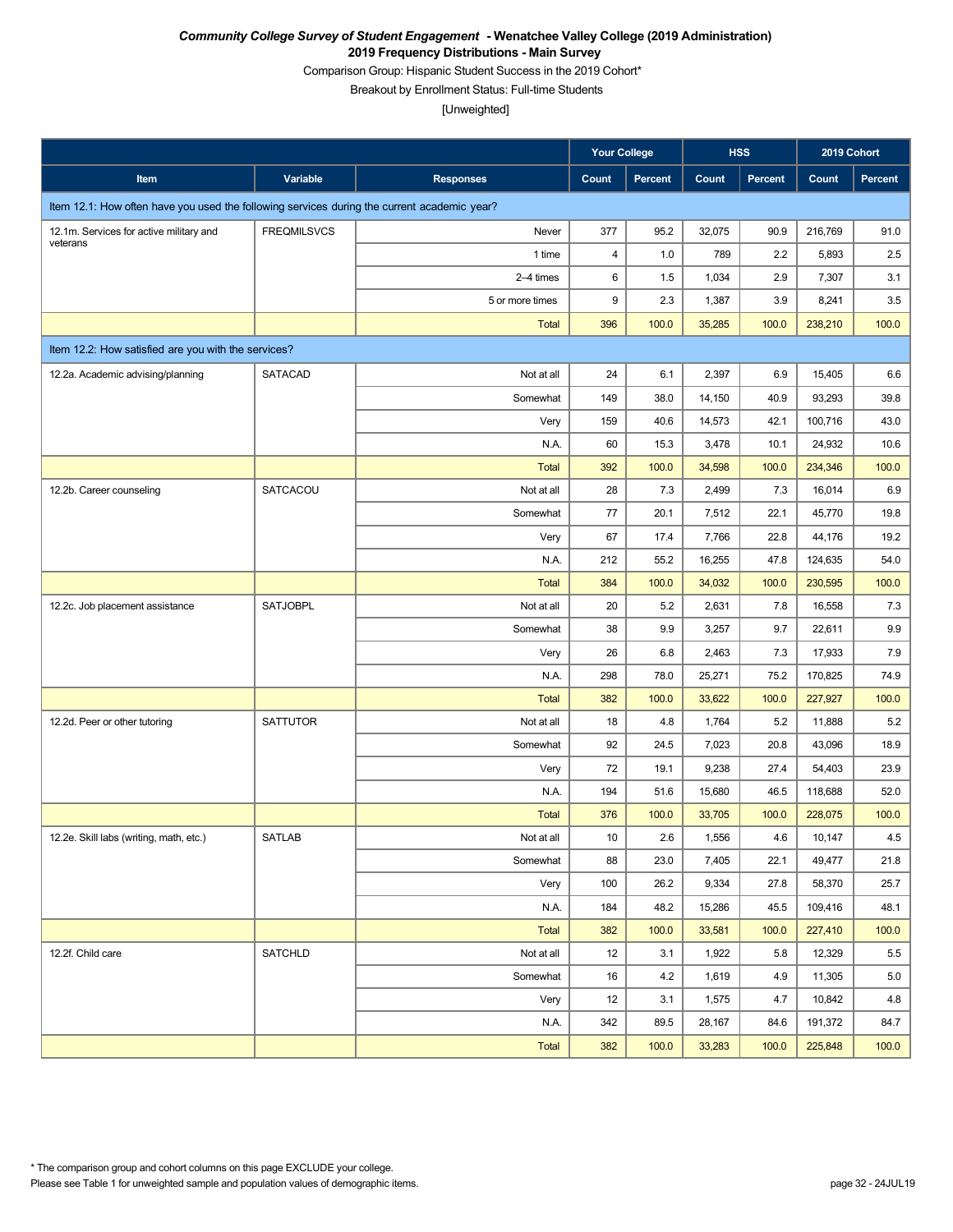Comparison Group: Hispanic Student Success in the 2019 Cohort\*

Breakout by Enrollment Status: Full-time Students

|                                                     |                   |                  | Your College |         |        | <b>HSS</b> | 2019 Cohort |         |
|-----------------------------------------------------|-------------------|------------------|--------------|---------|--------|------------|-------------|---------|
| Item                                                | Variable          | <b>Responses</b> | Count        | Percent | Count  | Percent    | Count       | Percent |
| Item 12.2: How satisfied are you with the services? |                   |                  |              |         |        |            |             |         |
| 12.2g. Financial aid advising                       | SATFAADV          | Not at all       | 34           | 8.8     | 2,881  | 8.6        | 18,761      | 8.2     |
|                                                     |                   | Somewhat         | 90           | 23.4    | 7,883  | 23.4       | 55,613      | 24.4    |
|                                                     |                   | Very             | 130          | 33.8    | 11,897 | 35.4       | 79,260      | 34.8    |
|                                                     |                   | N.A.             | 131          | 34.0    | 10,964 | 32.6       | 74,439      | 32.6    |
|                                                     |                   | <b>Total</b>     | 385          | 100.0   | 33,625 | 100.0      | 228,073     | 100.0   |
| 12.2h. Computer lab                                 | <b>SATCOMLB</b>   | Not at all       | 12           | 3.1     | 1,255  | 3.7        | 8,120       | 3.6     |
|                                                     |                   | Somewhat         | 92           | 24.0    | 7,439  | 22.2       | 52,960      | 23.2    |
|                                                     |                   | Very             | 202          | 52.7    | 14,889 | 44.4       | 102,517     | 45.0    |
|                                                     |                   | N.A.             | 77           | 20.1    | 9,968  | 29.7       | 64,272      | 28.2    |
|                                                     |                   | <b>Total</b>     | 383          | 100.0   | 33,551 | 100.0      | 227,869     | 100.0   |
| 12.2i. Student organizations                        | <b>SATSTORG</b>   | Not at all       | 20           | 5.3     | 2,016  | 6.1        | 12,805      | 5.7     |
|                                                     |                   | Somewhat         | 71           | 18.9    | 5,652  | 17.0       | 38,653      | 17.1    |
|                                                     |                   | Very             | 54           | 14.4    | 5,125  | 15.4       | 34,350      | 15.2    |
|                                                     |                   | N.A.             | 231          | 61.4    | 20,509 | 61.6       | 140,111     | 62.0    |
|                                                     |                   | <b>Total</b>     | 376          | 100.0   | 33,302 | 100.0      | 225,919     | 100.0   |
| 12.2j. Transfer advising/planning                   | SATTRADV          | Not at all       | 24           | 6.4     | 2,305  | 7.0        | 15,831      | 7.1     |
|                                                     |                   | Somewhat         | 71           | 18.9    | 7,108  | 21.5       | 45,992      | 20.5    |
|                                                     |                   | Very             | 78           | 20.7    | 8,153  | 24.7       | 49,725      | 22.2    |
|                                                     |                   | N.A.             | 203          | 54.0    | 15,448 | 46.8       | 112,668     | 50.2    |
|                                                     |                   | Total            | 376          | 100.0   | 33,014 | 100.0      | 224,216     | 100.0   |
| 12.2k. Library resources and services               | <b>SATLIB</b>     | Not at all       | 6            | 1.6     | 1,070  | 3.2        | 7,891       | 3.5     |
|                                                     |                   | Somewhat         | 92           | 24.7    | 8,292  | 24.6       | 57,154      | 25.1    |
|                                                     |                   | Very             | 224          | 60.2    | 18,206 | 54.1       | 114,288     | 50.1    |
|                                                     |                   | N.A.             | 50           | 13.4    | 6,099  | 18.1       | 48,654      | 21.3    |
|                                                     |                   | <b>Total</b>     | 372          | 100.0   | 33,667 | 100.0      | 227,987     | 100.0   |
| 12.2l. Services for students with<br>disabilities   | SATDISABSVC       | Not at all       | 9            | 2.4     | 1,601  | 4.8        | 10,208      | 4.5     |
|                                                     |                   | Somewhat         | $16\,$       | $4.3\,$ | 1,845  | $5.5\,$    | 13,983      | 6.1     |
|                                                     |                   | Very             | 35           | 9.3     | 2,706  | 8.1        | 18,527      | 8.1     |
|                                                     |                   | N.A.             | 316          | 84.0    | 27,414 | 81.7       | 185,132     | 81.3    |
|                                                     |                   | <b>Total</b>     | 376          | 100.0   | 33,566 | 100.0      | 227,850     | 100.0   |
| 12.2m. Services for active military and<br>veterans | <b>SATMILSVCS</b> | Not at all       | 14           | 3.7     | 1,834  | 5.5        | 11,572      | 5.1     |
|                                                     |                   | Somewhat         | 14           | 3.7     | 1,711  | 5.1        | 12,634      | 5.5     |
|                                                     |                   | Very             | 21           | 5.6     | 2,788  | 8.3        | 18,024      | 7.9     |
|                                                     |                   | N.A.             | 328          | 87.0    | 27,261 | 81.1       | 185,688     | 81.5    |
|                                                     |                   | <b>Total</b>     | 377          | 100.0   | 33,594 | 100.0      | 227,918     | 100.0   |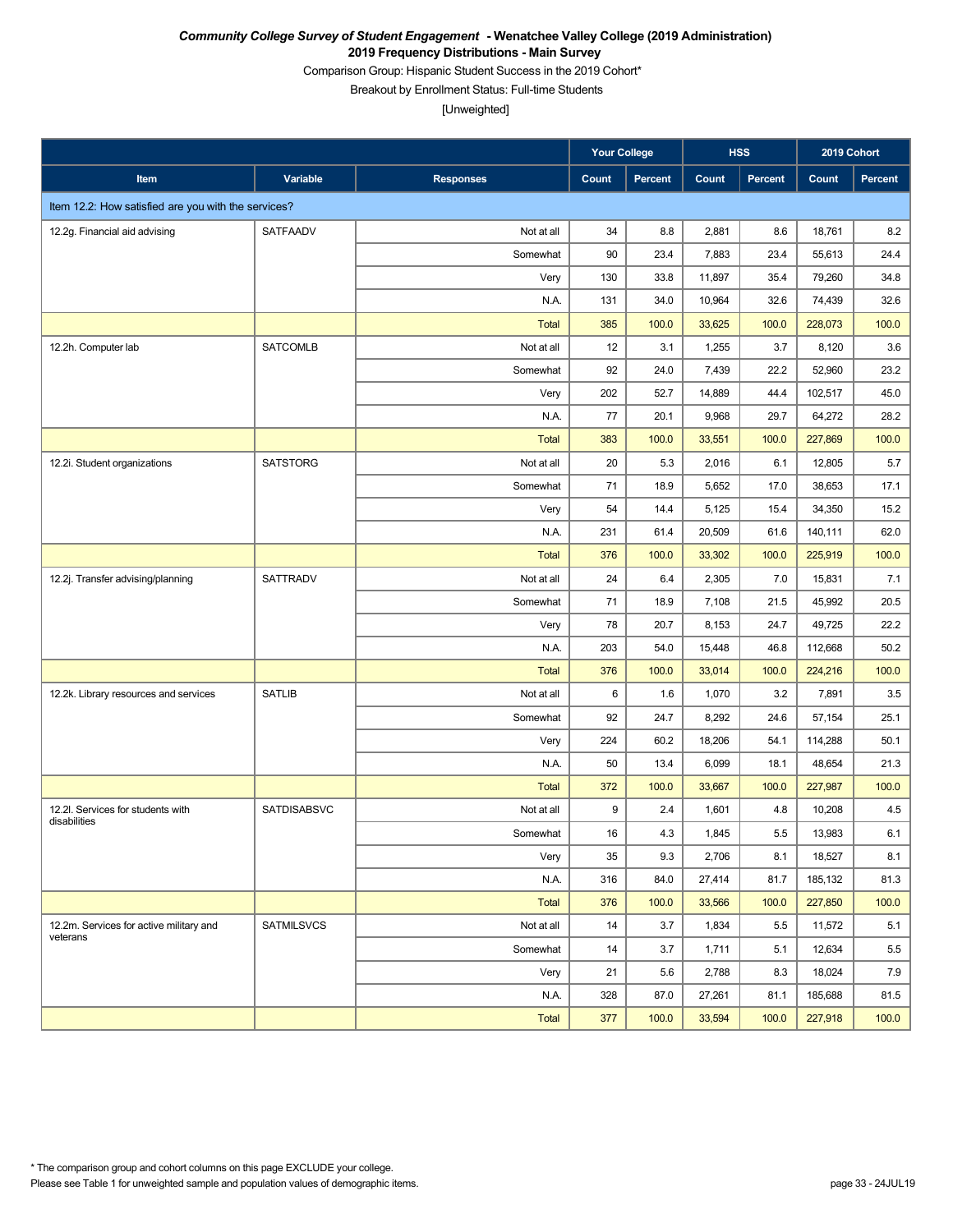Comparison Group: Hispanic Student Success in the 2019 Cohort\*

Breakout by Enrollment Status: Full-time Students

|                                                                   |                 |                  | <b>Your College</b> |         |        | <b>HSS</b>     | 2019 Cohort |         |
|-------------------------------------------------------------------|-----------------|------------------|---------------------|---------|--------|----------------|-------------|---------|
| Item                                                              | Variable        | <b>Responses</b> | Count               | Percent | Count  | <b>Percent</b> | Count       | Percent |
| Item 12.3: How important are the services to you at this college? |                 |                  |                     |         |        |                |             |         |
| 12.3a. Academic advising/planning                                 | <b>IMPACAD</b>  | Not at all       | 35                  | 9.0     | 1,612  | 4.7            | 12,534      | 5.4     |
|                                                                   |                 | Somewhat         | 110                 | 28.1    | 6,879  | 20.0           | 52,548      | 22.6    |
|                                                                   |                 | Very             | 246                 | 62.9    | 25,893 | 75.3           | 167,764     | 72.0    |
|                                                                   |                 | <b>Total</b>     | 391                 | 100.0   | 34,384 | 100.0          | 232,846     | 100.0   |
| 12.3b. Career counseling                                          | <b>IMPCACOU</b> | Not at all       | 86                  | 22.7    | 5,600  | 16.6           | 46,263      | 20.3    |
|                                                                   |                 | Somewhat         | 111                 | 29.3    | 8,564  | 25.4           | 65,768      | 28.9    |
|                                                                   |                 | Very             | 182                 | 48.0    | 19,507 | 57.9           | 115,832     | 50.8    |
|                                                                   |                 | <b>Total</b>     | 379                 | 100.0   | 33,671 | 100.0          | 227,863     | 100.0   |
| 12.3c. Job placement assistance                                   | <b>IMPJOBPL</b> | Not at all       | 138                 | 36.7    | 10,402 | 31.4           | 71,243      | 31.7    |
|                                                                   |                 | Somewhat         | 104                 | 27.7    | 10,045 | 30.3           | 68,661      | 30.6    |
|                                                                   |                 | Very             | 134                 | 35.6    | 12,711 | 38.3           | 84,802      | 37.7    |
|                                                                   |                 | <b>Total</b>     | 376                 | 100.0   | 33,158 | 100.0          | 224,706     | 100.0   |
| 12.3d. Peer or other tutoring                                     | <b>IMPTUTOR</b> | Not at all       | 87                  | 23.1    | 6,869  | 20.6           | 54,017      | 24.0    |
|                                                                   |                 | Somewhat         | 121                 | 32.2    | 9,560  | 28.7           | 67,632      | 30.0    |
|                                                                   |                 | Very             | 168                 | 44.7    | 16,908 | 50.7           | 103,695     | 46.0    |
|                                                                   |                 | <b>Total</b>     | 376                 | 100.0   | 33,337 | 100.0          | 225,344     | 100.0   |
| 12.3e. Skill labs (writing, math, etc.)                           | <b>IMPLAB</b>   | Not at all       | 87                  | 22.9    | 6,799  | 20.5           | 51,188      | 22.8    |
|                                                                   |                 | Somewhat         | 113                 | 29.7    | 9,788  | 29.5           | 70,301      | 31.3    |
|                                                                   |                 | Very             | 180                 | 47.4    | 16,598 | 50.0           | 102,999     | 45.9    |
|                                                                   |                 | <b>Total</b>     | 380                 | 100.0   | 33,185 | 100.0          | 224,488     | 100.0   |
| 12.3f. Child care                                                 | <b>IMPCHLD</b>  | Not at all       | 184                 | 49.2    | 16,232 | 49.5           | 111,568     | 50.2    |
|                                                                   |                 | Somewhat         | 64                  | 17.1    | 6,060  | 18.5           | 43,218      | 19.5    |
|                                                                   |                 | Very             | 126                 | 33.7    | 10,506 | 32.0           | 67,285      | 30.3    |
|                                                                   |                 | <b>Total</b>     | 374                 | 100.0   | 32,798 | 100.0          | 222,071     | 100.0   |
| 12.3g. Financial aid advising                                     | <b>IMPFAADV</b> | Not at all       | 57                  | 14.9    | 5,002  | 15.0           | 34,882      | 15.4    |
|                                                                   |                 | Somewhat         | 57                  | 14.9    | 5,374  | 16.1           | 40,030      | 17.7    |
|                                                                   |                 | Very             | 269                 | 70.2    | 22,950 | 68.9           | 151,033     | 66.8    |
|                                                                   |                 | <b>Total</b>     | 383                 | 100.0   | 33,326 | 100.0          | 225,945     | 100.0   |
| 12.3h. Computer lab                                               | <b>IMPCOMLB</b> | Not at all       | 49                  | 12.9    | 5,391  | 16.2           | 36,241      | 16.0    |
|                                                                   |                 | Somewhat         | 82                  | 21.6    | 8,826  | 26.5           | 60,810      | 26.9    |
|                                                                   |                 | Very             | 248                 | 65.4    | 19,070 | 57.3           | 128,925     | 57.1    |
|                                                                   |                 | <b>Total</b>     | 379                 | 100.0   | 33,287 | 100.0          | 225,976     | 100.0   |
| 12.3i. Student organizations                                      | <b>IMPSTORG</b> | Not at all       | 135                 | 36.3    | 10,702 | 32.6           | 76,683      | 34.4    |
|                                                                   |                 | Somewhat         | 132                 | 35.5    | 11,501 | 35.0           | 78,517      | 35.3    |
|                                                                   |                 | Very             | 105                 | 28.2    | 10,617 | 32.3           | 67,541      | 30.3    |
|                                                                   |                 | <b>Total</b>     | 372                 | 100.0   | 32,820 | 100.0          | 222,741     | 100.0   |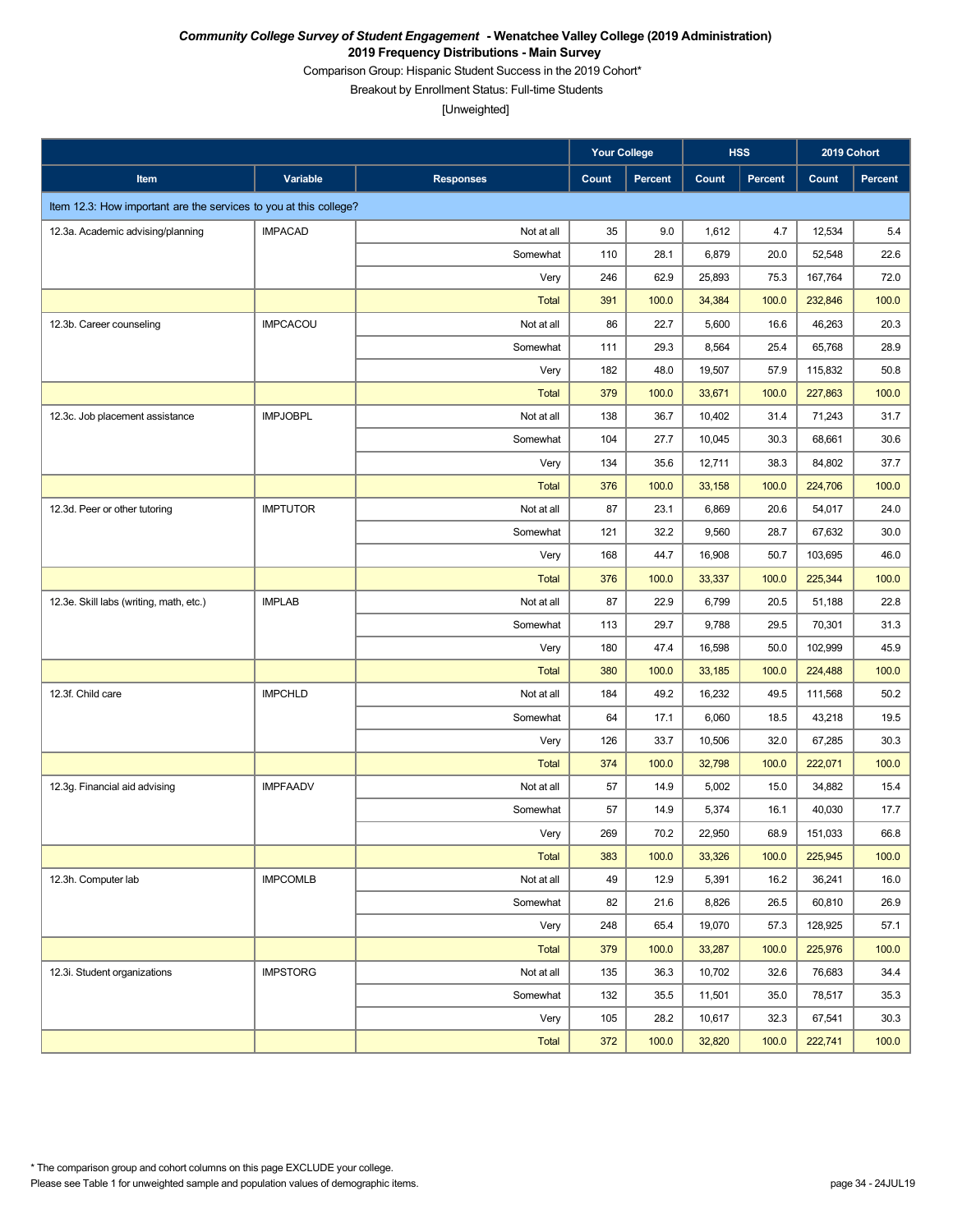Comparison Group: Hispanic Student Success in the 2019 Cohort\*

Breakout by Enrollment Status: Full-time Students

|                                                                                         |                    |                                                                                                       | <b>Your College</b> |                |        | <b>HSS</b>     | 2019 Cohort |                |
|-----------------------------------------------------------------------------------------|--------------------|-------------------------------------------------------------------------------------------------------|---------------------|----------------|--------|----------------|-------------|----------------|
| Item                                                                                    | Variable           | <b>Responses</b>                                                                                      | Count               | <b>Percent</b> | Count  | <b>Percent</b> | Count       | <b>Percent</b> |
| Item 12.3: How important are the services to you at this college?                       |                    |                                                                                                       |                     |                |        |                |             |                |
| 12.3j. Transfer advising/planning                                                       | <b>IMPTRADV</b>    | Not at all                                                                                            | 95                  | 25.8           | 6,215  | 19.0           | 50,304      | 22.7           |
|                                                                                         |                    | Somewhat                                                                                              | 75                  | 20.4           | 6,720  | 20.5           | 50,768      | 22.9           |
|                                                                                         |                    | Very                                                                                                  | 198                 | 53.8           | 19,801 | 60.5           | 120,820     | 54.4           |
|                                                                                         |                    | Total                                                                                                 | 368                 | 100.0          | 32,736 | 100.0          | 221,892     | 100.0          |
| 12.3k. Library resources and services                                                   | <b>IMPLIB</b>      | Not at all                                                                                            | 32                  | 8.5            | 3,234  | 9.7            | 26,884      | 11.9           |
|                                                                                         |                    | Somewhat                                                                                              | 68                  | 18.0           | 7,674  | 22.9           | 56,917      | 25.1           |
|                                                                                         |                    | Very                                                                                                  | 278                 | 73.5           | 22,596 | 67.4           | 142,930     | 63.0           |
|                                                                                         |                    | <b>Total</b>                                                                                          | 378                 | 100.0          | 33,504 | 100.0          | 226,731     | 100.0          |
| 12.3I. Services for students with<br>disabilities                                       | <b>IMPDISABSVC</b> | Not at all                                                                                            | 138                 | 37.0           | 12,567 | 37.9           | 85,189      | 37.9           |
|                                                                                         |                    | Somewhat                                                                                              | 51                  | 13.7           | 4,749  | 14.3           | 33,384      | 14.9           |
|                                                                                         |                    | Very                                                                                                  | 184                 | 49.3           | 15,864 | 47.8           | 106,139     | 47.2           |
|                                                                                         |                    | <b>Total</b>                                                                                          | 373                 | 100.0          | 33,180 | 100.0          | 224,712     | 100.0          |
| 12.3m. Services for active military and<br>veterans                                     | <b>IMPMILSVCS</b>  | Not at all                                                                                            | 155                 | 41.6           | 13,497 | 40.6           | 90,563      | 40.3           |
|                                                                                         |                    | Somewhat                                                                                              | 65                  | 17.4           | 5,172  | 15.6           | 35,296      | 15.7           |
|                                                                                         |                    | Very                                                                                                  | 153                 | 41.0           | 14,546 | 43.8           | 98,927      | 44.0           |
|                                                                                         |                    | <b>Total</b>                                                                                          | 373                 | 100.0          | 33,215 | 100.0          | 224,786     | 100.0          |
| Item 13                                                                                 |                    |                                                                                                       |                     |                |        |                |             |                |
| 13. During the current academic term at<br>this college, I completed registration       | <b>COMPLREG</b>    | No; I was not registered for any of my<br>courses before the first class session(s)                   | $\mathbf{1}$        | 0.2            | 355    | 1.0            | 2,567       | 1.1            |
| before the first class session(s).                                                      |                    | Partly; I was registered for some of my<br>courses before the first class session(s)                  | 4                   | 1.0            | 674    | 1.9            | 4,195       | 1.7            |
|                                                                                         |                    | Mostly; I was registered for most of my<br>courses before the first class session(s)                  | 40                  | 9.9            | 2,717  | 7.5            | 17,640      | 7.2            |
|                                                                                         |                    | Yes; I was registered for all of my courses<br>before the first class session(s)                      | 361                 | 88.9           | 32,350 | 89.6           | 219,166     | 90.0           |
|                                                                                         |                    | <b>Total</b>                                                                                          | 406                 | 100.0          | 36,096 | 100.0          | 243,568     | 100.0          |
| Item 14                                                                                 |                    |                                                                                                       |                     |                |        |                |             |                |
| 14. The one response that best describes<br>my experience with orientation when I first | <b>EXPORIENT</b>   | I was unable to participate in orientation<br>due to scheduling or other issues                       | 77                  | 19.2           | 4,271  | 11.9           | 33,199      | 13.7           |
| came to this college is:                                                                |                    | I was not aware of a college orientation                                                              | 87                  | 21.6           | 4,761  | 13.2           | 30,782      | 12.7           |
|                                                                                         |                    | I enrolled in an orientation course as part<br>of my course schedule during my first<br>academic term | 14                  | 3.5            | 2,713  | 7.5            | 18,648      | 7.7            |
|                                                                                         |                    | I attended an on-campus orientation prior<br>to the beginning of classes                              | 201                 | 50.0           | 17,676 | 49.2           | 124,273     | 51.2           |
|                                                                                         |                    | I took part in an online orientation prior to<br>the beginning of classes                             | 23                  | 5.7            | 6,522  | 18.1           | 35,602      | 14.7           |
|                                                                                         |                    | <b>Total</b>                                                                                          | 402                 | 100.0          | 35,943 | 100.0          | 242,504     | 100.0          |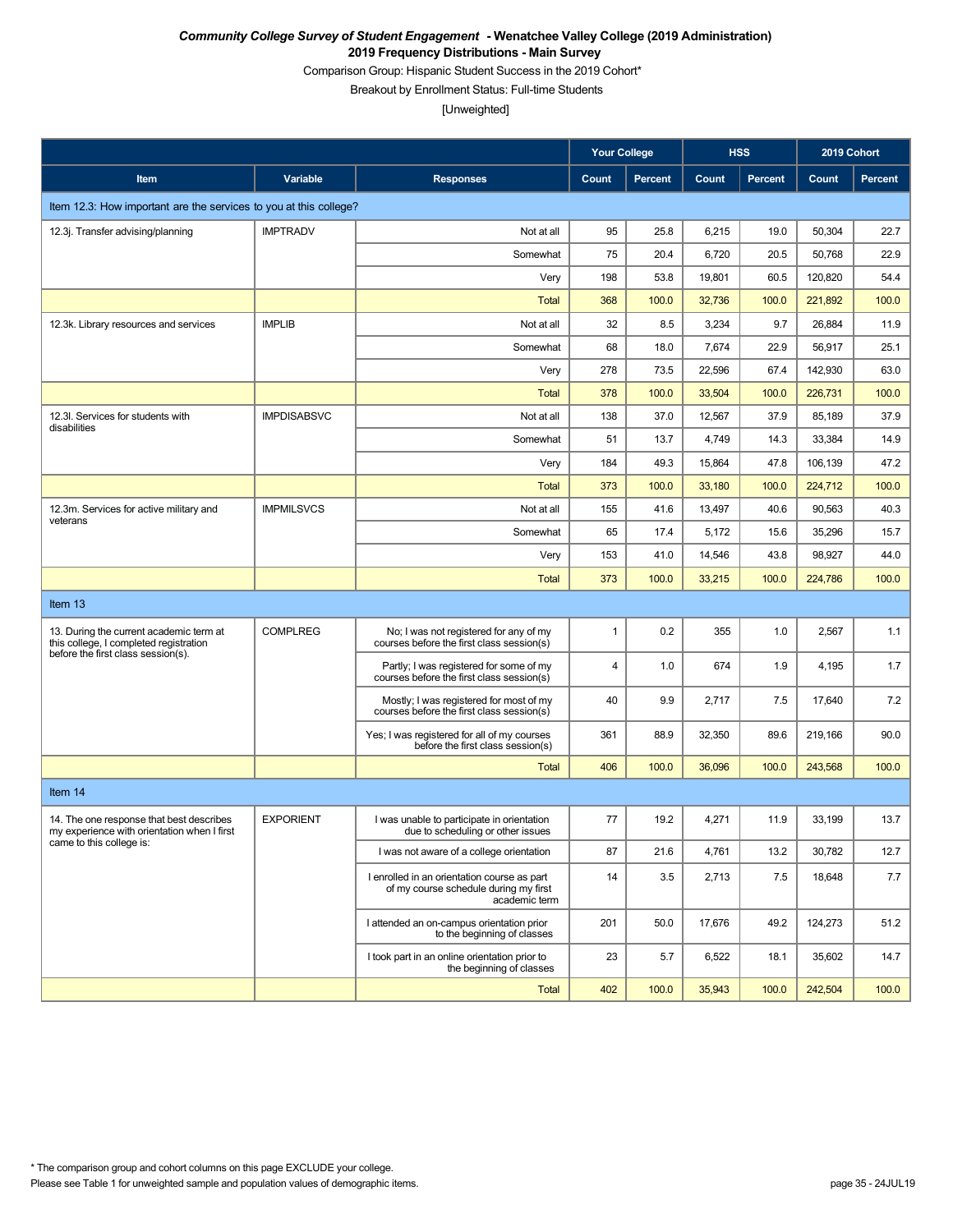Comparison Group: Hispanic Student Success in the 2019 Cohort\*

Breakout by Enrollment Status: Full-time Students

[Unweighted]

|                                                                                                                                                                                            |                    |                                                                                    | <b>Your College</b> |                | <b>HSS</b> |                | 2019 Cohort |                |
|--------------------------------------------------------------------------------------------------------------------------------------------------------------------------------------------|--------------------|------------------------------------------------------------------------------------|---------------------|----------------|------------|----------------|-------------|----------------|
| Item                                                                                                                                                                                       | Variable           | <b>Responses</b>                                                                   | Count               | <b>Percent</b> | Count      | <b>Percent</b> | Count       | <b>Percent</b> |
| Item 15                                                                                                                                                                                    |                    |                                                                                    |                     |                |            |                |             |                |
| 15. During my first academic year at this                                                                                                                                                  | <b>PARTICFYE</b>   | No                                                                                 | 353                 | 87.8           | 28,636     | 79.5           | 189,481     | 78.0           |
| college, I participated in a first-year<br>experience program.                                                                                                                             |                    | Yes                                                                                | 49                  | 12.2           | 7,366      | 20.5           | 53,385      | 22.0           |
|                                                                                                                                                                                            |                    | <b>Total</b>                                                                       | 402                 | 100.0          | 36,002     | 100.0          | 242,866     | 100.0          |
| Item 16                                                                                                                                                                                    |                    |                                                                                    |                     |                |            |                |             |                |
| 16. During my first academic term at this<br>college, I participated in an organized                                                                                                       | <b>PARTICLRNC</b>  | No                                                                                 | 369                 | 91.3           | 31,897     | 88.7           | 213,255     | 88.0           |
| learning community (a formal program in<br>which groups of students take two or<br>more classes together).                                                                                 |                    | Yes                                                                                | 35                  | 8.7            | 4,045      | 11.3           | 29,210      | 12.0           |
|                                                                                                                                                                                            |                    | <b>Total</b>                                                                       | 404                 | 100.0          | 35,942     | 100.0          | 242,465     | 100.0          |
| Item 17                                                                                                                                                                                    |                    |                                                                                    |                     |                |            |                |             |                |
| 17. During my first academic term at this<br>college, I participated in a student                                                                                                          | <b>PARTICSSC</b>   | No                                                                                 | 337                 | 83.2           | 22,345     | 62.1           | 160,355     | 66.1           |
| success course (a course that teaches<br>the skills needed to succeed in college).                                                                                                         |                    | Yes                                                                                | 68                  | 16.8           | 13,612     | 37.9           | 82,312      | 33.9           |
|                                                                                                                                                                                            |                    | <b>Total</b>                                                                       | 405                 | 100.0          | 35,957     | 100.0          | 242,667     | 100.0          |
| Item 18                                                                                                                                                                                    |                    |                                                                                    |                     |                |            |                |             |                |
| 18. I was told that I should enroll in a<br>developmental/remedial course (also<br>referred to as Basic Skills, College Prep,<br>etc.) in my first academic term at this<br>college, and I | <b>TOLDENRDEV</b>  | Did not enroll in any of these courses                                             | 101                 | 25.1           | 6,113      | 17.0           | 43,648      | 18.0           |
|                                                                                                                                                                                            |                    | Did enroll in one of these courses                                                 | 50                  | 12.4           | 8,246      | 22.9           | 50,953      | 21.0           |
|                                                                                                                                                                                            |                    | Did enroll in more than one of these<br>courses                                    | 24                  | 6.0            | 5,709      | 15.9           | 35,083      | 14.5           |
|                                                                                                                                                                                            |                    | N.A.                                                                               | 228                 | 56.6           | 15,884     | 44.2           | 112,707     | 46.5           |
|                                                                                                                                                                                            |                    | <b>Total</b>                                                                       | 403                 | 100.0          | 35,952     | 100.0          | 242,391     | 100.0          |
| Item 19                                                                                                                                                                                    |                    |                                                                                    |                     |                |            |                |             |                |
| 19. During the current academic term at<br>this college, my instructors clearly                                                                                                            | <b>ATTNDPOLICY</b> | None of my instructors explained a class<br>attendance policy                      | 13                  | 3.2            | 569        | 1.6            | 4,278       | 1.8            |
| explained a class attendance policy that<br>specified how many classes I could miss<br>without a penalty.                                                                                  |                    | Some of my instructors explained a class<br>attendance policy                      | 24                  | 5.9            | 2,409      | 6.7            | 17,622      | 7.3            |
|                                                                                                                                                                                            |                    | Most of my instructors explained a class<br>attendance policy                      | 86                  | 21.2           | 5,724      | 15.9           | 40,423      | 16.6           |
|                                                                                                                                                                                            |                    | All of my instructors explained a class<br>attendance policy                       | 282                 | 69.6           | 27,240     | 75.8           | 180,479     | 74.3           |
|                                                                                                                                                                                            |                    | <b>Total</b>                                                                       | 405                 | 100.0          | 35,942     | 100.0          | 242,802     | 100.0          |
| Item 20                                                                                                                                                                                    |                    |                                                                                    |                     |                |            |                |             |                |
| 20. Before the end of my first academic<br>term at this college, an advisor helped me                                                                                                      | <b>DEVACADPLN</b>  | No                                                                                 | 125                 | 30.9           | 10,189     | 28.4           | 71,857      | 29.7           |
| develop an academic plan (a<br>personalized plan with a defined<br>sequence of courses for completing a<br>college certificate or degree and/or for                                        |                    | Yes                                                                                | 239                 | 59.0           | 21,311     | 59.4           | 139,245     | 57.5           |
| transferring to a 4-year college or<br>university).                                                                                                                                        |                    | I'm still in my first academic term; I have<br>not yet developed an academic plan. | 41                  | 10.1           | 4,363      | 12.2           | 31,204      | 12.9           |
|                                                                                                                                                                                            |                    | <b>Total</b>                                                                       | 405                 | 100.0          | 35,863     | 100.0          | 242,306     | 100.0          |
| Item 21                                                                                                                                                                                    |                    |                                                                                    |                     |                |            |                |             |                |
| 21. Someone at this college contacts me<br>if I am struggling with my studies to help                                                                                                      | <b>STRGLASSIST</b> | No                                                                                 | 169                 | 41.7           | 19,675     | 54.9           | 115,976     | 47.9           |
| me get the assistance I need.                                                                                                                                                              |                    | Yes                                                                                | 105                 | 25.9           | 7,243      | 20.2           | 60,531      | 25.0           |
|                                                                                                                                                                                            |                    | N.A.                                                                               | 131                 | 32.3           | 8,926      | 24.9           | 65,674      | 27.1           |
|                                                                                                                                                                                            |                    | <b>Total</b>                                                                       | 405                 | 100.0          | 35,844     | 100.0          | 242,181     | 100.0          |

\* The comparison group and cohort columns on this page EXCLUDE your college.

Please see Table 1 for unweighted sample and population values of demographic items. page 36 - 24JUL19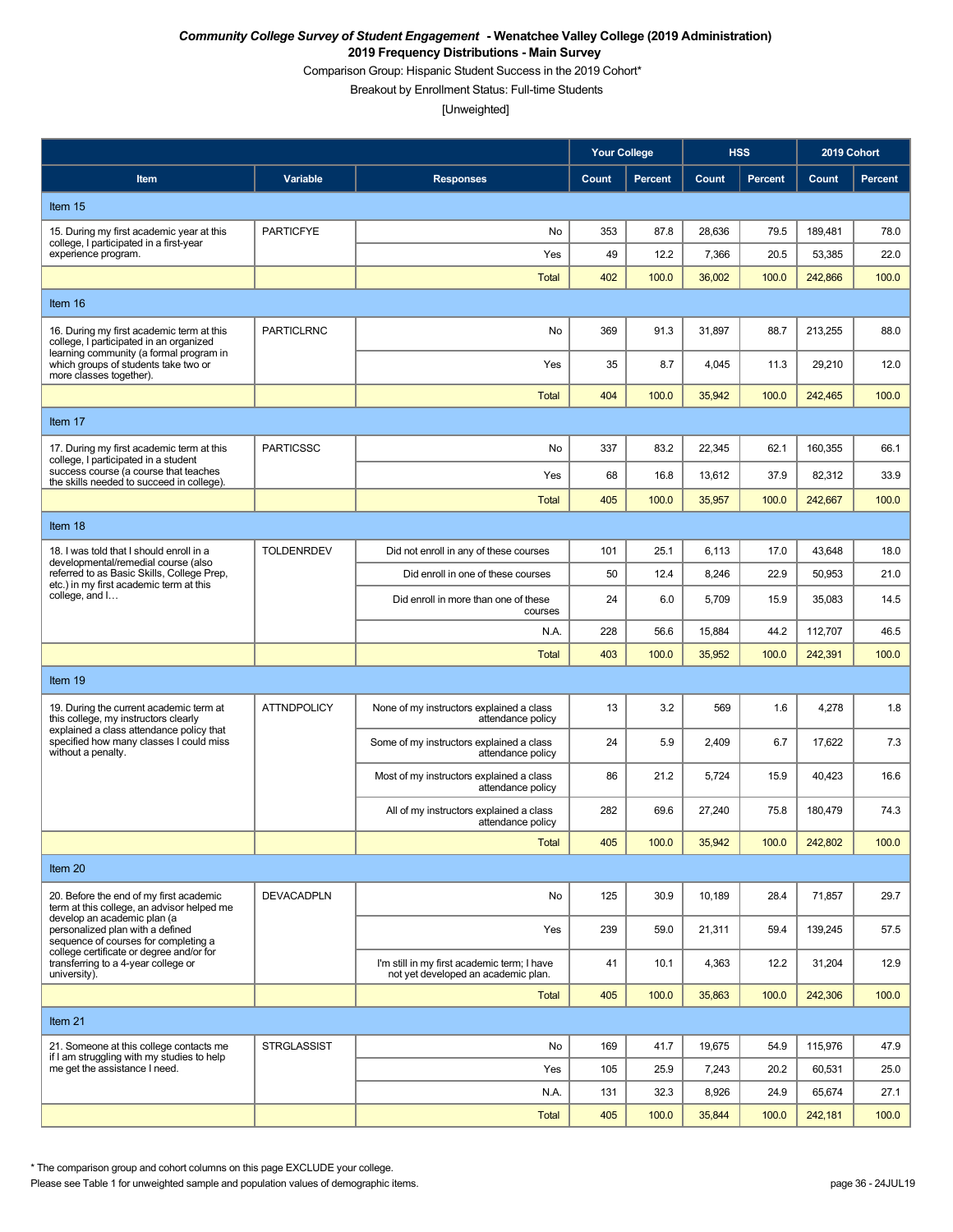Comparison Group: Hispanic Student Success in the 2019 Cohort\*

Breakout by Enrollment Status: Full-time Students

[Unweighted]

|                                                                                                                                                                                                               |                 |                                                                                                                  | <b>Your College</b> |         | <b>HSS</b> |                | 2019 Cohort |                |
|---------------------------------------------------------------------------------------------------------------------------------------------------------------------------------------------------------------|-----------------|------------------------------------------------------------------------------------------------------------------|---------------------|---------|------------|----------------|-------------|----------------|
| Item                                                                                                                                                                                                          | Variable        | <b>Responses</b>                                                                                                 | Count               | Percent | Count      | <b>Percent</b> | Count       | <b>Percent</b> |
| Item 22                                                                                                                                                                                                       |                 |                                                                                                                  |                     |         |            |                |             |                |
| 22. During the current academic year at<br>this college. I have participated in<br>supplemental instruction/supplemental<br>learning (extra class sessions with the<br>instructor or an experienced student). | <b>PARTICSI</b> | Never                                                                                                            | 297                 | 73.5    | 26,428     | 73.7           | 181,410     | 74.9           |
|                                                                                                                                                                                                               |                 | Less than 1 time a week                                                                                          | 63                  | 15.6    | 4,694      | 13.1           | 31,730      | 13.1           |
|                                                                                                                                                                                                               |                 | 1-2 times a week                                                                                                 | 41                  | 10.1    | 3,720      | 10.4           | 22,649      | 9.4            |
|                                                                                                                                                                                                               |                 | 3-4 times a week                                                                                                 | $\sqrt{2}$          | 0.5     | 695        | 1.9            | 4,405       | 1.8            |
|                                                                                                                                                                                                               |                 | More than 4 times a week                                                                                         | $\mathbf{1}$        | 0.2     | 329        | 0.9            | 2,036       | 0.8            |
|                                                                                                                                                                                                               |                 | Total                                                                                                            | 404                 | 100.0   | 35,866     | 100.0          | 242,230     | 100.0          |
|                                                                                                                                                                                                               |                 | Item 23: How likely is it that the following issues would cause you to withdraw from class or from this college? |                     |         |            |                |             |                |
| 23a. Working full-time                                                                                                                                                                                        | <b>WRKFULL</b>  | Not likely                                                                                                       | 162                 | 40.2    | 15,165     | 42.5           | 104,416     | 43.3           |
|                                                                                                                                                                                                               |                 | Somewhat likely                                                                                                  | 73                  | 18.1    | 7,156      | 20.1           | 49,885      | 20.7           |
|                                                                                                                                                                                                               |                 | Likely                                                                                                           | 73                  | 18.1    | 6,083      | 17.1           | 40,910      | 17.0           |
|                                                                                                                                                                                                               |                 | Very likely                                                                                                      | 95                  | 23.6    | 7,257      | 20.3           | 46,136      | 19.1           |
|                                                                                                                                                                                                               |                 | <b>Total</b>                                                                                                     | 403                 | 100.0   | 35,661     | 100.0          | 241,347     | 100.0          |
| 23b. Caring for dependents                                                                                                                                                                                    | CAREDEP         | Not likely                                                                                                       | 191                 | 47.8    | 18,083     | 51.0           | 125,696     | 52.3           |
|                                                                                                                                                                                                               |                 | Somewhat likely                                                                                                  | 88                  | 22.0    | 7,462      | 21.0           | 50,501      | 21.0           |
|                                                                                                                                                                                                               |                 | Likely                                                                                                           | 65                  | 16.3    | 5,528      | 15.6           | 36,594      | 15.2           |
|                                                                                                                                                                                                               |                 | Very likely                                                                                                      | 56                  | 14.0    | 4,406      | 12.4           | 27,553      | 11.5           |
|                                                                                                                                                                                                               |                 | <b>Total</b>                                                                                                     | 400                 | 100.0   | 35,479     | 100.0          | 240,344     | 100.0          |
| 23c. Academically unprepared                                                                                                                                                                                  | <b>ACADUNP</b>  | Not likely                                                                                                       | 226                 | 56.4    | 19,539     | 55.4           | 134,913     | 56.4           |
|                                                                                                                                                                                                               |                 | Somewhat likely                                                                                                  | 96                  | 23.9    | 8,404      | 23.8           | 56,732      | 23.7           |
|                                                                                                                                                                                                               |                 | Likely                                                                                                           | 52                  | 13.0    | 4,376      | 12.4           | 28,928      | 12.1           |
|                                                                                                                                                                                                               |                 | Very likely                                                                                                      | 27                  | 6.7     | 2,942      | 8.3            | 18,552      | 7.8            |
|                                                                                                                                                                                                               |                 | <b>Total</b>                                                                                                     | 401                 | 100.0   | 35,261     | 100.0          | 239,125     | 100.0          |
| 23d. Lack of finances                                                                                                                                                                                         | <b>LACKFIN</b>  | Not likely                                                                                                       | 100                 | 24.9    | 11,539     | 32.5           | 81,450      | 33.9           |
|                                                                                                                                                                                                               |                 | Somewhat likely                                                                                                  | 74                  | 18.5    | 7,704      | 21.7           | 52,562      | 21.9           |
|                                                                                                                                                                                                               |                 | Likely                                                                                                           | 77                  | 19.2    | 6,483      | 18.3           | 42,942      | 17.9           |
|                                                                                                                                                                                                               |                 | Very likely                                                                                                      | 150                 | 37.4    | 9,743      | 27.5           | 63,215      | 26.3           |
|                                                                                                                                                                                                               |                 | Total                                                                                                            | 401                 | 100.0   | 35,469     | 100.0          | 240,169     | 100.0          |
| 23e. Transfer to a 4-year college or<br>university                                                                                                                                                            | <b>TRANSFER</b> | Not likely                                                                                                       | 182                 | 45.7    | 12,181     | 34.3           | 92,393      | 38.4           |
|                                                                                                                                                                                                               |                 | Somewhat likely                                                                                                  | 64                  | 16.1    | 5,975      | 16.8           | 41,274      | 17.2           |
|                                                                                                                                                                                                               |                 | Likely                                                                                                           | 60                  | 15.1    | 6,253      | 17.6           | 39,904      | 16.6           |
|                                                                                                                                                                                                               |                 | Very likely                                                                                                      | 92                  | 23.1    | 11,125     | 31.3           | 67,019      | 27.9           |
|                                                                                                                                                                                                               |                 | <b>Total</b>                                                                                                     | 398                 | 100.0   | 35,534     | 100.0          | 240,590     | 100.0          |
| Item 24                                                                                                                                                                                                       |                 |                                                                                                                  |                     |         |            |                |             |                |
| 24. How supportive are your friends of<br>your attending this college?                                                                                                                                        | <b>FRNDSUPP</b> | Not very                                                                                                         | $\overline{7}$      | 1.7     | 1,445      | 4.0            | 9,145       | 3.8            |
|                                                                                                                                                                                                               |                 | Somewhat                                                                                                         | 39                  | 9.7     | 4,745      | 13.3           | 33,352      | 13.8           |
|                                                                                                                                                                                                               |                 | Quite a bit                                                                                                      | 110                 | 27.3    | 9,946      | 27.8           | 70,225      | 29.0           |
|                                                                                                                                                                                                               |                 | Extremely                                                                                                        | 247                 | 61.3    | 19,632     | 54.9           | 129,304     | 53.4           |
|                                                                                                                                                                                                               |                 | Total                                                                                                            | 403                 | 100.0   | 35,768     | 100.0          | 242,026     | 100.0          |

\* The comparison group and cohort columns on this page EXCLUDE your college.

Please see Table 1 for unweighted sample and population values of demographic items. page 37 - 24JUL19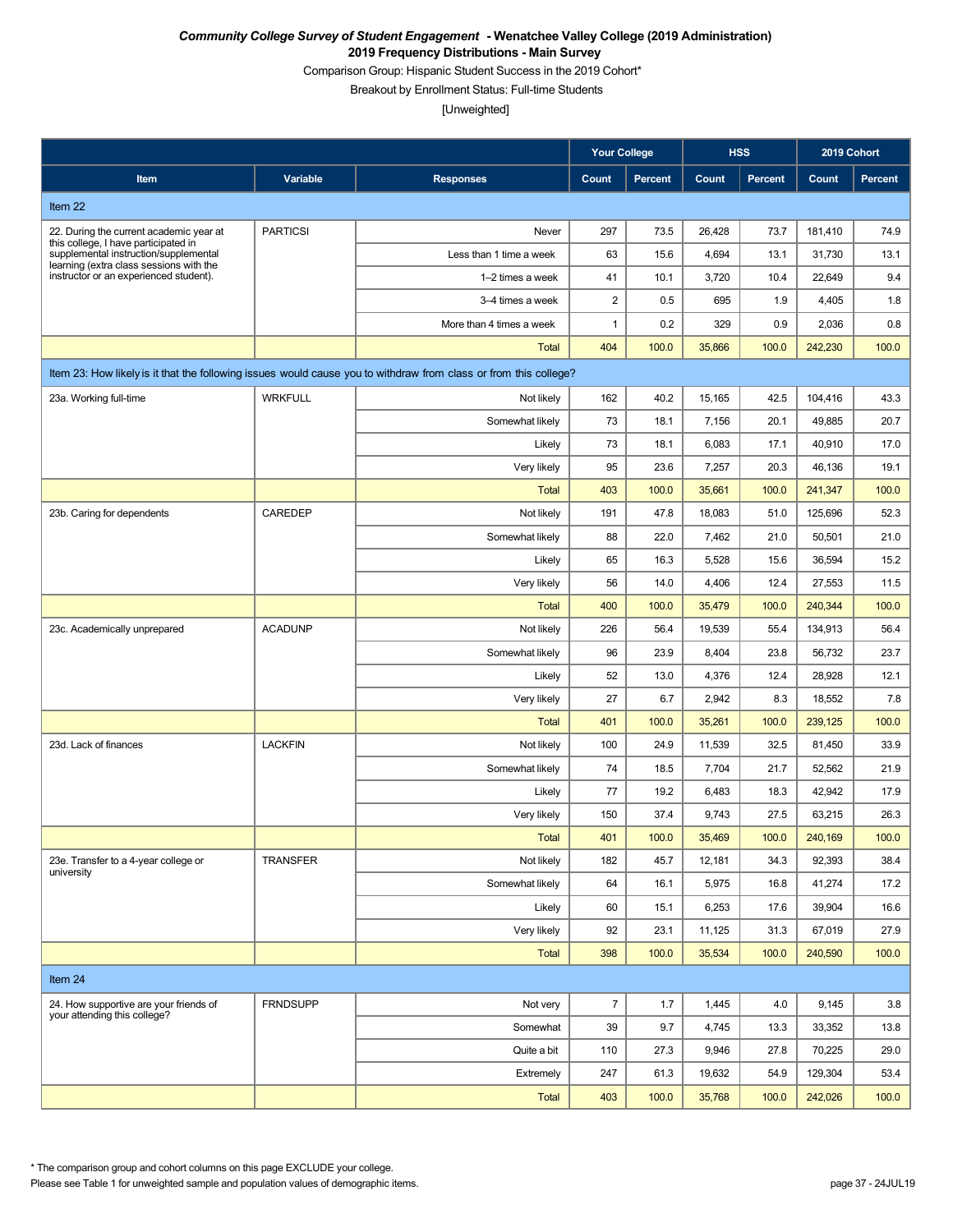Comparison Group: Hispanic Student Success in the 2019 Cohort\*

Breakout by Enrollment Status: Full-time Students

|                                                                                                       |                     |                  | <b>Your College</b> |         |        | <b>HSS</b>     |         | 2019 Cohort    |
|-------------------------------------------------------------------------------------------------------|---------------------|------------------|---------------------|---------|--------|----------------|---------|----------------|
| Item                                                                                                  | Variable            | <b>Responses</b> | Count               | Percent | Count  | <b>Percent</b> | Count   | <b>Percent</b> |
| Item 25                                                                                               |                     |                  |                     |         |        |                |         |                |
| 25. How supportive is your immediate                                                                  | <b>FAMSUPP</b>      | Not very         | 4                   | 1.0     | 987    | 2.8            | 6,173   | 2.5            |
| family of your attending this college?                                                                |                     | Somewhat         | 25                  | 6.2     | 2,949  | 8.2            | 19,656  | 8.1            |
|                                                                                                       |                     | Quite a bit      | 61                  | 15.1    | 6,630  | 18.5           | 47,295  | 19.5           |
|                                                                                                       |                     | Extremely        | 314                 | 77.7    | 25,221 | 70.5           | 168,986 | 69.8           |
|                                                                                                       |                     | <b>Total</b>     | 404                 | 100.0   | 35,787 | 100.0          | 242,110 | 100.0          |
| Item 26: Indicate which of the following are your reasons/goals for attending this college.           |                     |                  |                     |         |        |                |         |                |
| 26a. Complete a certificate program                                                                   | <b>GOALCERT</b>     | No               | 192                 | 49.0    | 20,275 | 57.8           | 134,118 | 56.4           |
|                                                                                                       |                     | Yes              | 200                 | 51.0    | 14,812 | 42.2           | 103,563 | 43.6           |
|                                                                                                       |                     | <b>Total</b>     | 392                 | 100.0   | 35,087 | 100.0          | 237,681 | 100.0          |
| 26b. Obtain an associate degree                                                                       | <b>GOALAA</b>       | No               | 72                  | 18.1    | 6,320  | 17.9           | 43,533  | 18.2           |
|                                                                                                       |                     | Yes              | 326                 | 81.9    | 29,018 | 82.1           | 195,793 | 81.8           |
|                                                                                                       |                     | <b>Total</b>     | 398                 | 100.0   | 35,338 | 100.0          | 239,326 | 100.0          |
| 26c. Transfer to a 4-year college or<br>university                                                    | GOALTR4YR           | No               | 152                 | 38.8    | 6,494  | 18.3           | 66,813  | 27.9           |
|                                                                                                       |                     | Yes              | 240                 | 61.2    | 28,967 | 81.7           | 172,396 | 72.1           |
|                                                                                                       |                     | <b>Total</b>     | 392                 | 100.0   | 35,461 | 100.0          | 239,209 | 100.0          |
| 26d. Obtain or update job-related skills                                                              | <b>GOALJOBSKILL</b> | No               | 152                 | 39.0    | 13,869 | 39.7           | 89,630  | 37.8           |
|                                                                                                       |                     | Yes              | 238                 | 61.0    | 21,100 | 60.3           | 147,230 | 62.2           |
|                                                                                                       |                     | <b>Total</b>     | 390                 | 100.0   | 34,969 | 100.0          | 236,860 | 100.0          |
| 26e. Change careers                                                                                   | <b>GOALCHGCAR</b>   | No               | 266                 | 68.0    | 25,540 | 73.2           | 169,389 | 71.6           |
|                                                                                                       |                     | Yes              | 125                 | 32.0    | 9,363  | 26.8           | 67,259  | 28.4           |
|                                                                                                       |                     | <b>Total</b>     | 391                 | 100.0   | 34,903 | 100.0          | 236,648 | 100.0          |
| 26f. Self-improvement/personal<br>enjoyment                                                           | <b>GOALSELFIMP</b>  | No               | 142                 | 36.2    | 11,557 | 33.0           | 80,857  | 34.0           |
|                                                                                                       |                     | Yes              | 250                 | 63.8    | 23,516 | 67.0           | 156,748 | 66.0           |
|                                                                                                       |                     | <b>Total</b>     | 392                 | 100.0   | 35,073 | 100.0          | 237,605 | 100.0          |
| Item 27: Indicate which of the following are sources you use to pay for your tuition at this college. |                     |                  |                     |         |        |                |         |                |
| 27a. My own income/savings                                                                            | <b>PAYOWNINC</b>    | Not a source     | 105                 | 26.3    | 13,198 | 37.4           | 89,956  | 37.7           |
|                                                                                                       |                     | Minor source     | 158                 | 39.5    | 12,092 | 34.2           | 84,146  | 35.2           |
|                                                                                                       |                     | Major source     | 137                 | 34.3    | 10,017 | 28.4           | 64,644  | 27.1           |
|                                                                                                       |                     | <b>Total</b>     | 400                 | 100.0   | 35,307 | 100.0          | 238,746 | 100.0          |
| 27b. Income/savings from family                                                                       | <b>PAYFAM</b>       | Not a source     | 216                 | 54.3    | 17,757 | 50.5           | 122,443 | 51.4           |
|                                                                                                       |                     | Minor source     | 100                 | 25.1    | 7,280  | 20.7           | 49,568  | 20.8           |
|                                                                                                       |                     | Major source     | 82                  | 20.6    | 10,151 | 28.8           | 66,125  | 27.8           |
|                                                                                                       |                     | <b>Total</b>     | 398                 | 100.0   | 35,188 | 100.0          | 238,136 | 100.0          |
| 27c. Employer contributions                                                                           | PAYEMPLOYER         | Not a source     | 358                 | 89.7    | 31,418 | 89.8           | 212,808 | 89.8           |
|                                                                                                       |                     | Minor source     | 24                  | 6.0     | 2,303  | 6.6            | 15,351  | 6.5            |
|                                                                                                       |                     | Major source     | 17                  | 4.3     | 1,264  | 3.6            | 8,713   | 3.7            |
|                                                                                                       |                     | <b>Total</b>     | 399                 | 100.0   | 34,985 | 100.0          | 236,872 | 100.0          |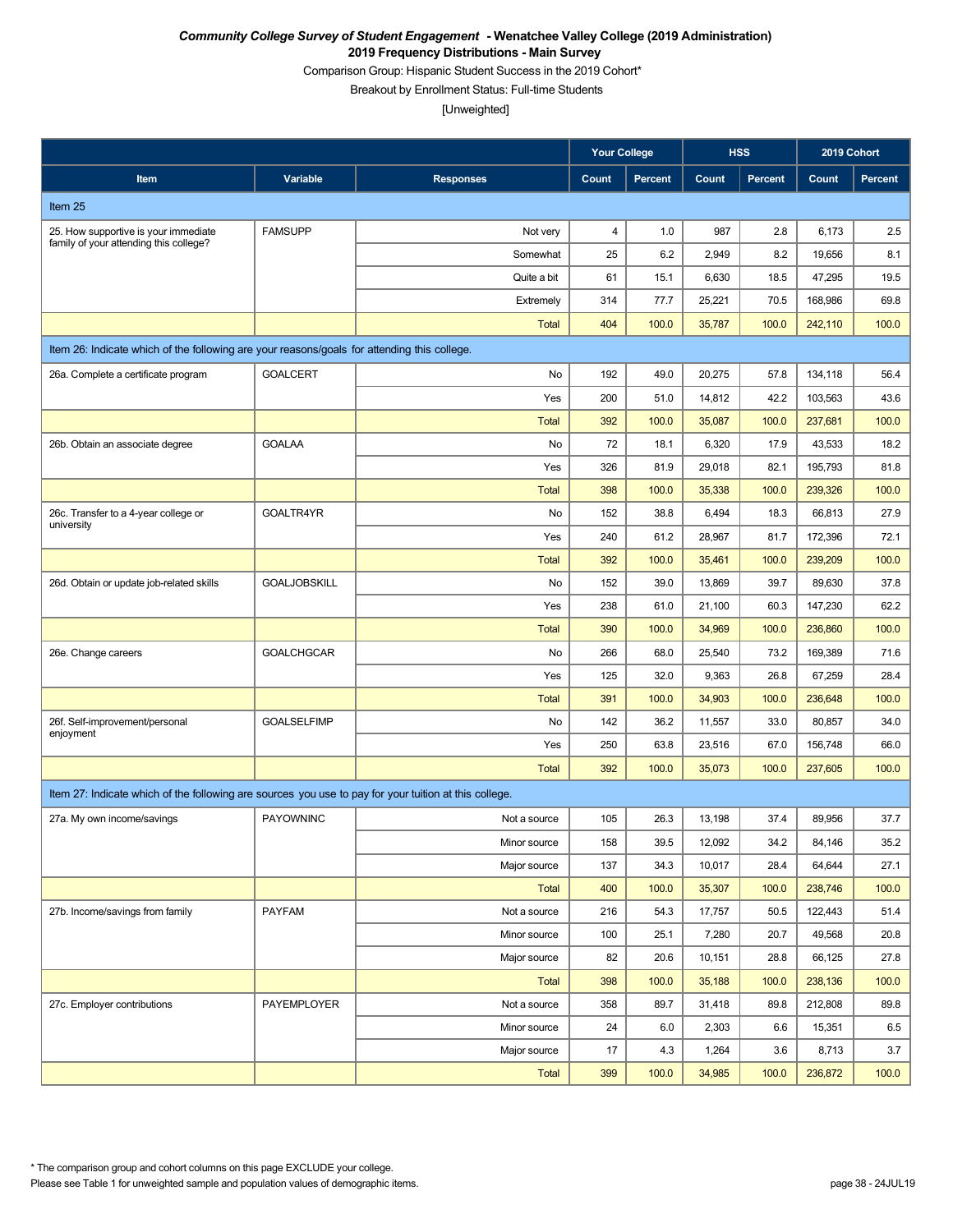Comparison Group: Hispanic Student Success in the 2019 Cohort\*

Breakout by Enrollment Status: Full-time Students

|                                                                                                       |                    |                                                                                     | <b>Your College</b> |                | <b>HSS</b> |                | 2019 Cohort |                |
|-------------------------------------------------------------------------------------------------------|--------------------|-------------------------------------------------------------------------------------|---------------------|----------------|------------|----------------|-------------|----------------|
| Item                                                                                                  | Variable           | <b>Responses</b>                                                                    | Count               | <b>Percent</b> | Count      | <b>Percent</b> | Count       | <b>Percent</b> |
| Item 27: Indicate which of the following are sources you use to pay for your tuition at this college. |                    |                                                                                     |                     |                |            |                |             |                |
| 27d. Active military or veterans benefits                                                             | <b>PAYMILBEN</b>   | Not a source                                                                        | 384                 | 96.2           | 31,780     | 91.0           | 215,592     | 91.1           |
|                                                                                                       |                    | Minor source                                                                        | 3                   | 0.8            | 683        | 2.0            | 5,236       | 2.2            |
|                                                                                                       |                    | Major source                                                                        | 12                  | 3.0            | 2,478      | 7.1            | 15,727      | 6.6            |
|                                                                                                       |                    | <b>Total</b>                                                                        | 399                 | 100.0          | 34,941     | 100.0          | 236,555     | 100.0          |
| 27e. Grants                                                                                           | PAYGRANT           | Not a source                                                                        | 197                 | 49.3           | 17,904     | 50.8           | 117,041     | 49.1           |
|                                                                                                       |                    | Minor source                                                                        | 40                  | 10.0           | 3,671      | 10.4           | 28,078      | 11.8           |
|                                                                                                       |                    | Major source                                                                        | 163                 | 40.8           | 13,643     | 38.7           | 93,359      | 39.1           |
|                                                                                                       |                    | <b>Total</b>                                                                        | 400                 | 100.0          | 35,218     | 100.0          | 238,478     | 100.0          |
| 27f. Scholarships                                                                                     | PAYSCHOL           | Not a source                                                                        | 260                 | 65.0           | 23,753     | 67.8           | 139,672     | 58.8           |
|                                                                                                       |                    | Minor source                                                                        | 45                  | 11.3           | 4,612      | 13.2           | 38,016      | 16.0           |
|                                                                                                       |                    | Major source                                                                        | 95                  | 23.8           | 6,687      | 19.1           | 59,748      | 25.2           |
|                                                                                                       |                    | <b>Total</b>                                                                        | 400                 | 100.0          | 35,052     | 100.0          | 237,436     | 100.0          |
| 27g. Student loans (bank, etc.)                                                                       | <b>PAYSTULOANS</b> | Not a source                                                                        | 309                 | 77.3           | 28,161     | 80.3           | 166,544     | 70.0           |
|                                                                                                       |                    | Minor source                                                                        | 28                  | 7.0            | 2,362      | 6.7            | 20,207      | 8.5            |
|                                                                                                       |                    | Major source                                                                        | 63                  | 15.8           | 4,565      | 13.0           | 51,072      | 21.5           |
|                                                                                                       |                    | <b>Total</b>                                                                        | 400                 | 100.0          | 35,088     | 100.0          | 237,823     | 100.0          |
| 27h. Public assistance                                                                                | PAYPUBASSIST       | Not a source                                                                        | 329                 | 82.3           | 30,318     | 86.5           | 206,626     | 87.1           |
|                                                                                                       |                    | Minor source                                                                        | 25                  | 6.3            | 1,817      | 5.2            | 12,761      | 5.4            |
|                                                                                                       |                    | Major source                                                                        | 46                  | 11.5           | 2,897      | 8.3            | 17,877      | 7.5            |
|                                                                                                       |                    | <b>Total</b>                                                                        | 400                 | 100.0          | 35,032     | 100.0          | 237,264     | 100.0          |
| Item 28                                                                                               |                    |                                                                                     |                     |                |            |                |             |                |
| 28. When do you plan to take classes at<br>this college again?                                        | <b>WHENTKAGN</b>   | I will accomplish my goal(s) during this<br>academic term and will not be returning | 136                 | 33.9           | 7,388      | 20.8           | 52,020      | 21.6           |
|                                                                                                       |                    | I have no current plan to return                                                    | 8                   | 2.0            | 1,553      | 4.4            | 12,943      | 5.4            |
|                                                                                                       |                    | Within the next 12 months                                                           | 207                 | 51.6           | 21,149     | 59.4           | 140,975     | 58.4           |
|                                                                                                       |                    | Uncertain                                                                           | 50                  | 12.5           | 5,510      | 15.5           | 35,369      | 14.7           |
|                                                                                                       |                    | <b>Total</b>                                                                        | 401                 | 100.0          | 35,600     | 100.0          | 241.307     | 100.0          |
| Item 29                                                                                               |                    |                                                                                     |                     |                |            |                |             |                |
| 29. At this college, in what range is your                                                            | <b>COLGPA</b>      | D or lower                                                                          | 9                   | 2.2            | 636        | 1.8            | 4,165       | 1.7            |
| overall college grade point average<br>(GPA)?                                                         |                    | С                                                                                   | 65                  | 16.2           | 6,016      | 16.9           | 40,533      | 16.9           |
|                                                                                                       |                    | B                                                                                   | 199                 | 49.6           | 17,533     | 49.3           | 114,824     | 47.7           |
|                                                                                                       |                    | Α                                                                                   | 124                 | 30.9           | 10,357     | 29.1           | 74,913      | 31.1           |
|                                                                                                       |                    | I do not have a GPA at this college                                                 | 4                   | 1.0            | 1,006      | 2.8            | 6,083       | 2.5            |
|                                                                                                       |                    | <b>Total</b>                                                                        | 401                 | 100.0          | 35,548     | 100.0          | 240,518     | 100.0          |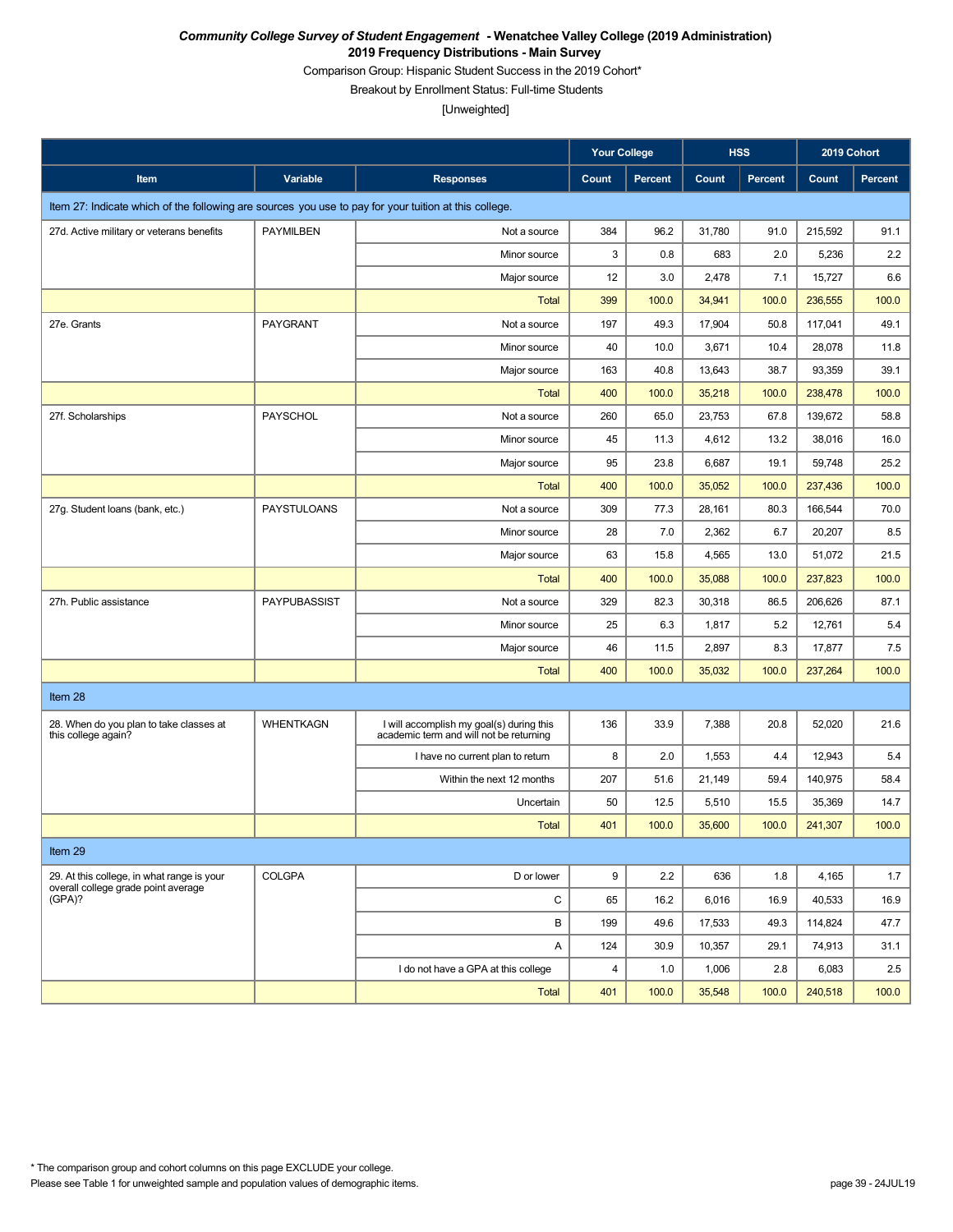Comparison Group: Hispanic Student Success in the 2019 Cohort\*

Breakout by Enrollment Status: Full-time Students

|                                                                                        |                 |                                    | <b>Your College</b> |                | <b>HSS</b> |                | 2019 Cohort |                |
|----------------------------------------------------------------------------------------|-----------------|------------------------------------|---------------------|----------------|------------|----------------|-------------|----------------|
| Item                                                                                   | Variable        | <b>Responses</b>                   | Count               | <b>Percent</b> | Count      | <b>Percent</b> | Count       | <b>Percent</b> |
| Item 30                                                                                |                 |                                    |                     |                |            |                |             |                |
| 30. In what range was your overall high<br>school grade point average (GPA)?           | <b>HSGPA</b>    | D or lower                         | 16                  | 4.0            | 1,114      | 3.1            | 8,297       | 3.4            |
|                                                                                        |                 | C                                  | 84                  | 20.9           | 6,410      | 18.0           | 44,883      | 18.6           |
|                                                                                        |                 | В                                  | 138                 | 34.3           | 15,732     | 44.2           | 101,168     | 41.9           |
|                                                                                        |                 | Α                                  | 132                 | 32.8           | 9,722      | 27.3           | 70,483      | 29.2           |
|                                                                                        |                 | I do not remember                  | 32                  | 8.0            | 2,632      | 7.4            | 16,365      | 6.8            |
|                                                                                        |                 | <b>Total</b>                       | 402                 | 100.0          | 35,610     | 100.0          | 241,196     | 100.0          |
| Item 31                                                                                |                 |                                    |                     |                |            |                |             |                |
| 31. When do you most frequently take<br>classes at this college?                       | <b>TIMCLASS</b> | Day classes (morning or afternoon) | 369                 | 92.5           | 30,959     | 87.7           | 216,311     | 90.2           |
|                                                                                        |                 | Evening classes                    | 29                  | 7.3            | 4,232      | 12.0           | 23,024      | 9.6            |
|                                                                                        |                 | Weekend classes                    | $\mathbf{1}$        | 0.3            | 128        | 0.4            | 588         | 0.2            |
|                                                                                        |                 | <b>Total</b>                       | 399                 | 100.0          | 35,319     | 100.0          | 239,923     | 100.0          |
| Item 32: During the current academic term, how many classes are you taking             |                 |                                    |                     |                |            |                |             |                |
| 32a. Face-to-face (a class in which all<br>instruction is face-to-face in a classroom) | NUMCLF2F        | None                               | 6                   | 1.5            | 420        | 1.2            | 4,108       | 1.7            |
|                                                                                        |                 | $\mathbf{1}$                       | 62                  | 15.6           | 1,731      | 4.9            | 15,043      | 6.3            |
|                                                                                        |                 | $\overline{2}$                     | 89                  | 22.4           | 4,463      | 12.6           | 33,347      | 13.9           |
|                                                                                        |                 | 3                                  | 157                 | 39.5           | 9,035      | 25.4           | 58,143      | 24.2           |
|                                                                                        |                 | 4                                  | 48                  | 12.1           | 13,192     | 37.2           | 76,209      | 31.8           |
|                                                                                        |                 | 5 or more                          | 35                  | 8.8            | 6,661      | 18.8           | 53,101      | 22.1           |
|                                                                                        |                 | <b>Total</b>                       | 397                 | 100.0          | 35,502     | 100.0          | 239,951     | 100.0          |
| 32b. Online (a class in which all<br>instruction is online)                            | <b>NUMCLOL</b>  | None                               | 243                 | 65.5           | 22,677     | 67.6           | 140,590     | 61.8           |
|                                                                                        |                 | $\mathbf{1}$                       | 100                 | 27.0           | 6,673      | 19.9           | 51,170      | 22.5           |
|                                                                                        |                 | $\overline{2}$                     | 19                  | 5.1            | 2,651      | 7.9            | 22,459      | 9.9            |
|                                                                                        |                 | 3                                  | 4                   | 1.1            | 978        | 2.9            | 8,638       | 3.8            |
|                                                                                        |                 | $\overline{4}$                     | $\sqrt{2}$          | 0.5            | 298        | 0.9            | 2,803       | 1.2            |
|                                                                                        |                 | 5 or more                          | 3                   | 0.8            | 249        | 0.7            | 1,907       | 0.8            |
|                                                                                        |                 | <b>Total</b>                       | 371                 | 100.0          | 33,526     | 100.0          | 227,567     | 100.0          |
| 32c. Hybrid (a class that is a mixture of<br>face-to-face and online instruction)      | <b>NUMCLHYB</b> | None                               | 259                 | 68.7           | 25,434     | 76.6           | 164,080     | 72.9           |
|                                                                                        |                 | $\mathbf{1}$                       | 92                  | 24.4           | 4,762      | 14.3           | 36,592      | 16.3           |
|                                                                                        |                 | $\overline{2}$                     | 13                  | 3.4            | 1,380      | 4.2            | 11,650      | 5.2            |
|                                                                                        |                 | 3                                  | 12                  | 3.2            | 739        | 2.2            | 6,091       | 2.7            |
|                                                                                        |                 | 4                                  | $\mathbf{1}$        | 0.3            | 508        | 1.5            | 3,625       | 1.6            |
|                                                                                        |                 | 5 or more                          | $\mathbf 0$         | N/A            | 367        | 1.1            | 3,032       | 1.3            |
|                                                                                        |                 | Total                              | 377                 | 100.0          | 33,190     | 100.0          | 225,070     | 100.0          |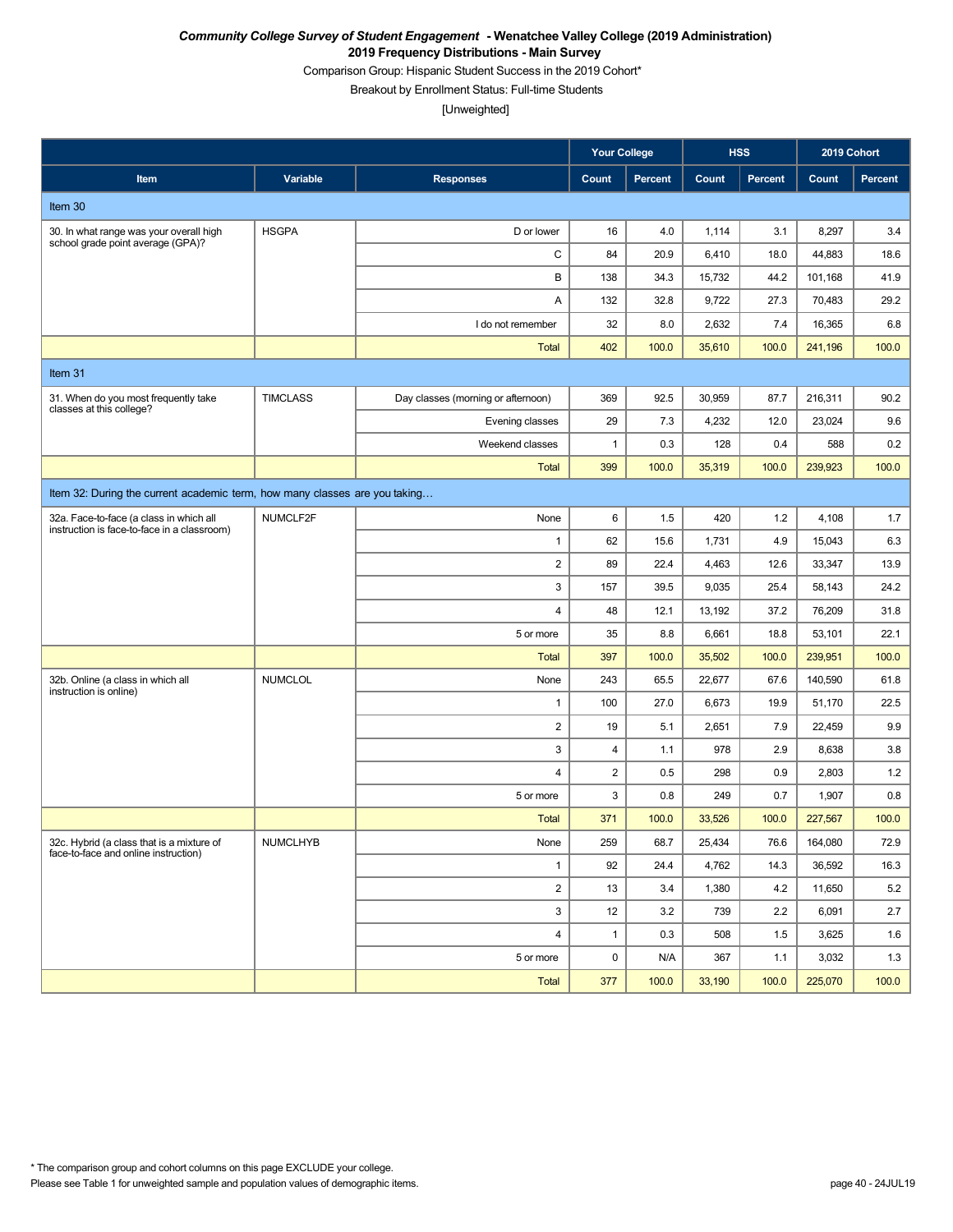Comparison Group: Hispanic Student Success in the 2019 Cohort\*

Breakout by Enrollment Status: Full-time Students

[Unweighted]

|                                                                                                                                                 |                   |                                                      | <b>Your College</b> |                | <b>HSS</b> |                | 2019 Cohort |                |
|-------------------------------------------------------------------------------------------------------------------------------------------------|-------------------|------------------------------------------------------|---------------------|----------------|------------|----------------|-------------|----------------|
| Item                                                                                                                                            | Variable          | <b>Responses</b>                                     | Count               | <b>Percent</b> | Count      | <b>Percent</b> | Count       | <b>Percent</b> |
| Item 33                                                                                                                                         |                   |                                                      |                     |                |            |                |             |                |
| 33. How many total credit hours have you<br>earned at this college, not counting the<br>courses you are currently taking this<br>academic term? | <b>TOTCREARND</b> | None                                                 | 12                  | 3.0            | 2,517      | 7.1            | 15,914      | 6.6            |
|                                                                                                                                                 |                   | 1-14 credits                                         | 32                  | 8.0            | 10,714     | 30.2           | 65,773      | 27.4           |
|                                                                                                                                                 |                   | 15-29 credits                                        | 68                  | 16.9           | 8,387      | 23.7           | 62,686      | 26.1           |
|                                                                                                                                                 |                   | 30-44 credits                                        | 68                  | 16.9           | 5,843      | 16.5           | 38,419      | 16.0           |
|                                                                                                                                                 |                   | 45-60 credits                                        | 72                  | 17.9           | 5,304      | 15.0           | 35,802      | 14.9           |
|                                                                                                                                                 |                   | Over 60 credits                                      | 150                 | 37.3           | 2,660      | 7.5            | 21,146      | 8.8            |
|                                                                                                                                                 |                   | <b>Total</b>                                         | 402                 | 100.0          | 35,425     | 100.0          | 239,740     | 100.0          |
| Item 34                                                                                                                                         |                   |                                                      |                     |                |            |                |             |                |
| 34. How many total academic terms have<br>you been enrolled at this college?                                                                    | <b>TOTTERMS</b>   | This is my first academic term                       | 53                  | 13.1           | 6,082      | 17.0           | 40,829      | 16.9           |
|                                                                                                                                                 |                   | This is my second academic term                      | 71                  | 17.5           | 12,479     | 34.9           | 86,250      | 35.6           |
|                                                                                                                                                 |                   | This is my third or fourth academic term             | 126                 | 31.1           | 11,064     | 31.0           | 73,622      | 30.4           |
|                                                                                                                                                 |                   | This is my fifth or sixth academic term              | 81                  | 20.0           | 4,099      | 11.5           | 27,689      | 11.4           |
|                                                                                                                                                 |                   | I have been enrolled more than six<br>academic terms | 74                  | 18.3           | 2,009      | 5.6            | 13,643      | 5.6            |
|                                                                                                                                                 |                   | <b>Total</b>                                         | 405                 | 100.0          | 35,733     | 100.0          | 242,033     | 100.0          |
| Item 35                                                                                                                                         |                   |                                                      |                     |                |            |                |             |                |
| 35. Would you recommend this college to<br>a friend or family member?                                                                           | <b>RECOMMEN</b>   | No                                                   | 11                  | 2.7            | 2,079      | 5.8            | 15,927      | 6.6            |
|                                                                                                                                                 |                   | Yes                                                  | 392                 | 97.3           | 33,699     | 94.2           | 226,575     | 93.4           |
|                                                                                                                                                 |                   | <b>Total</b>                                         | 403                 | 100.0          | 35,778     | 100.0          | 242,502     | 100.0          |
| Item 36                                                                                                                                         |                   |                                                      |                     |                |            |                |             |                |
| 36. How would you evaluate your overall<br>educational experience at this college?                                                              | OVRALLEXPER       | Poor                                                 | $\mathbf{1}$        | 0.2            | 458        | 1.3            | 3,445       | 1.4            |
|                                                                                                                                                 |                   | Fair                                                 | 29                  | 7.2            | 4,141      | 11.6           | 28,482      | 11.7           |
|                                                                                                                                                 |                   | Good                                                 | 215                 | 53.3           | 18,684     | 52.2           | 124,245     | 51.2           |
|                                                                                                                                                 |                   | Excellent                                            | 158                 | 39.2           | 12,527     | 35.0           | 86,615      | 35.7           |
|                                                                                                                                                 |                   | <b>Total</b>                                         | 403                 | 100.0          | 35,810     | 100.0          | 242,787     | 100.0          |
| Item 37                                                                                                                                         |                   |                                                      |                     |                |            |                |             |                |
| 37. Do you have children who live with<br>you and depend on you for their care?                                                                 | CHILDREN          | No                                                   | 330                 | 81.3           | 29,865     | 83.6           | 201,258     | 83.1           |
|                                                                                                                                                 |                   | Yes                                                  | 76                  | 18.7           | 5,866      | 16.4           | 41,031      | 16.9           |
|                                                                                                                                                 |                   | <b>Total</b>                                         | 406                 | 100.0          | 35,731     | 100.0          | 242,289     | 100.0          |
| Item 40                                                                                                                                         |                   |                                                      |                     |                |            |                |             |                |
| 40. Are you married?                                                                                                                            | <b>MARRIED</b>    | No                                                   | 350                 | 86.0           | 31,737     | 88.7           | 213,840     | 88.2           |
|                                                                                                                                                 |                   | Yes                                                  | 57                  | 14.0           | 4,032      | 11.3           | 28,736      | 11.8           |
|                                                                                                                                                 |                   | <b>Total</b>                                         | 407                 | 100.0          | 35,769     | 100.0          | 242,576     | 100.0          |
| Item 41                                                                                                                                         |                   |                                                      |                     |                |            |                |             |                |
| 41. Is English your native (first)                                                                                                              | <b>ENGFIRST</b>   | No                                                   | 139                 | 34.2           | 11,656     | 32.7           | 45,541      | 18.8           |
| language?                                                                                                                                       |                   | Yes                                                  | 268                 | 65.8           | 24,029     | 67.3           | 196,419     | 81.2           |
|                                                                                                                                                 |                   | Total                                                | 407                 | 100.0          | 35,685     | 100.0          | 241,960     | 100.0          |

Please see Table 1 for unweighted sample and population values of demographic items. page 41 - 24JUL19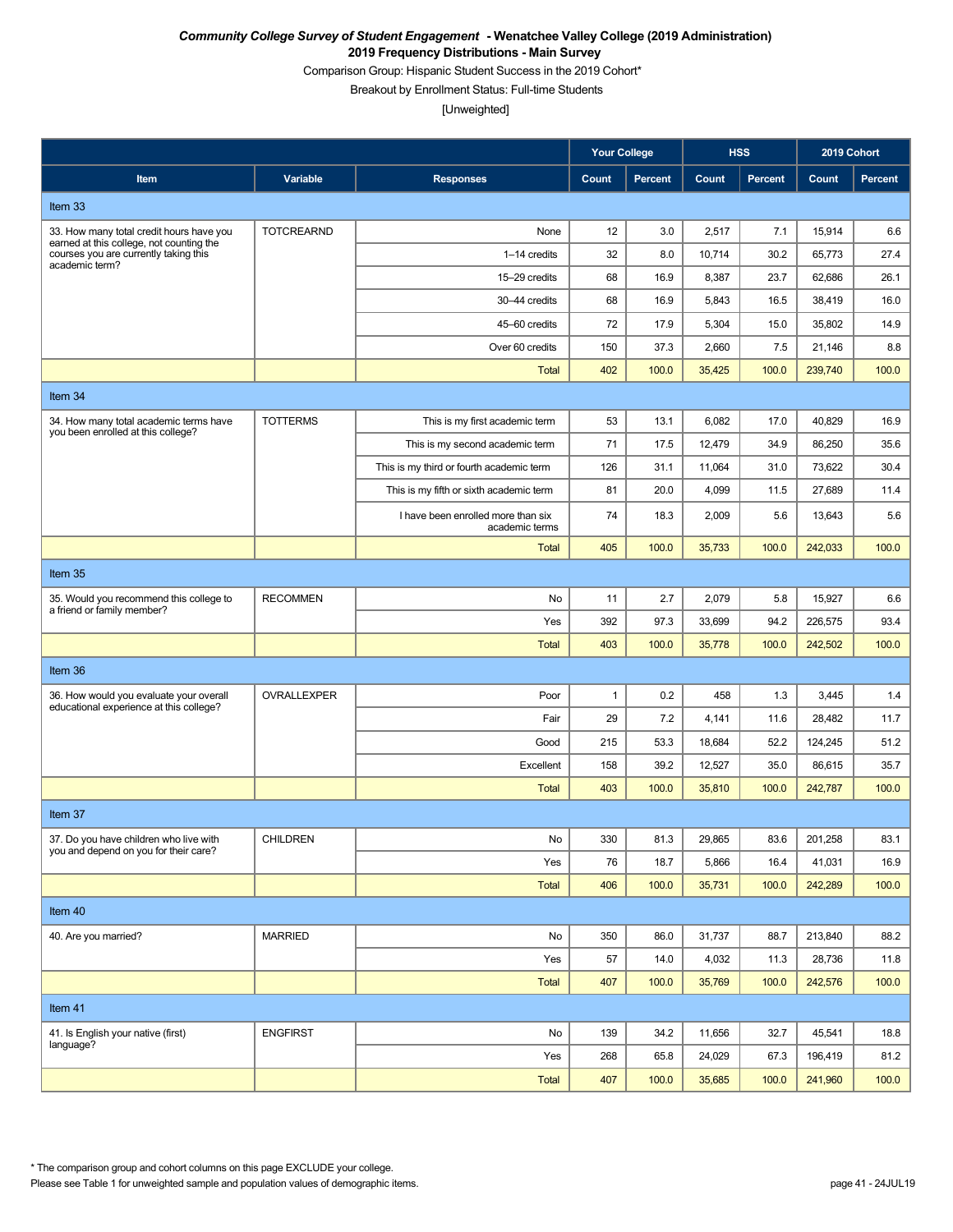Comparison Group: Hispanic Student Success in the 2019 Cohort\*

Breakout by Enrollment Status: Full-time Students

[Unweighted]

|                                                                                       |                   |                                       | <b>Your College</b> |                | <b>HSS</b>      |                | 2019 Cohort       |                |
|---------------------------------------------------------------------------------------|-------------------|---------------------------------------|---------------------|----------------|-----------------|----------------|-------------------|----------------|
| Item                                                                                  | Variable          | <b>Responses</b>                      | Count               | <b>Percent</b> | Count           | <b>Percent</b> | Count             | <b>Percent</b> |
| Item 42                                                                               |                   |                                       |                     |                |                 |                |                   |                |
| 42. Are you a current or former member                                                | <b>MILITARY</b>   | No                                    | 394                 | 96.8           | 33,724          | 94.5           | 228,370           | 94.4           |
| of the U.S. Armed Forces, Reserves, or<br>National Guard?                             |                   | Yes                                   | 13                  | 3.2            | 1,953           | 5.5            | 13,606            | 5.6            |
|                                                                                       |                   | Total                                 | 407                 | 100.0          | 35,677          | 100.0          | 241,976           | 100.0          |
| Item 44                                                                               |                   |                                       |                     |                |                 |                |                   |                |
| 44. Are you a student-athlete on a team                                               | <b>STUATHLETE</b> | No                                    | 396                 | 97.3           | 33,884          | 95.2           | 228,298           | 94.5           |
| sponsored by this college's athletics<br>department?                                  |                   | Yes                                   | 11                  | 2.7            | 1,717           | 4.8            | 13,205            | 5.5            |
|                                                                                       |                   | <b>Total</b>                          | 407                 | 100.0          | 35,601          | 100.0          | 241,503           | 100.0          |
| Item 46                                                                               |                   |                                       |                     |                |                 |                |                   |                |
| 46. What is the highest academic                                                      | <b>HIGHESTED</b>  | None                                  | 35                  | 8.8            | 513             | 1.5            | 4,173             | 1.7            |
| credential you have earned?                                                           |                   | <b>GED</b>                            | 22                  | 5.5            | 1,319           | 3.7            | 9,641             | 4.0            |
|                                                                                       |                   | High school diploma                   | 252                 | 63.0           | 28,440          | 80.5           | 187,385           | 78.3           |
|                                                                                       |                   | Vocational/technical certificate      | 25                  | 6.3            | 1,932           | 5.5            | 15,547            | 6.5            |
|                                                                                       |                   | Associate degree                      | 47                  | 11.8           | 2,078           | 5.9            | 15,414            | 6.4            |
|                                                                                       |                   | Bachelor's degree                     | 17                  | 4.3            | 845             | 2.4            | 6,077             | 2.5            |
|                                                                                       |                   | Master's/doctoral/professional degree | 2                   | 0.5            | 188             | 0.5            | 1,193             | 0.5            |
|                                                                                       |                   | <b>Total</b>                          | 400                 | 100.0          | 35,315          | 100.0          | 239,430           | 100.0          |
| Item 47: Who in your family has attended at least some college? (Mark all that apply) |                   |                                       |                     |                |                 |                |                   |                |
| 47a. Mother                                                                           | SOMECOLMO         | Not marked                            | 232                 | 56.3           | 19,686          | 53.3           | 112,712           | 45.3           |
|                                                                                       |                   | Marked                                | 180                 | 43.7           | 17,229          | 46.7           | 136,109           | 54.7           |
|                                                                                       |                   | <b>Total</b>                          | 412                 | 100.0          | 36,915          | 100.0          | 248,821           | 100.0          |
| 47b. Father                                                                           | <b>SOMECOLFA</b>  | Not marked                            | 247                 | 60.0           | 23,192          | 62.8           | 141,879           | 57.0           |
|                                                                                       |                   | Marked                                | 165                 | 40.0           | 13,723          | 37.2           | 106,941           | 43.0           |
|                                                                                       |                   | <b>Total</b>                          | 412                 | 100.0          | 36,915          | 100.0          | 248,820           | 100.0          |
| 47c. Brother/Sister                                                                   | <b>SOMECOLSIB</b> | Not marked                            | 201                 | 48.8           | 18,898          | 51.2           | 125,366           | 50.4           |
|                                                                                       |                   | Marked                                | 211                 | 51.2           | 18,017          | 48.8           | 123,454           | 49.6           |
|                                                                                       |                   | <b>Total</b>                          | 412                 | 100.0          | 36,915          | 100.0          | 248,820           | 100.0          |
| 47d. Child                                                                            | SOMECOLCHLD       | Not marked                            | 400                 | 97.1           | 36,150          | 97.9           | 242,902           | 97.6           |
|                                                                                       |                   | Marked                                | 12                  | 2.9            | 765             | 2.1            | 5,917             | 2.4            |
|                                                                                       |                   | <b>Total</b>                          | 412                 | 100.0          | 36,915          | 100.0          | 248,819           | 100.0          |
| 47e. Spouse/Partner                                                                   | SOMECOLSP         | Not marked                            | 354                 | 85.9           | 33,448          | 90.6           | 222,506           | 89.4           |
|                                                                                       |                   | Marked                                | 58                  | 14.1           | 3,467           | 9.4            | 26,313            | 10.6           |
|                                                                                       |                   | <b>Total</b>                          | 412                 | 100.0          | 36,915          | 100.0          | 248,819           | 100.0          |
| 47f. Legal Guardian                                                                   | SOMECOLGUAR       | Not marked                            | 407                 | 98.8           | 36,304          | 98.3           | 244,048           | 98.1           |
|                                                                                       |                   | Marked                                | 5                   | 1.2            | 611             | 1.7            | 4,771             | 1.9            |
|                                                                                       | SOMECOLNONE       | <b>Total</b><br>Not marked            | 412                 | 100.0          | 36,915          | 100.0          | 248,819           | 100.0          |
| 47g. No one                                                                           |                   | Marked                                | 320<br>92           | 77.7<br>22.3   | 29,715          | 80.5<br>19.5   | 209,147           | 84.1<br>15.9   |
|                                                                                       |                   | Total                                 | 412                 | 100.0          | 7,200<br>36,915 | 100.0          | 39,674<br>248,821 | 100.0          |
|                                                                                       |                   |                                       |                     |                |                 |                |                   |                |

\* The comparison group and cohort columns on this page EXCLUDE your college.

Please see Table 1 for unweighted sample and population values of demographic items. page 42 - 24JUL19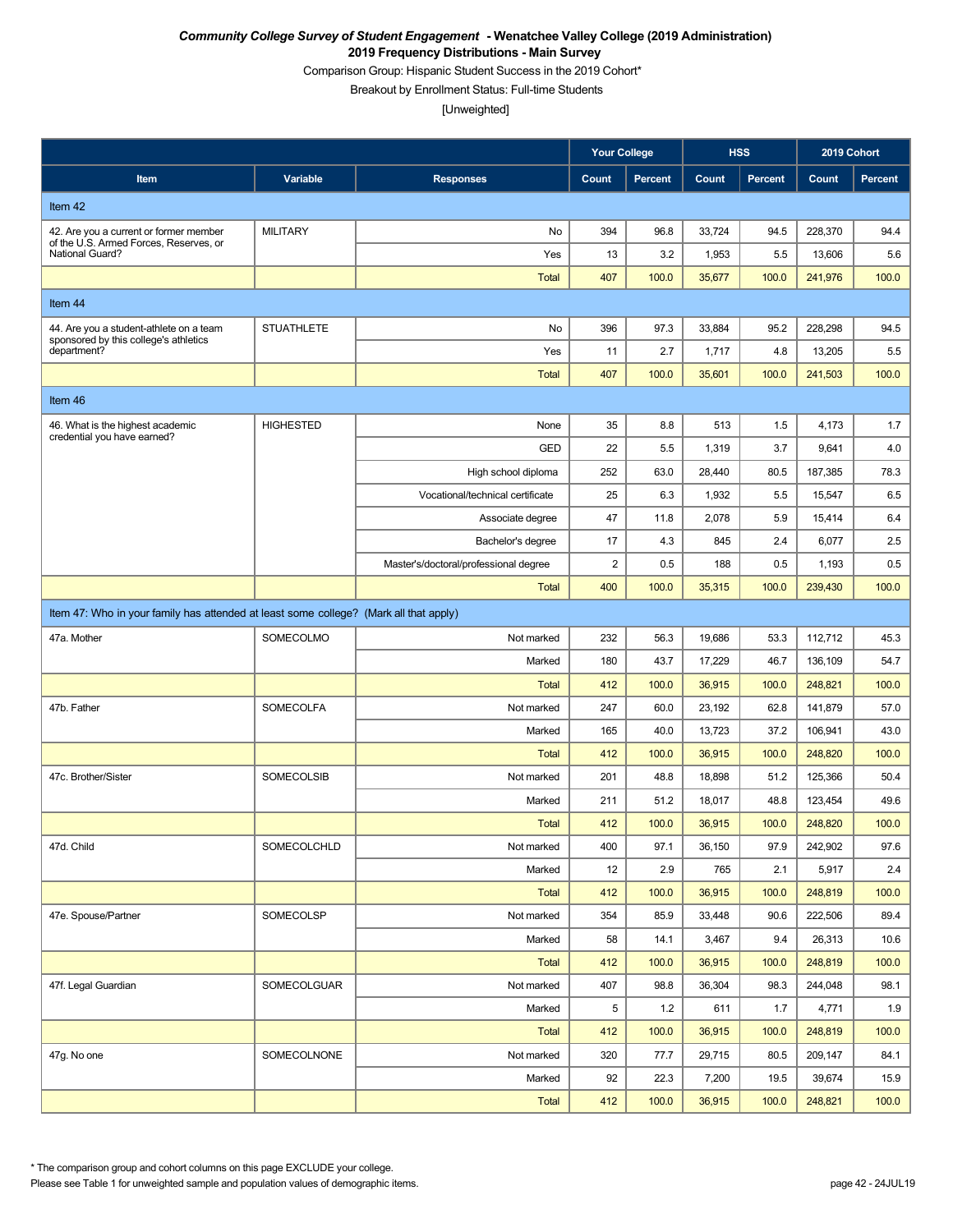# **Colleges in the Comparison Group**

Comparison Group: Hispanic Student Success in the 2019 Cohort

| <b>Institution</b>                        | <b>State</b> | Year |
|-------------------------------------------|--------------|------|
| Aims Community College                    | CO           | 2018 |
| <b>Alvin Community College</b>            | TX           | 2019 |
| Antelope Valley College                   | CA           | 2019 |
| Arizona Western College                   | AZ           | 2018 |
| <b>Austin Community College</b>           | TX           | 2019 |
| <b>Bakersfield College</b>                | CA           | 2017 |
| <b>Berkeley City College</b>              | CA           | 2017 |
| <b>Brazosport College</b>                 | ТX           | 2018 |
| Cerro Coso Community College              | CA           | 2017 |
| <b>Chandler-Gilbert Community College</b> | AZ           | 2017 |
| Citrus College                            | CA           | 2018 |
| <b>Clovis Community College</b>           | ΝM           | 2017 |
| College of the Mainland                   | TX           | 2019 |
| Columbia Basin College                    | <b>WA</b>    | 2017 |
| Community College of Denver               | CO           | 2019 |
| <b>Cosumnes River College</b>             | CA           | 2019 |
| <b>Cumberland County College</b>          | NJ           | 2019 |
| El Centro College                         | TX           | 2017 |
| El Paso Community College                 | TX           | 2017 |
| Florida Keys Community College            | FL           | 2019 |
| Garden City Community College             | <b>KS</b>    | 2019 |
| GateWay Community College                 | AZ           | 2017 |
| Gavilan College                           | CA           | 2018 |
| Georgia Highlands College                 | GA           | 2017 |
| <b>Glendale Community College</b>         | AZ           | 2017 |
| <b>Hartnell College</b>                   | CA           | 2018 |
| <b>Houston Community College</b>          | ТX           | 2018 |
| <b>Howard College</b>                     | TX           | 2018 |
| Kapiolani Community College               | HI           | 2018 |
| Laney College                             | CA           | 2017 |
| Leech Lake Tribal College                 | ΜN           | 2019 |
| Mesa Community College                    | AZ           | 2017 |
| Miami Dade College                        | FL           | 2018 |
| Middlesex County College                  | <b>NJ</b>    | 2018 |
| Modesto Junior College                    | CA           | 2019 |
| Mountain View College                     | ТX           | 2019 |
| Mt. San Jacinto College                   | CA           | 2019 |
| Naugatuck Valley Community College        | СT           | 2018 |
| New Mexico State University Alamogordo    | ΝM           | 2019 |
| Norco College                             | CA           | 2019 |
| Northeast Texas Community College         | ТX           | 2018 |
| Norwalk Community College                 | СT           | 2018 |
| Orange County Community College           | NY           | 2018 |
| Otero Junior College                      | CO           | 2019 |
| Palm Beach State College                  | FL           | 2019 |